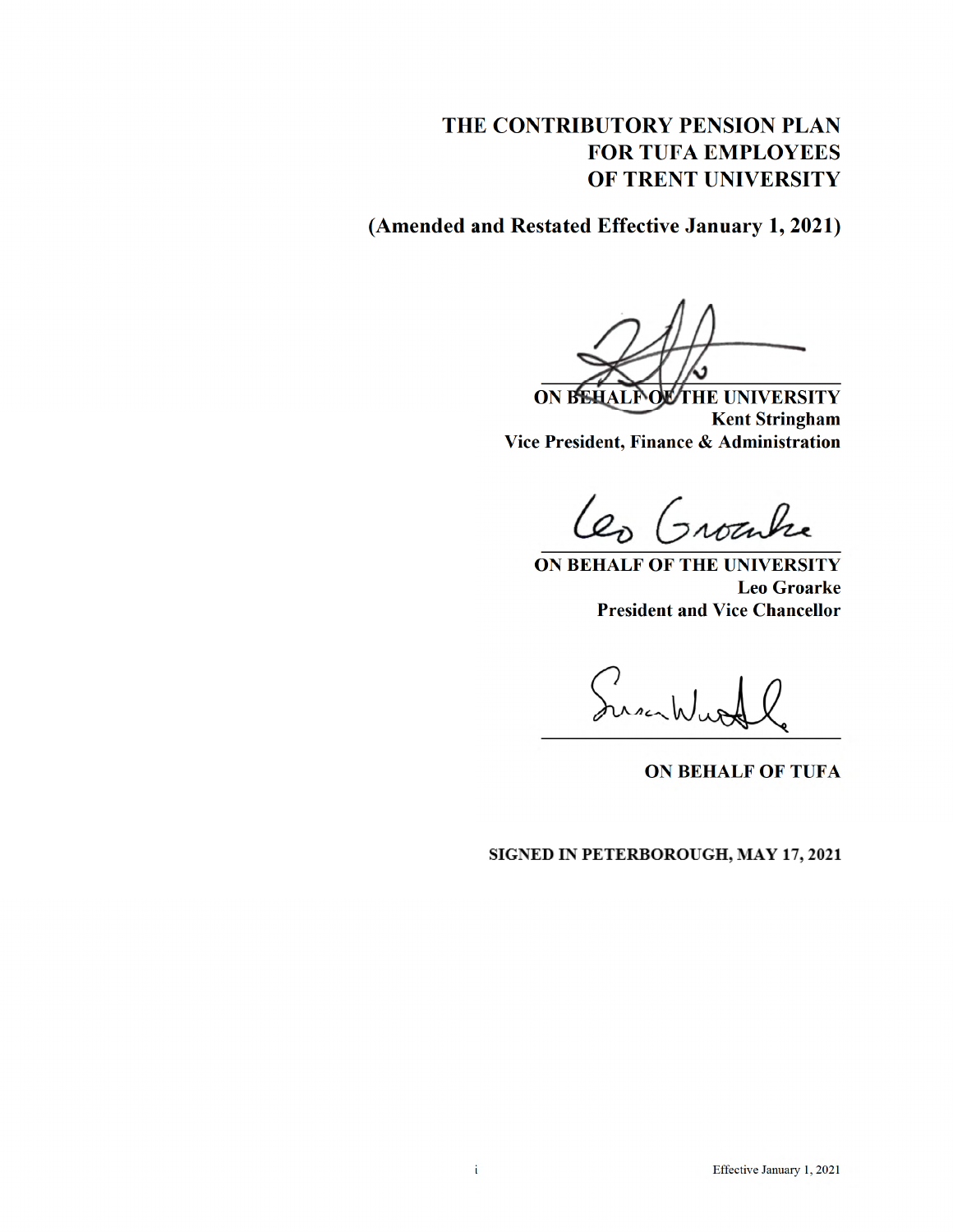# **CONTENTS**

| Section 1. |  |
|------------|--|
| 1.01       |  |
| 1.02       |  |
| 1.03       |  |
| 1.04       |  |
| 1.05       |  |
| Section 2. |  |
| 2.01       |  |
| 2.02       |  |
| 2.03       |  |
| 2.04       |  |
| 2.05       |  |
| 2.06       |  |
| 2.07       |  |
| 2.08       |  |
| 2.09       |  |
| 2.10       |  |
| 2.11       |  |
| 2.12       |  |
| 2.13       |  |
| 2.14       |  |
| 2.15       |  |
| 2.16       |  |
| 2.17       |  |
| 2.18       |  |
| 2.19       |  |
| 2.20       |  |
| 2.21       |  |
| 2.22       |  |
| 2.23       |  |
| 2.24       |  |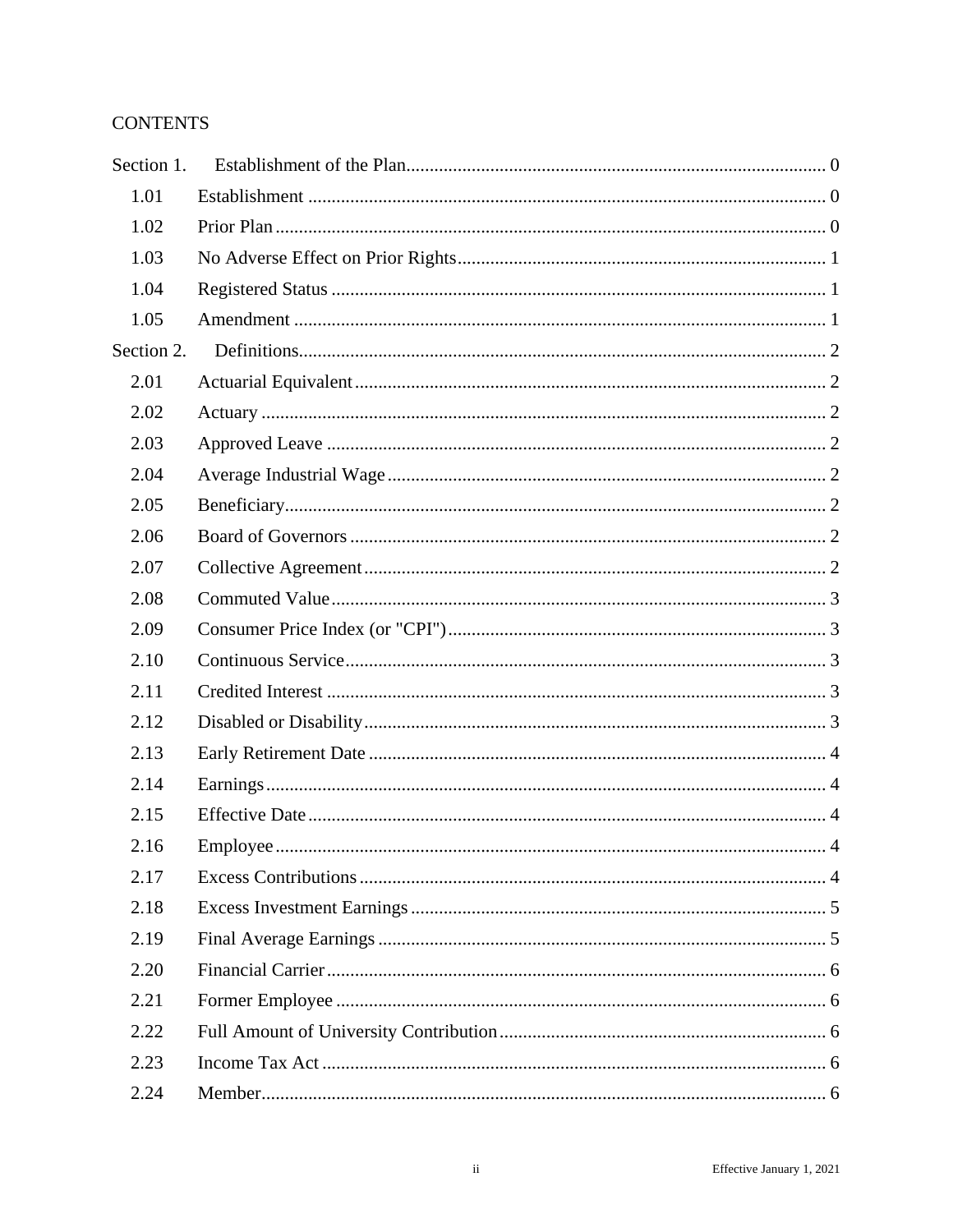| 2.25       |  |  |
|------------|--|--|
| 2.26       |  |  |
| 2.27       |  |  |
| 2.28       |  |  |
| 2.29       |  |  |
| 2.30       |  |  |
| 2.31       |  |  |
| 2.32       |  |  |
| 2.33       |  |  |
| 2.34       |  |  |
| 2.35       |  |  |
| 2.36       |  |  |
| 2.37       |  |  |
| 2.38       |  |  |
| 2.39       |  |  |
| 2.40       |  |  |
| 2.41       |  |  |
| 2.42       |  |  |
| 2.43       |  |  |
| 2.44       |  |  |
| 2.45       |  |  |
| 2.46       |  |  |
| 2.47       |  |  |
| 2.48       |  |  |
| 2.49       |  |  |
| Section 3. |  |  |
| 3.01       |  |  |
| 3.02       |  |  |
| 3.03       |  |  |
| 3.04       |  |  |
| 3.05       |  |  |
| 3.06       |  |  |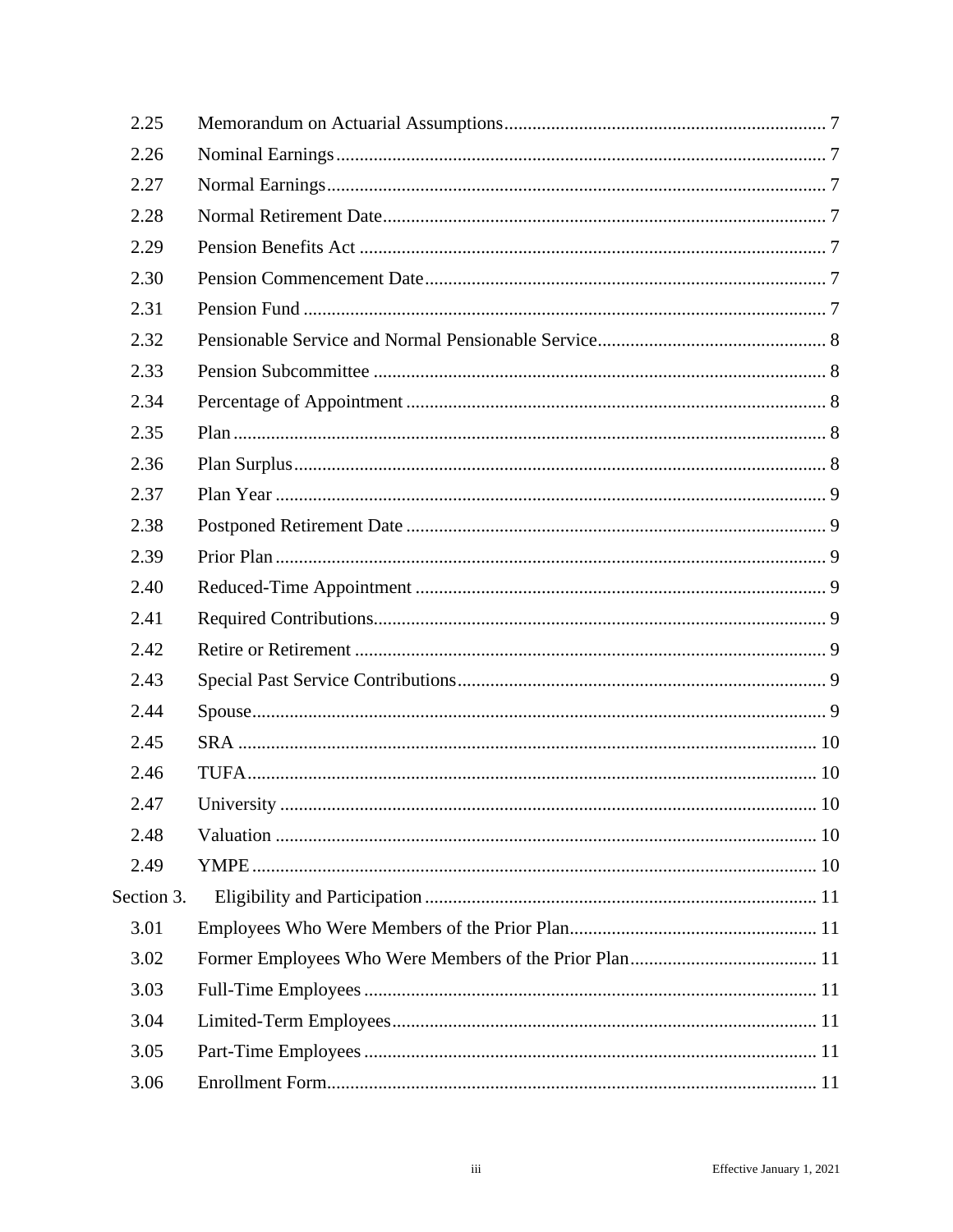| 3.07       |                                                                           |  |
|------------|---------------------------------------------------------------------------|--|
| 3.08       |                                                                           |  |
| Section 4. |                                                                           |  |
| 4.01       |                                                                           |  |
| 4.02       |                                                                           |  |
| 4.03       |                                                                           |  |
| 4.04       |                                                                           |  |
| 4.05       |                                                                           |  |
| 4.06       |                                                                           |  |
| Section 5. |                                                                           |  |
| 5.01       |                                                                           |  |
| 5.02       |                                                                           |  |
| 5.03       |                                                                           |  |
| 5.04       |                                                                           |  |
| Section 6. |                                                                           |  |
| 6.01       |                                                                           |  |
| 6.02       |                                                                           |  |
| 6.03       |                                                                           |  |
| 6.04       |                                                                           |  |
| 6.05       |                                                                           |  |
| 6.06       |                                                                           |  |
| 6.07       |                                                                           |  |
|            |                                                                           |  |
| 7.01       |                                                                           |  |
| 7.02       |                                                                           |  |
| 7.03       |                                                                           |  |
| 7.04       |                                                                           |  |
| 7.05       |                                                                           |  |
| 7.06       | Indexation for Retirements and Terminations On and After July 1, 2006  25 |  |
| 7.07       |                                                                           |  |
| Section 8. |                                                                           |  |
| 8.01       |                                                                           |  |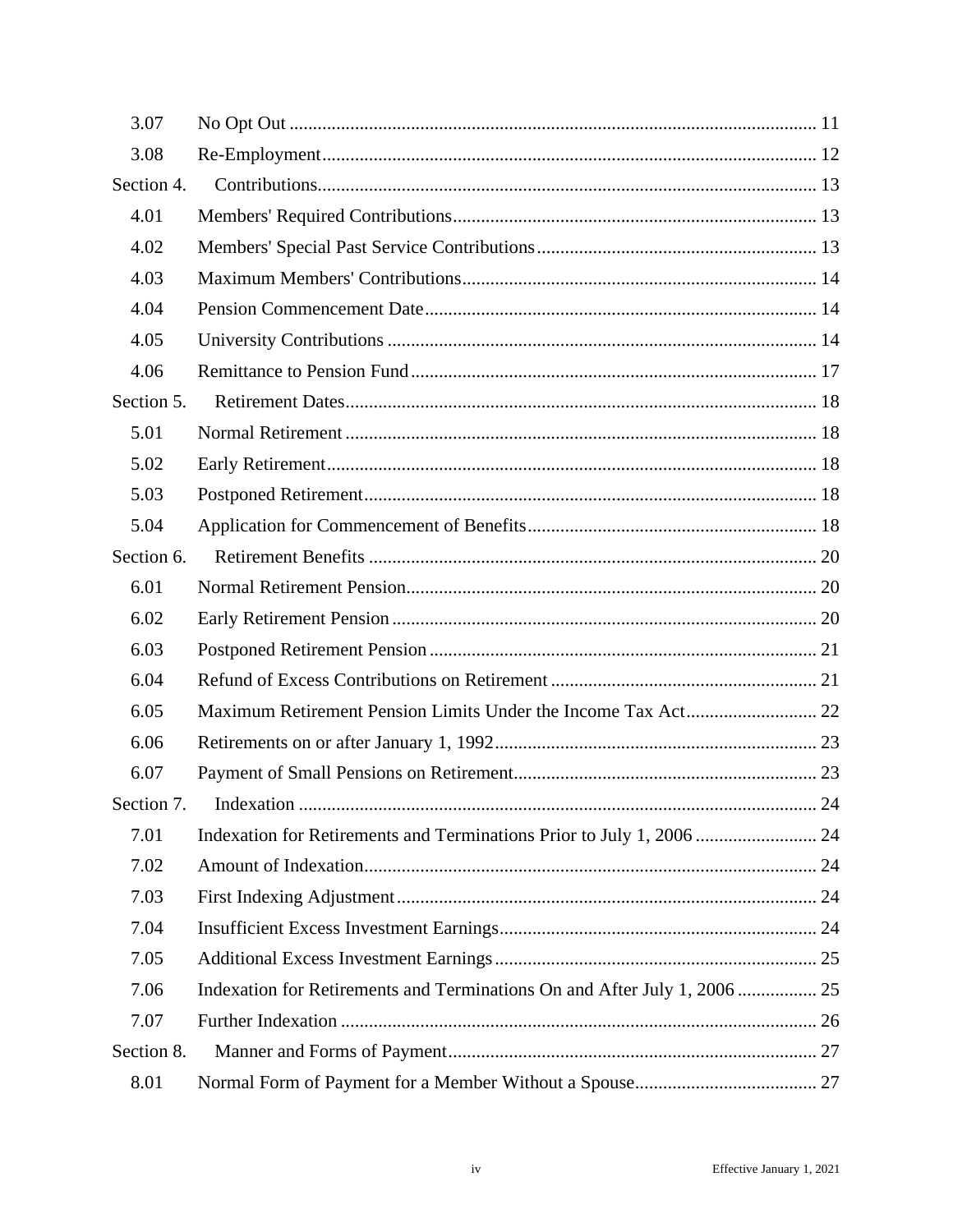| 8.02        |                                                                          |  |
|-------------|--------------------------------------------------------------------------|--|
| 8.03        |                                                                          |  |
| 8.04        |                                                                          |  |
| 8.05        |                                                                          |  |
| Section 9.  |                                                                          |  |
| 9.01        |                                                                          |  |
| 9.02        |                                                                          |  |
| 9.03        | Cash Payment of Small Deferred Pensions on Termination of Employment  31 |  |
| 9.04        |                                                                          |  |
| 9.05        |                                                                          |  |
| Section 10. | Benefits on Disability, Approved Leave, Reduced-Time Appointment and     |  |
| 10.01       |                                                                          |  |
| 10.02       |                                                                          |  |
| 10.03       |                                                                          |  |
| 10.04       |                                                                          |  |
| Section 11. |                                                                          |  |
| 11.01       |                                                                          |  |
| 11.02       |                                                                          |  |
| 11.03       |                                                                          |  |
| 11.04       |                                                                          |  |
| Section 12. |                                                                          |  |
| 12.01       |                                                                          |  |
| Section 13. |                                                                          |  |
| 13.01       |                                                                          |  |
| 13.02       |                                                                          |  |
| Section 14. |                                                                          |  |
| 14.01       |                                                                          |  |
| 14.02       |                                                                          |  |
| 14.03       |                                                                          |  |
| 14.04       |                                                                          |  |
| Section 15. |                                                                          |  |
| 15.01       |                                                                          |  |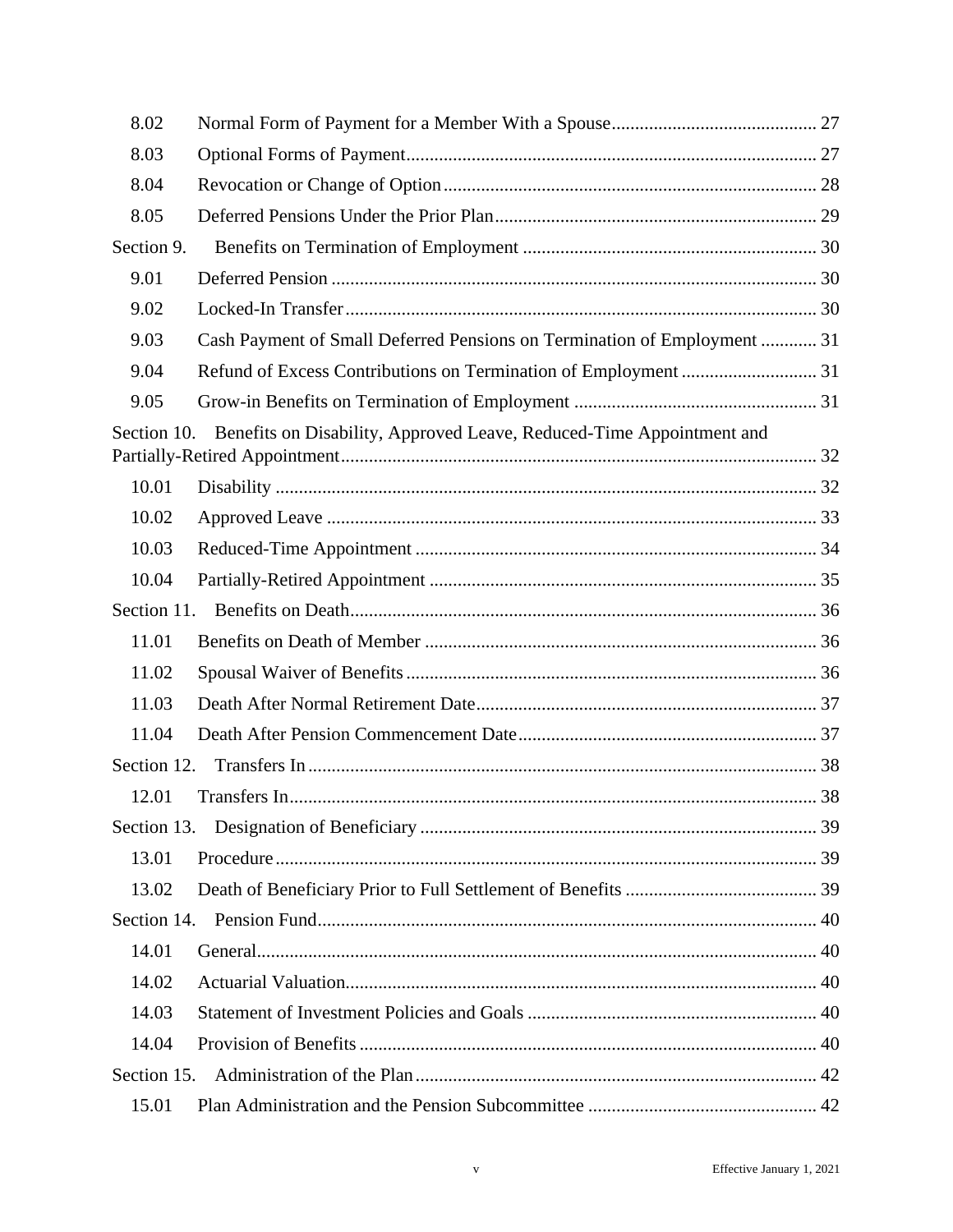| 15.02       |  |
|-------------|--|
| 15.03       |  |
| 15.04       |  |
| 15.05       |  |
| 15.06       |  |
| 15.07       |  |
| Section 16. |  |
| 16.01       |  |
| 16.02       |  |
| 16.03       |  |
| 16.04       |  |
| 16.05       |  |
| 16.06       |  |
| 16.07       |  |
| 16.08       |  |
| 16.09       |  |
| Section 17. |  |
| 17.01       |  |
| 17.02       |  |
| 17.03       |  |
| 17.04       |  |
|             |  |
|             |  |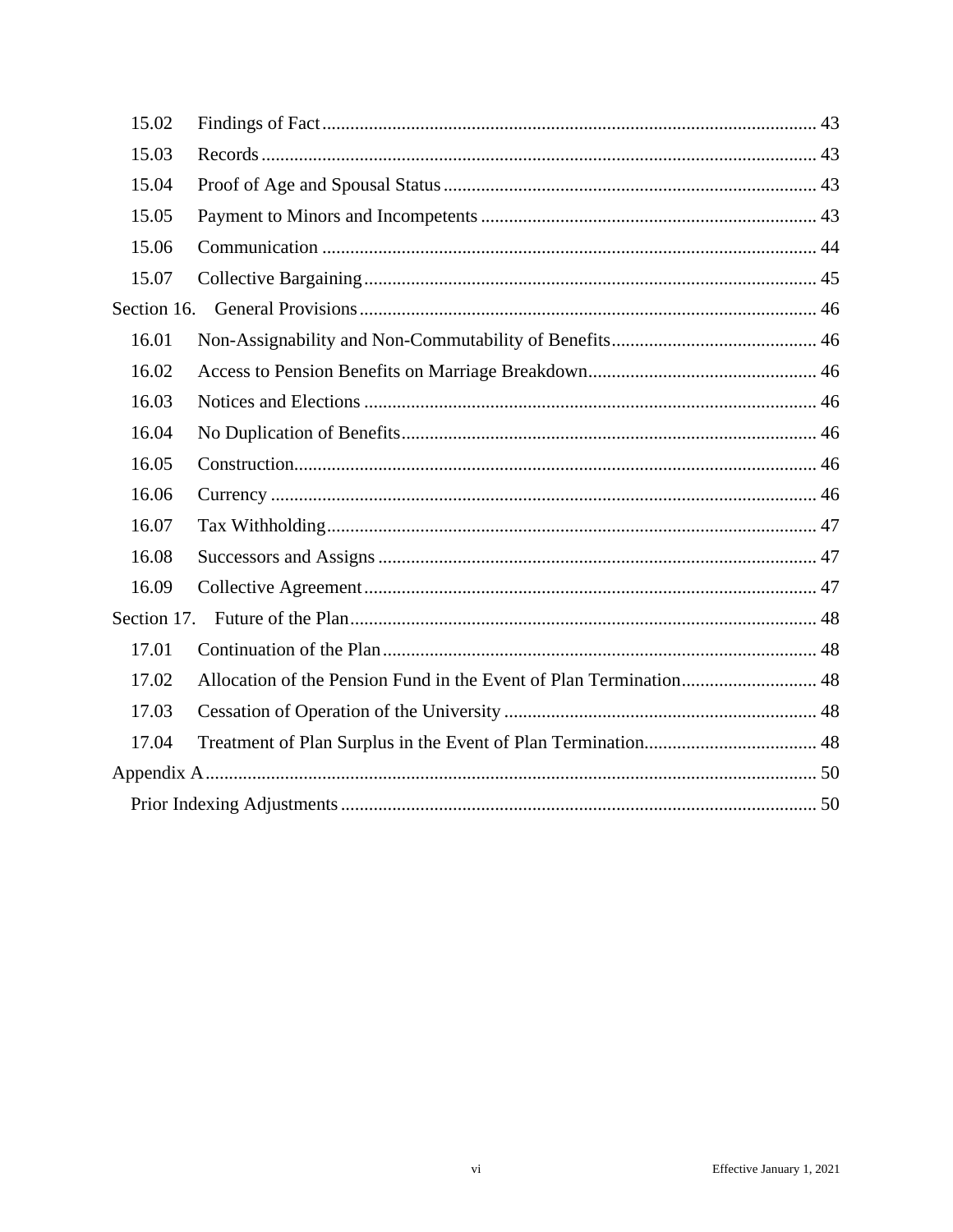# <span id="page-6-0"></span>**Section 1. Establishment of the Plan**

#### <span id="page-6-1"></span>**1.01 Establishment**

The Plan was established with effect from July 1, 1998 pursuant to a collective agreement between the University and TUFA, effective July 1, 1996 to June 30, 1999, and a "Framework Agreement" between the University and TUFA, dated January 30, 1998, to provide pension benefits for Employees and Former Employees of the University who are or were members of the TUFA bargaining unit or who have or had the right to enter or return to the TUFA bargaining unit. The Plan is a continuation of the Prior Plan as described in Section 1.02 below with respect to members described therein except for purposes of registration.

### <span id="page-6-2"></span>**1.02 Prior Plan**

Effective July 1, 1998, all persons who were members of the Prior Plan as of June 30, 1998 and who were Employees and Former Employees of the University and who are or were members of the TUFA bargaining unit or who had the right as of June 30, 1998 to enter or return to the TUFA bargaining unit were Members of the Plan. Such members of the Prior Plan include active members, inactive members, members who had previously terminated employment with the University but who remain entitled to pension benefits under the Plan, and pensioners in receipt of pension benefits under the Prior Plan.

The assets and liabilities in respect of pension benefits of such members of the Prior Plan, including Plan Surplus in respect of such liabilities, were segregated in the Prior Plan since July 1, 1991 and separately identified in the actuarial valuations of the Prior Plan since such date filed with Revenue Canada and the Financial Services Commission of Ontario. The assets and liabilities in respect of the pension benefits of such members of the Prior Plan as of June 30, 1998, including Plan Surplus in respect of such liabilities, were transferred to the Plan with effect from July 1, 1998. The amount of such assets and liabilities, including Plan Surplus, were identified in a spin-off valuation report, prepared by the Actuary and approved by the University and TUFA and filed with Revenue Canada and the Financial Services Commission of Ontario.

In respect of all the provisions of the Plan, the pension benefits, contributions with interest, Pensionable Service, and other rights of the Members of the Plan who were members of the Prior Plan shall include all pension benefits, contributions with interest, Pensionable Service, and other rights of such Members earned under the Prior Plan up to June 30, 1998, notwithstanding the absence of specific reference to the Prior Plan under any particular provision herein. The generality of the foregoing shall not be limited by the presence of specific reference to the Prior Plan in some but not all particular provisions herein.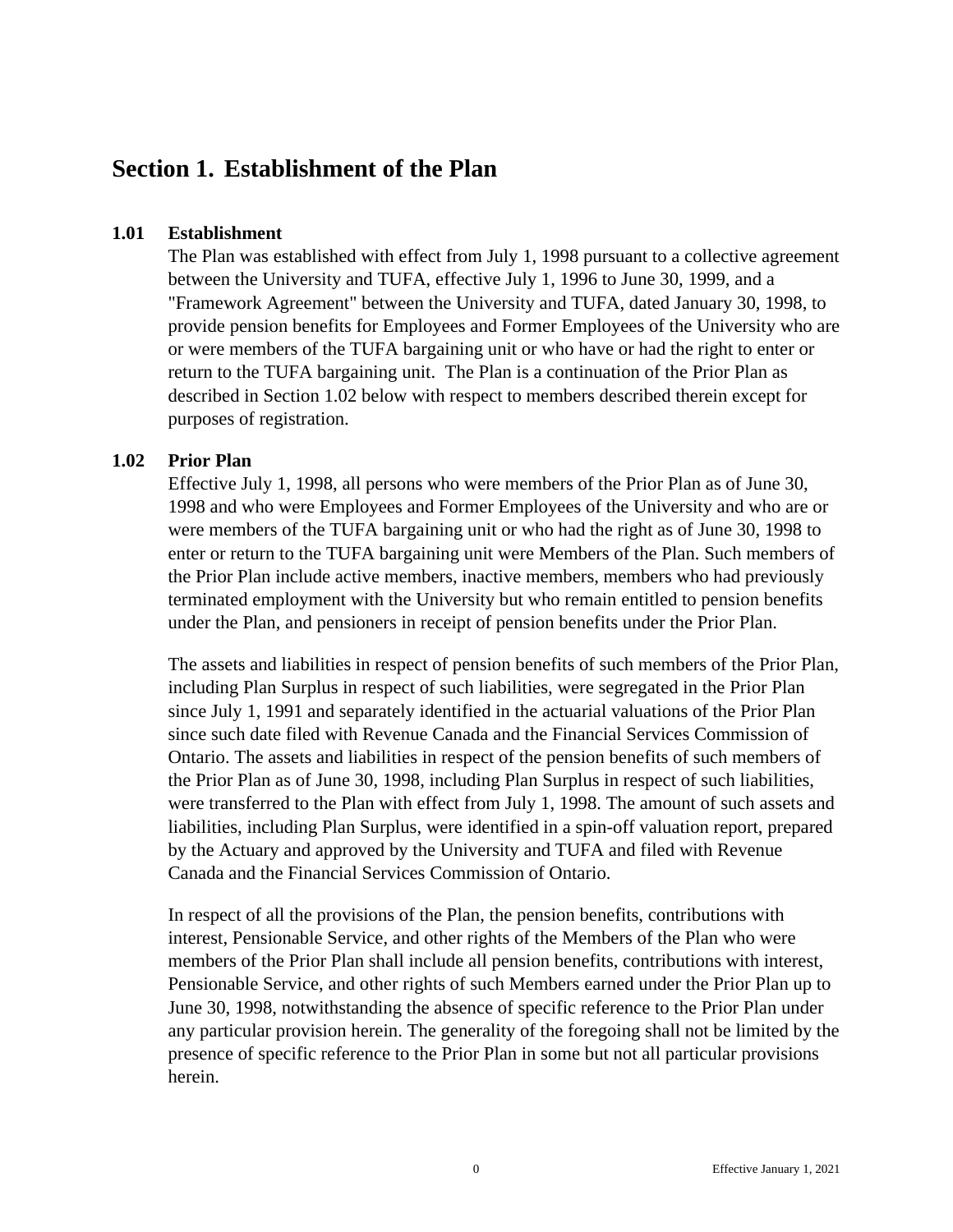#### <span id="page-7-0"></span>**1.03 No Adverse Effect on Prior Rights**

A Member's rights or benefits under the Prior Plan shall not be reduced or otherwise adversely affected under the Plan.

#### <span id="page-7-1"></span>**1.04 Registered Status**

The Plan shall be registered as a pension plan under the *Income Tax Act* and the *Pension Benefits Act*.

#### <span id="page-7-2"></span>**1.05 Amendment**

The Plan is amended and restated effective January 1, 2021, as set out herein, to, among others things, incorporate all prior amendments. Unless stated otherwise the terms of the Plan as set out herein shall apply to Members who retire, terminate employment or die on or after January 1, 2021.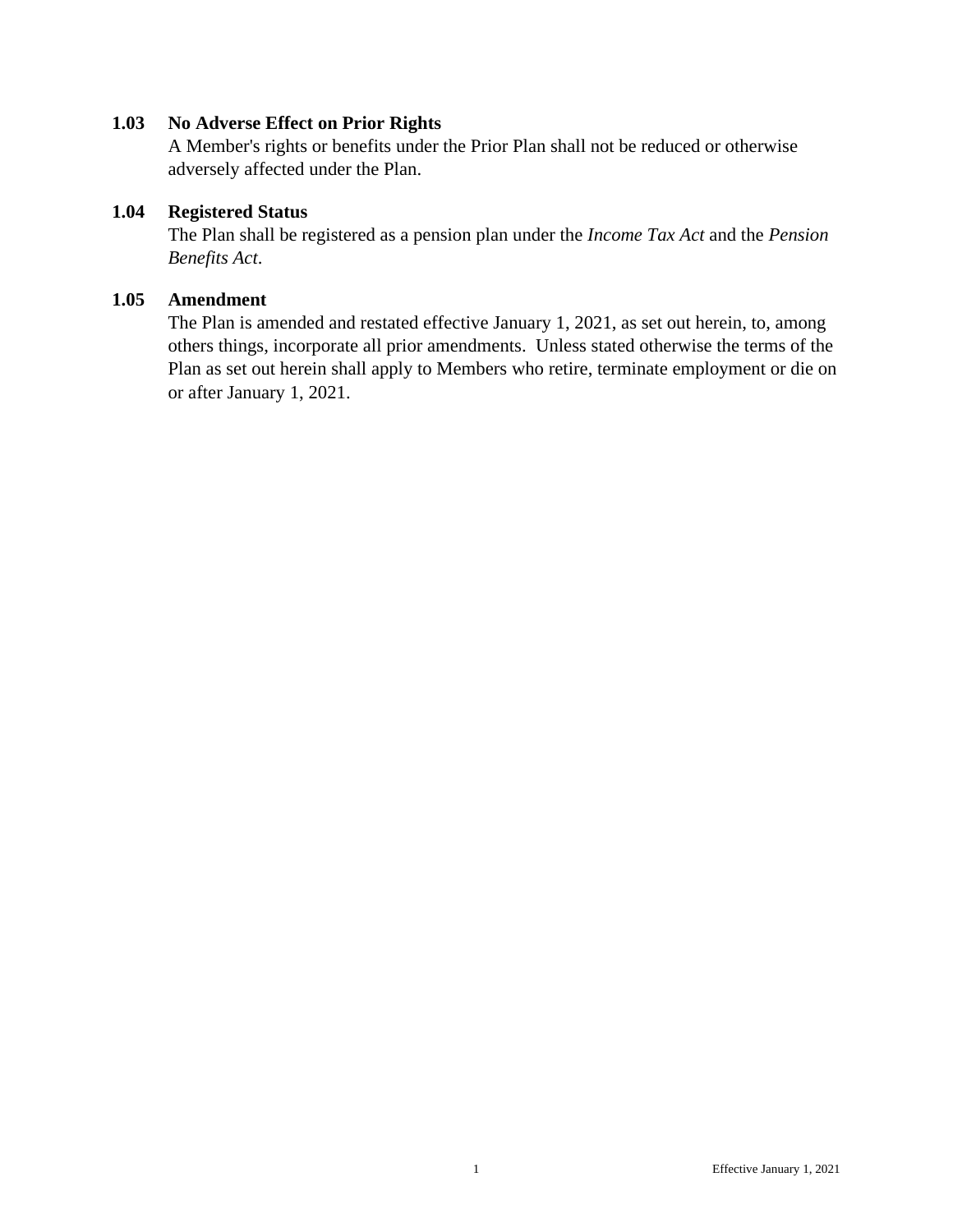# <span id="page-8-0"></span>**Section 2. Definitions**

The following words and phrases, when capitalized and used in this Plan, shall have the following meanings:

#### <span id="page-8-1"></span>**2.01 Actuarial Equivalent**

"Actuarial Equivalent" means, with respect to a specified benefit, the equivalent value in a different form of payment, computed on the basis of actuarial assumptions as set out in the Memorandum on Actuarial Assumptions.

#### <span id="page-8-2"></span>**2.02 Actuary**

"Actuary" means the actuary or firm of actuaries retained by the University for purposes of the Plan on the recommendation of the Pension Subcommittee who is, or in the case of a firm of actuaries at least one of whom is, a Fellow of the Canadian Institute of Actuaries. The Actuary is professionally independent and is a resource for both the University and TUFA in respect of the Plan.

### <span id="page-8-3"></span>**2.03 Approved Leave**

"Approved Leave" means, with respect to a Member, a period of absence of the Member from some or all of the Member's prescribed University duties, as defined under the Collective Agreement.

#### <span id="page-8-4"></span>**2.04 Average Industrial Wage**

"Average Industrial Wage" means the average Canadian weekly wages and salaries, defined as the Industrial Aggregate, as published by Statistics Canada under the Statistics Act or, in the event the Industrial Aggregate ceases to be published, such other measurement as prescribed under the Canada Pension Plan. The annual percentage increase in the Average Industrial Wage shall be calculated to the nearest second decimal place, subject to a minimum of 0.00%.

#### <span id="page-8-5"></span>**2.05 Beneficiary**

"Beneficiary" means the person last designated by a Member, by written notice filed with the University pursuant to Section 13 (Designation of Beneficiary), to receive benefits payable from the Plan upon the Member's death. If any payment is to be made to a Beneficiary but there is no Beneficiary designated or no Beneficiary living, "Beneficiary" shall mean the Member's estate.

### <span id="page-8-6"></span>**2.06 Board of Governors**

"Board of Governors" means the Board of Governors of the University.

#### <span id="page-8-7"></span>**2.07 Collective Agreement**

"Collective Agreement" means the collective agreement entered into from time to time between the University and TUFA, pursuant to the Ontario *Labour Relations Act*.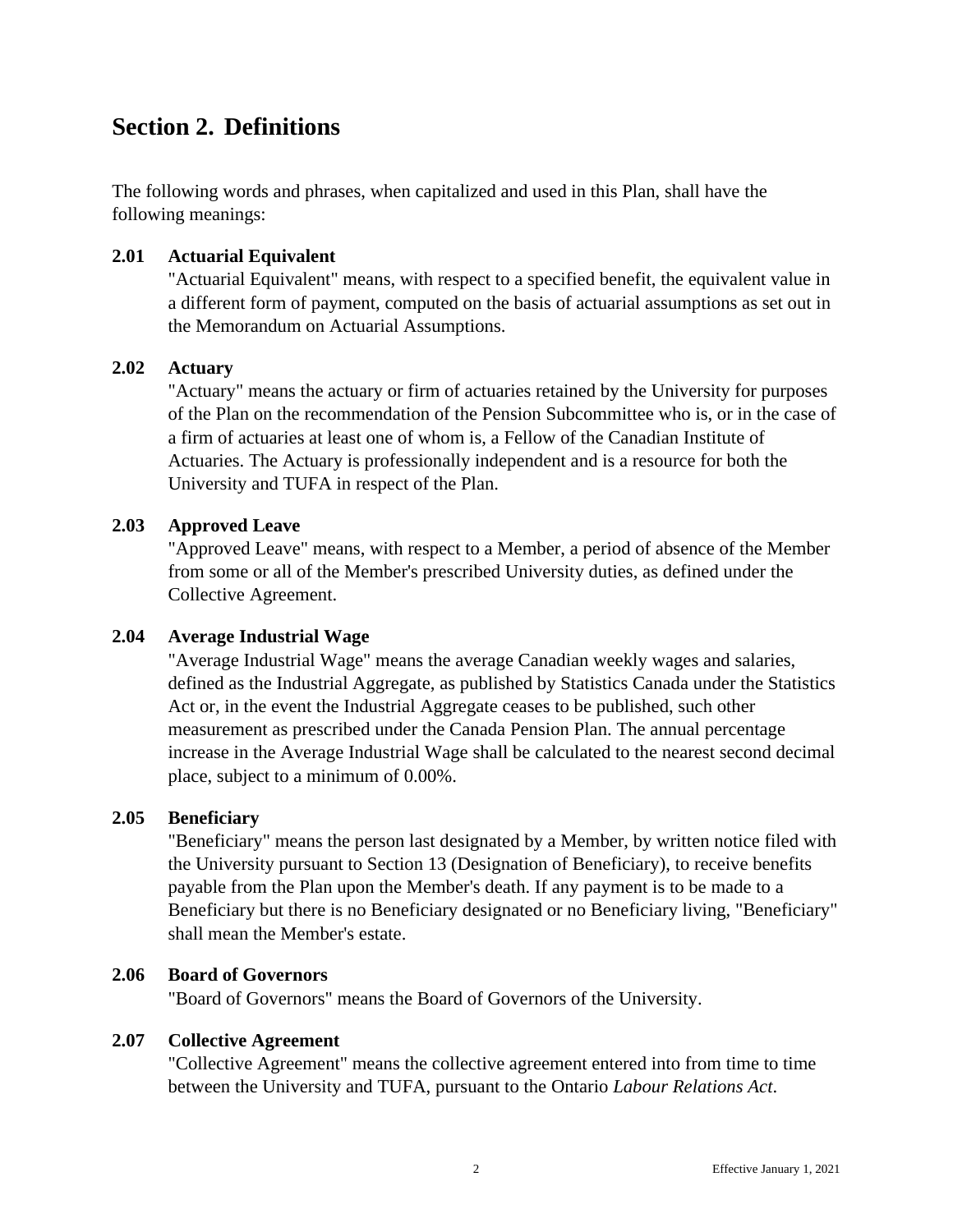#### <span id="page-9-0"></span>**2.08 Commuted Value**

"Commuted Value" means the present lump sum actuarial value of a pension benefit under the Plan, as determined by the Actuary in accordance with the Section 3500 of the Canadian Institute of Actuaries Standards of Practice or such other basis as may be permitted or required from time to time under the *Pension Benefits Act* and the *Income Tax Act*.

### <span id="page-9-1"></span>**2.09 Consumer Price Index (or "CPI")**

"Consumer Price Index" (or "CPI") means the Consumer Price Index (All Items, Canada) published by Statistics Canada (CANSIM II), with a time base conversion to 2002 equal to 100, or such other time base conversion as may be published by Statistics Canada from time to time. The annual percentage increase in the Consumer Price Index shall be calculated to the nearest second decimal place, subject to a minimum of 0.00%.

#### <span id="page-9-2"></span>**2.10 Continuous Service**

"Continuous Service" means a period of unbroken employment with the University as an Employee, calculated from the date of last entry into the employ of the University. A Member's period of Continuous Service is not interrupted during public holidays, periods of vacation, Approved Leaves (except political leave as specifically provided in paragraph (d) of Section 10.02 (Approved Leave) hereof), Disability, periods of layoff, or notice periods required by provincial employment standards legislation upon termination of employment.

#### <span id="page-9-3"></span>**2.11 Credited Interest**

"Credited Interest" means interest credited on a Member's Required Contributions paid to the Plan pursuant to Section 4.01 (Members' Required Contributions) hereof, compounded monthly and computed from the last day of the month in which such contributions were paid to the first day of the calendar month in which a determination thereof is to be made, at a monthly rate at least equal to the "bank deposit rate" as defined under the *Pension Benefits Act*. In the Plan Year of a Member's termination of employment, Retirement or death, the average monthly rate in the preceding Plan Year shall be used.

Whenever a lump sum amount is to be paid as a result of the Retirement, termination of employment or death of a Member, interest shall be credited on the lump sum amount at the rate prescribed in the *Pension Benefits Act* from the date the lump sum payment is due until the first day of the month in which it is paid.

#### <span id="page-9-4"></span>**2.12 Disabled or Disability**

"Disability" means, in respect of a Member, a physical or mental impairment certified by a qualified medical doctor that qualifies the Member to receive benefits under the longterm disability insurance policy sponsored by the University. "Disabled" means suffering such a Disability.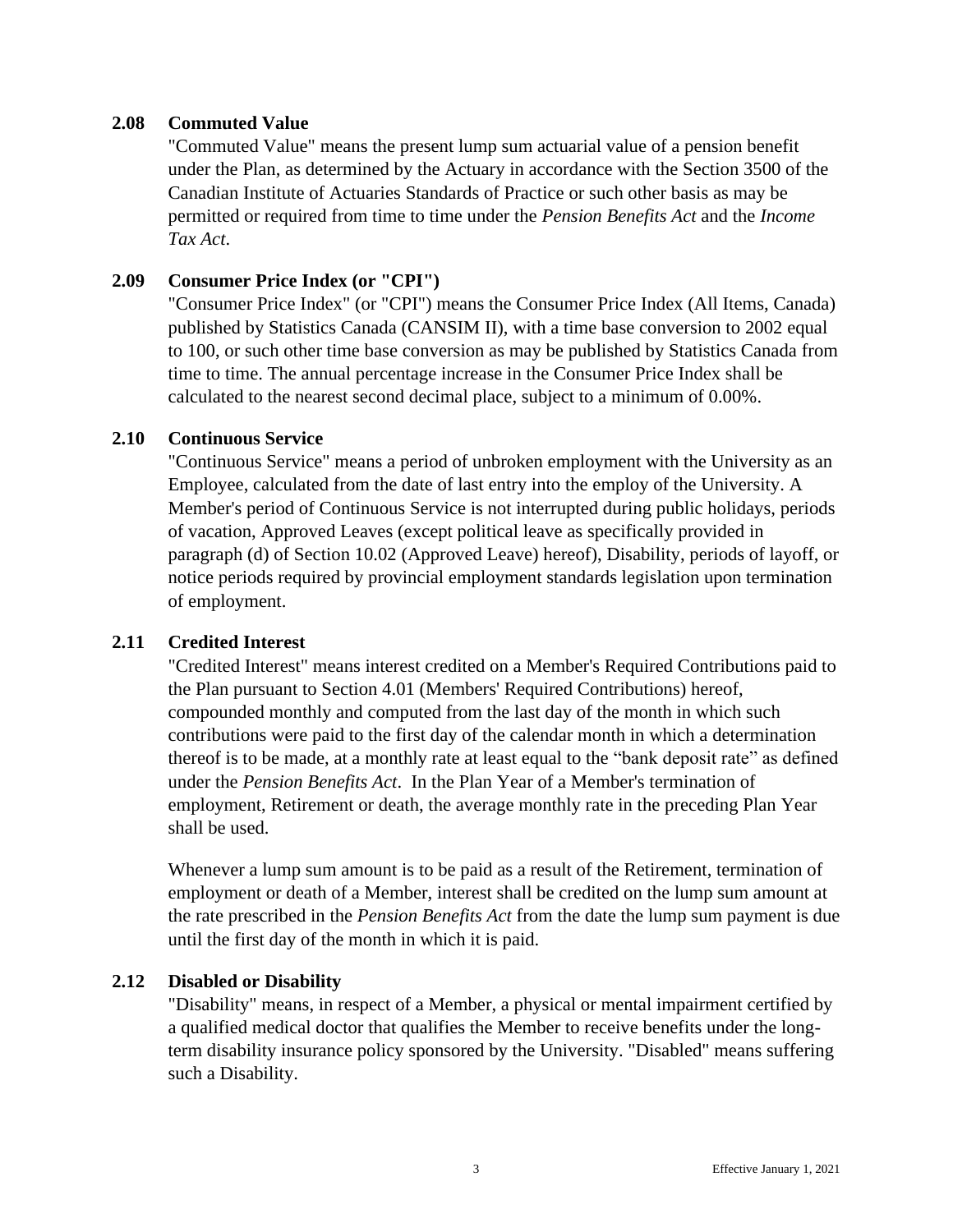### <span id="page-10-0"></span>**2.13 Early Retirement Date**

"Early Retirement Date" means the date of a Member's early retirement as set out in Section 5.02 (Early Retirement).

### <span id="page-10-1"></span>**2.14 Earnings**

"Earnings" means the gross annual salary paid to a Member by the University, excluding living allowances, additional payments for research, stipends, grants-in-aid, and additional remuneration for part-time teaching, as determined by the payroll records of the University. During a period of Disability, a Member shall be deemed to have Earnings on the basis described in paragraph (a) of Section 10.01 (Disability) hereof.

### <span id="page-10-2"></span>**2.15 Effective Date**

"Effective Date" means July 1, 1998.

### <span id="page-10-3"></span>**2.16 Employee**

"Employee" means a person who is employed by the University who is a member of the TUFA bargaining unit as defined by Labour Relations Board Certificate 1594-79-R dated December 18, 1979 and amended on June 6, 1980 or who has a right to enter or return to the TUFA bargaining unit and who belongs to one of the following categories:

- (a) "Full-Time Employee" means an Employee who is employed by the University on a fulltime basis (as defined under the Collective Agreement);
- (b) "Limited-Term Employee" means an Employee who is employed by the University for a limited term (as defined under the Collective Agreement);
- (c) "Part-Time Employee" means an Employee, other than a Limited-Term Employee, who is employed by the University on less than a full-time basis (as defined under the Collective Agreement).
- (d) "Reduced-Time Appointment" means an Employee who is employed by the University on a Reduced-Time basis (as defined under the Collective Agreement).
- (e) "Partially-Retired Appointment" means an Employee who is employed by the University on a Partially-Retired basis (as defined under the Collective Agreement).

# <span id="page-10-4"></span>**2.17 Excess Contributions**

"Excess Contributions" means the amount (if any) by which a Member's accumulated Required Contributions paid on or after January 1,1987 pursuant to Section 4.01 (Members' Required Contributions), plus Credited Interest thereon:

(a) to the month in which the Member terminates employment and elects a deferred pension under Section 9.01 (Deferred Pension), Retires or dies, exceed 50% of the Commuted Value of the deferred pension to which a Member is entitled under the Plan in respect of Pensionable Service on and after January 1,1987;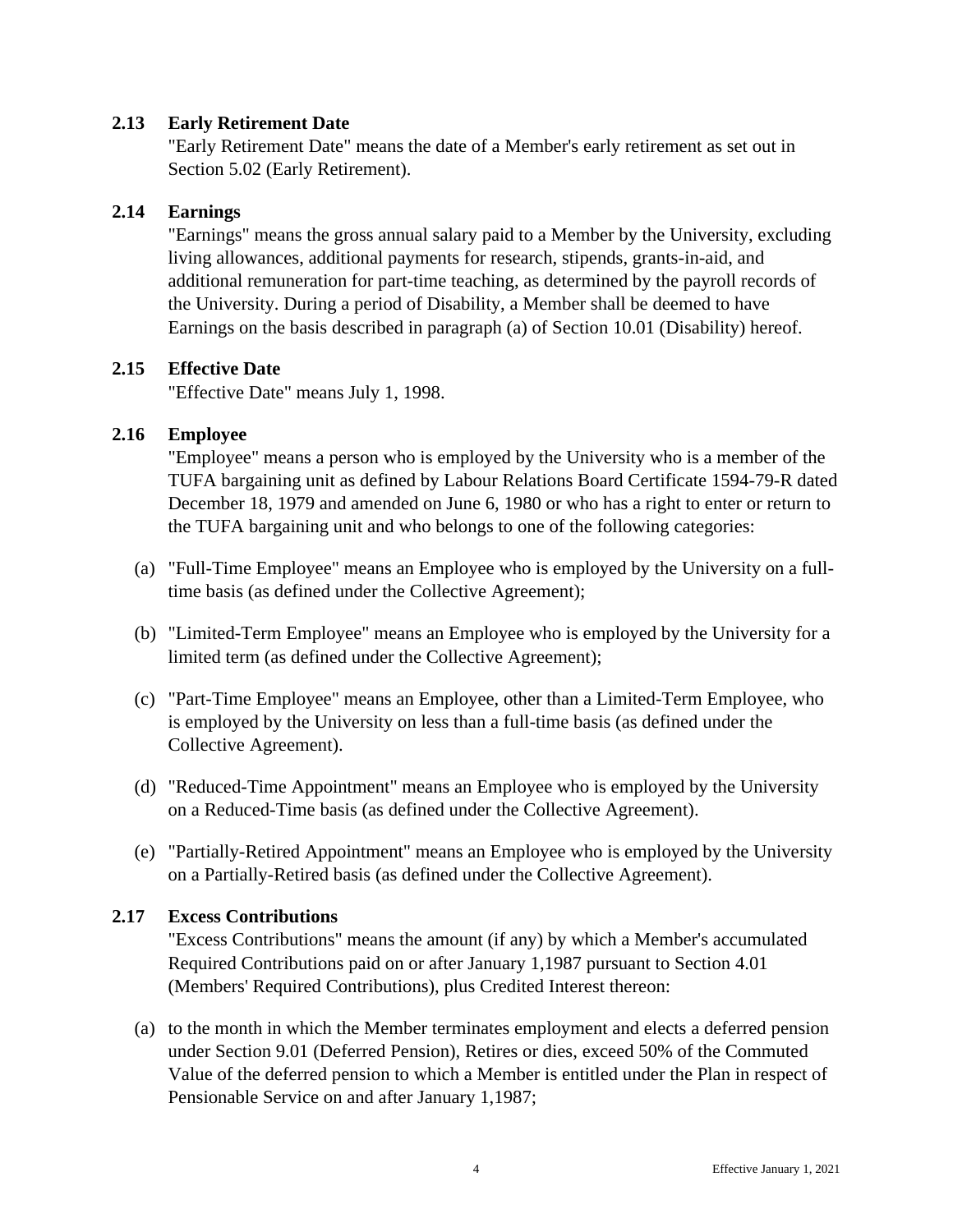or

(b) to the month in which the Member terminates employment for any reason other than Retirement or death and elects a locked-in transfer under Section 9.02 (Locked-In Transfer),

exceed 50% of the greater of:

- (i) the Commuted Value of the deferred pension to which a Member is entitled under the Plan in respect of Pensionable Service on and after January 1, 1987; and
- (ii) the sum of:

a. two times the Member's accumulated Required Contributions paid pursuant to Section 4.01 (Member's Required Contribution) or paid by and/or on behalf of the Member pursuant to Section 10 (Benefits on Disability, Approved Leave, Reduced-Time Appointment and Partially-Retired appointment) on and after January 1, 1987 and prior to July 1, 2010, with Credited Interest thereon;

and

b. the Commuted Value of the deferred pension to which the Member is entitled under the Plan in respect of Pensionable Service on and after July 1, 2010.

# <span id="page-11-0"></span>**2.18 Excess Investment Earnings**

"Excess Investment Earnings" means the excess investment earnings in the Pension Fund, for purposes of determining the indexation applied to deferred pensions and pensions in payment, as described in Section 7 (Indexation), provided that Excess Investment Earnings calculations in respect of Plan Years ending prior to the Effective Date shall be based on the pension fund of the Prior Plan.

# <span id="page-11-1"></span>**2.19 Final Average Earnings**

"Final Average Earnings" means the highest average annual Nominal Earnings paid to a Member by the University during any five consecutive years of the 10 years immediately preceding Retirement, termination of employment or death. For a Member who terminates, Retires or dies before having completed 10 years of Continuous Service, Final Average Earnings shall be the highest average annual Nominal Earnings paid to the Member by the University during any five consecutive years, or the Member's annual Nominal Earnings during the Member's Continuous Service if less than five years.

Notwithstanding the above, a Member's Final Average Earnings shall in no event be less than the Member's Final Average Earnings calculated as at July 1, 2014 with "Final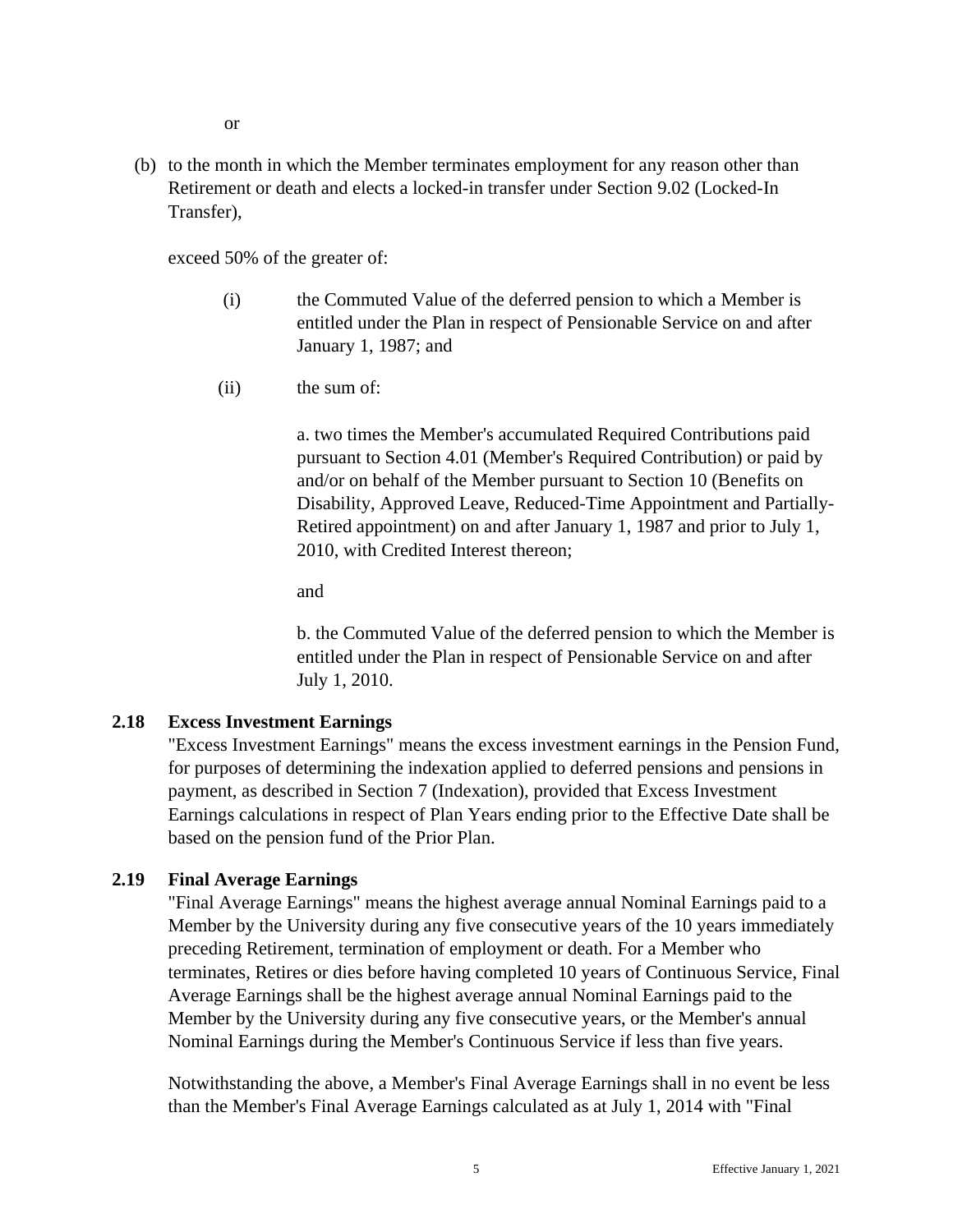Average Earnings" defined as the highest average annual Nominal Earnings paid to a Member by the University during any three consecutive years of the 10 years immediately preceding the earlier of July 1, 2014, Retirement, termination of employment or death, or for a Member who terminated, Retired or died before having completed 10 years of Continuous Service, the highest average annual Nominal Earning paid to the Member by the University during any three consecutive years prior to July 1, 2014 or during the Member's Continuous Service prior to July 1, 2014 if it was less than three years

For purposes of determining Final Average Earnings in respect of a period that includes an Approved Leave with partial pay or without pay, a Reduced-Time Appointment, or Partially-Retired Appointment, and for a period Disability, the Earnings rate shall be as described in paragraph (a) of Section 10.01 (Disability).

#### <span id="page-12-0"></span>**2.20 Financial Carrier**

"Financial Carrier" means the trust company and/or insurance company appointed by the University on the recommendation of the Pension Subcommittee from time to time to receive and hold funds, securities and other assets pursuant to this Plan. The Financial Carrier shall operate according to a trust agreement and/or an insurance contract, as appropriate, between itself and the University.

### <span id="page-12-1"></span>**2.21 Former Employee**

"Former Employee" means a person who was but is no longer an Employee employed by the University. For greater certainty, Former Employee shall include a Former Employee who was a member of the Prior Plan as defined below in Section 2.43 (Prior Plan) on June 30, 1998.

# <span id="page-12-2"></span>**2.22 Full Amount of University Contribution**

"Full Amount of University Contribution" means the amount of the contributions required to be paid by the University to the Plan in a Plan Year pursuant to paragraph (a) of Section 4.05 (University Contributions) hereof.

### <span id="page-12-3"></span>**2.23** *Income Tax Act*

"*Income Tax Act*" means the *Income Tax Act (Canada),* Statutes of Canada, 1970-71-72 and *Regulations*, as amended from time to time.

#### <span id="page-12-4"></span>**2.24 Member**

"Member" means an Employee or Former Employee as defined above in Section 2.16 (Employee) and Section 2.21 (Former Employee) who has been enrolled in this Plan pursuant to Section 3 (Eligibility and Participation) and who continues to have rights or contingent rights to benefits under the Plan.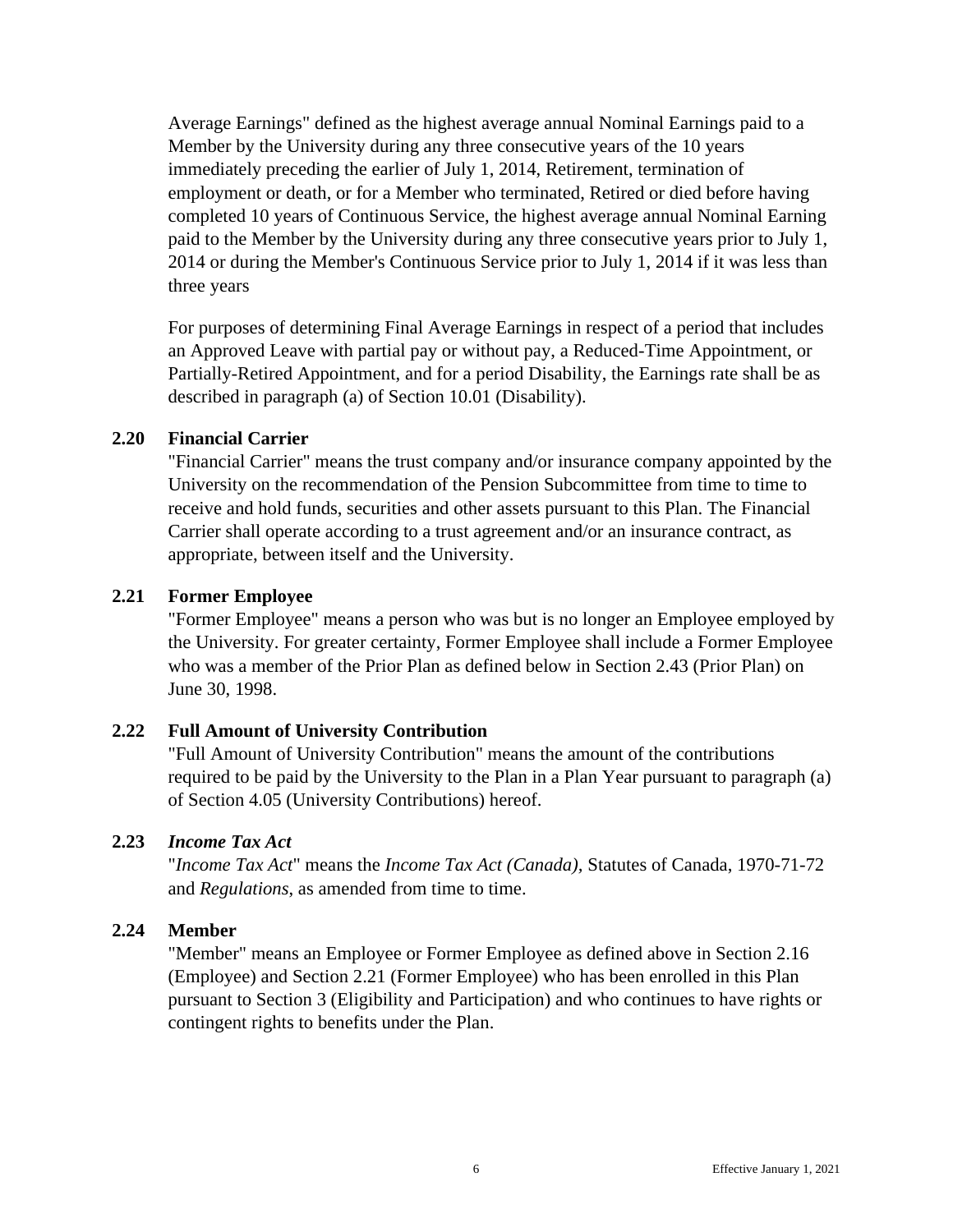### <span id="page-13-0"></span>**2.25 Memorandum on Actuarial Assumptions**

"Memorandum on Actuarial Assumptions" means the memorandum on "Actuarial Assumptions and Methods" prepared by the Actuary for the Agreement on Retirement Benefit Issues Comprising an Amendment of the Collective Agreement dated November 29, 2005, as amended from time to time in accordance with the provisions of Section 14.02 (Actuarial Valuation) hereof; provided that actuarial assumptions and methods shall be in accordance with generally accepted actuarial principles. The Memorandum on Actuarial Assumptions shall be attached to the Collective Agreement for information purposes only but shall not form part of the Collective Agreement.

#### <span id="page-13-1"></span>**2.26 Nominal Earnings**

"Nominal Earnings" means the gross annual salary that would be paid to a Member by the University if the Member worked for the University full-time for a full year, as determined by the payroll records of the University. Nominal Earnings do not include living allowances, additional payments for research, stipends, grants-in-aid, and additional remuneration for part-time teaching.

#### <span id="page-13-2"></span>**2.27 Normal Earnings**

"Normal Earnings" means the Nominal Earnings of a Member multiplied by the Member's Percentage of Appointment.

#### <span id="page-13-3"></span>**2.28 Normal Retirement Date**

"Normal Retirement Date" means the date of a Member's normal Retirement as set out in Section 5.01 (Normal Retirement)

#### <span id="page-13-4"></span>**2.29 Pension Benefits Act**

"*Pension Benefits Act*" means the Ontario *Pension Benefits Act*, R.S.O. 1990 c. P8 and Regulations, as amended from time to time.

#### <span id="page-13-5"></span>**2.30 Pension Commencement Date**

"Pension Commencement Date" means the date upon which payment of a Member's pension benefit under the Plan is due to commence, and shall be the Member's Normal Retirement Date. However, if a Member elects to Retire and commence receiving a pension benefit prior to his or her Normal Retirement Date, "Pension Commencement Date" shall mean the first day of the month in which the Member's pension benefit is due to commence, and if the Member Retires after the Normal Retirement Date "Pension Commencement Date" shall mean the Member's Postponed Retirement Date.

#### <span id="page-13-6"></span>**2.31 Pension Fund**

"Pension Fund" means the fund established pursuant to the terms of the Plan to which all contributions under the Plan are paid and from which the benefits under the Plan are paid and which includes the funds, securities and other assets held by the Financial Carrier in respect of this Plan.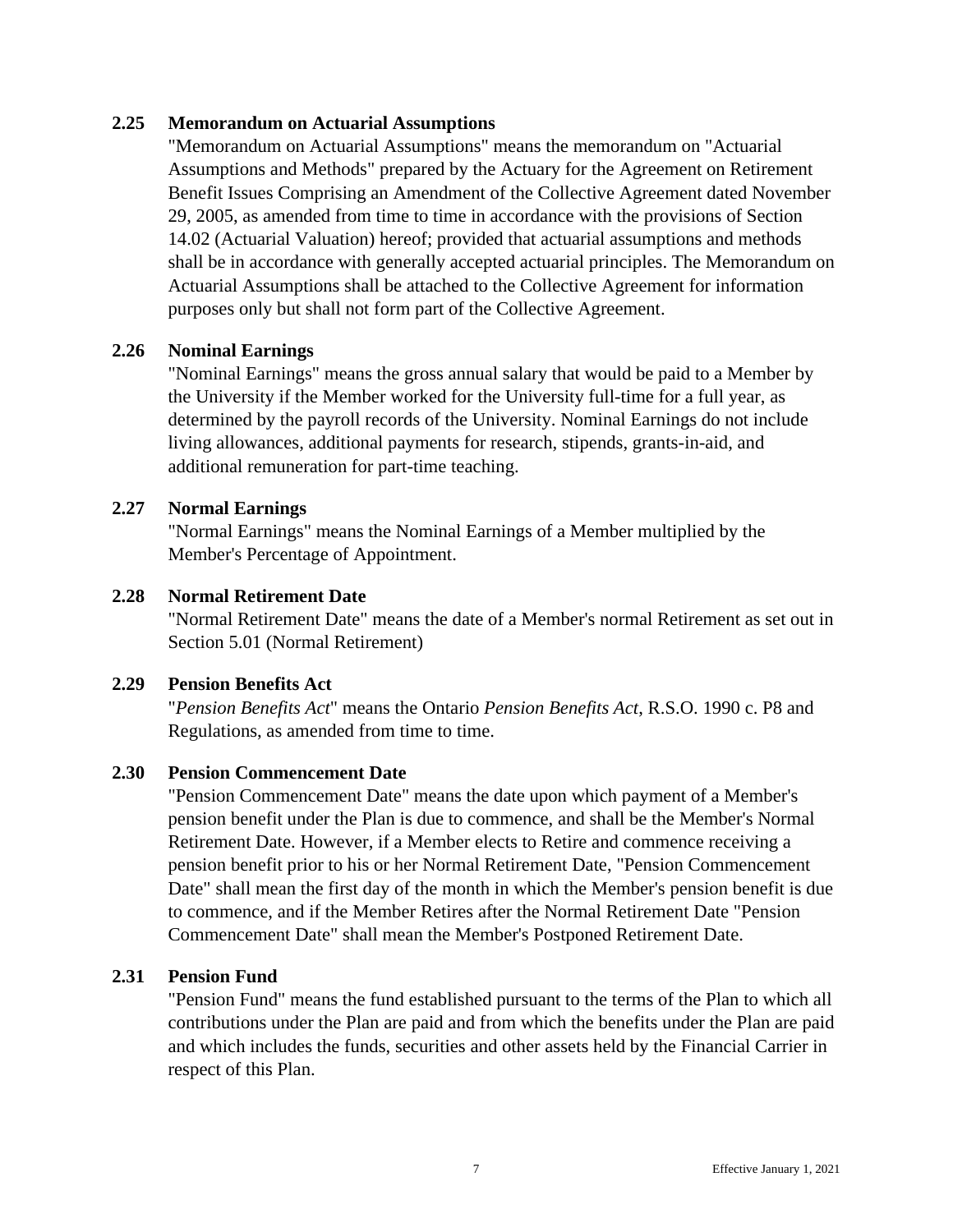#### <span id="page-14-0"></span>**2.32 Pensionable Service and Normal Pensionable Service**

"Pensionable Service" means a Member's years and fractions of years of Continuous Service during which the Member, or the University on behalf of the Member, contributed to the Plan pursuant to Section 4.01 (Members' Required Contributions) or Section 4.02 (Members' Special Past Service Contributions) hereof and/or contributed to the Prior Plan pursuant to Article 4.1 or Article 4.8 thereof, and/or contributed to the predecessors of the Prior Plan. Pensionable Service shall in addition include any period of service in respect of a transfer of assets into the Pension Fund pursuant to Section 12.02 (Transfer of Assets) hereof or Article 13 of the Prior Plan.

The Pensionable Service of Members to whom Section 10 (Benefits on Disability, Approved Leave, Reduced-Time Appointment and Partially-Retired Appointment) applies shall be as described in Section 10, and for the purposes of Section 10 "Normal Pensionable Service" shall mean the accrual of Pensionable Service on the same basis as if the Member were not Disabled, on Approved Leave, or holding a Reduced-Time Appointment or Partially-Retired Appointment, as applicable.

Except in the case of Reduced-Time Appointment and Partially-Retired Appointment as described in Section 10, the Pensionable Service of a Member who is a Part-Time Employee shall be negotiated by the University and TUFA on a case-by-case basis in accordance with Article III.3.3.2 of the 1996-1999 Collective Agreement or as it may be amended, until there is agreement on a general formula to be incorporated by amendment into the Plan and the Collective Agreement.

Periods of unpaid Approved Leave shall be limited as described in paragraph (f) of Section 10.02 hereof (Pensionable Service during Periods of Unpaid Approved Leave).

# <span id="page-14-1"></span>**2.33 Pension Subcommittee**

"Pension Subcommittee" means the Pension Subcommittee as described in Section 15.01 (Plan Administration and the Pension Subcommittee).

# <span id="page-14-2"></span>**2.34 Percentage of Appointment**

"Percentage of Appointment" means the percentage that at any one time a Member's regularly scheduled appointment by the University is of the regularly scheduled appointment by the University of a full-time Member in the same or similar category of employment, calculated to the nearest second decimal place, to a maximum of 100.00%

#### <span id="page-14-3"></span>**2.35 Plan**

"Plan" means The Contributory Pension Plan for TUFA Employees of Trent University, as set forth herein, as amended from time to time.

#### <span id="page-14-4"></span>**2.36 Plan Surplus**

"Plan Surplus" means, at any particular point in time, the excess of assets of the Plan over the liabilities in the Plan, as determined by the Actuary on an annual basis. The assets and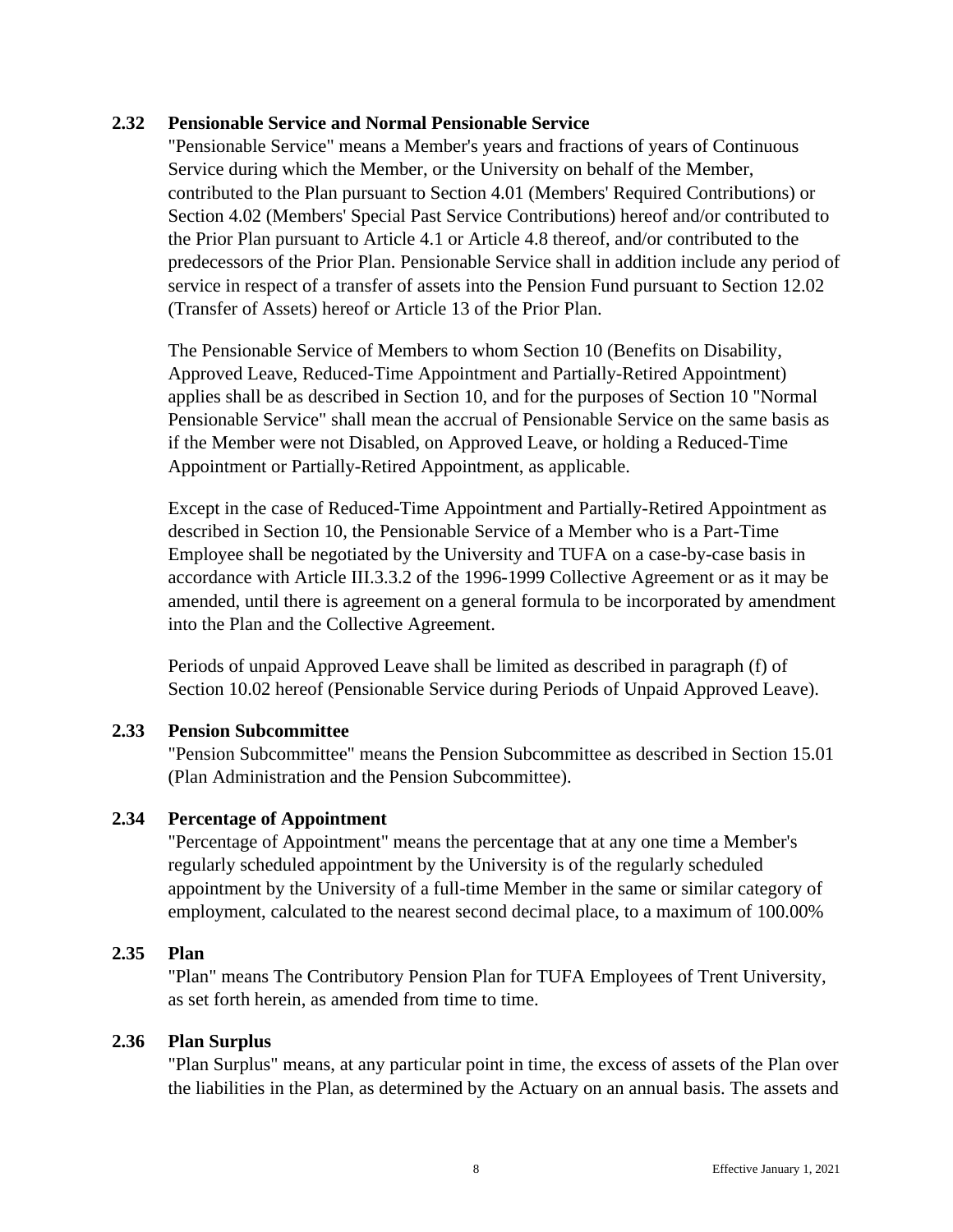liabilities shall be as contained in the most recent going-concern Valuation report with respect to the determination of Plan Surplus on a going-concern basis or the most recent solvency Valuation report with respect to the determination of Plan Surplus on a windup basis.

#### <span id="page-15-0"></span>**2.37 Plan Year**

"Plan Year" means a 12-month period commencing on July 1 and ending on the following June 30.

### <span id="page-15-1"></span>**2.38 Postponed Retirement Date**

"Postponed Retirement Date" means the date of a Member's postponed retirement as set out in Section 5.03 (Postponed Retirement).

### <span id="page-15-2"></span>**2.39 Prior Plan**

"Prior Plan" means The Contributory Pension Plan for Employees of Trent University, as in effect on June 30, 1998, including the terms of and the benefits payable under the "Previous Plan" as defined in the Prior Plan.

### <span id="page-15-3"></span>**2.40 Reduced-Time Appointment**

"Reduced-Time Appointment" means, with respect to a Member, a period during which the Member is employed by the University on a reduced-time appointment pursuant to the Collective Agreement.

#### <span id="page-15-4"></span>**2.41 Required Contributions**

"Required Contributions" shall have the meaning described in Section 4.01 (Members' Required Contributions).

#### <span id="page-15-5"></span>**2.42 Retire or Retirement**

"Retire" or "Retirement" means, with respect to a Member, a termination of employment for any reason other than death, on or after becoming eligible to retire pursuant to Section 5.02 (Early Retirement), subject to provisions under Section 5.03 (Postponed Retirement).

# <span id="page-15-6"></span>**2.43 Special Past Service Contributions**

"Special Past Service Contributions" means the past service contributions of a Member, as described in Section 4.02 (Members' Special Past Service Contributions).

#### <span id="page-15-7"></span>**2.44 Spouse**

"Spouse" means, in relation to a Member, at the time a determination of marital status is required, a person who:

(a) is legally married to a Member, provided the Member is not living separate and apart from that person; or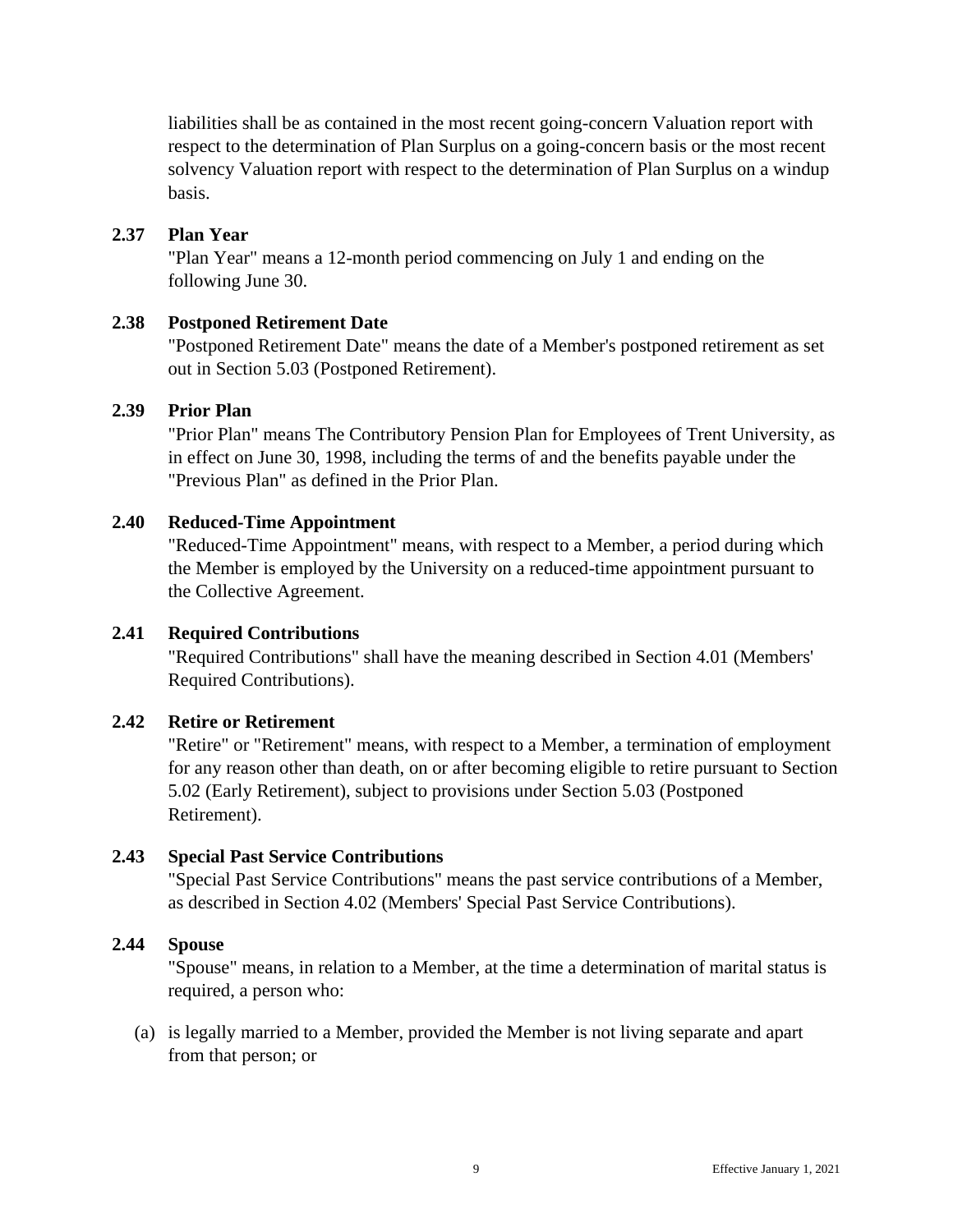- (b) is not legally married to the Member but who has been living with the Member continuously in a conjugal relationship for a period of at least three years and is not living separate and apart from the Member at the date marital status is determined; or
- (c) is not legally married to the Member, but who is living with the Member in a relationship of some permanence and who, together with the Member, is the natural or adoptive parent of a child, both as defined in section 4 of the *Children's Law Reform Act (Ontario)*.

A person described in (b) or (c) above shall not be considered the Spouse of the Member for the purposes of the Plan if there is also a person described in (a) above, unless the Member has submitted a written election to the contrary to the University. In no event shall a Member have more than one spouse for the purposes of the Plan.

# <span id="page-16-0"></span>**2.45 SRA**

"SRA" means the Supplemental Retirement Arrangement for Members of the Contributory Pension Plan for TUFA Employees of Trent University that is comprised of all the provisions of the SRA as amended and restated by agreement of the University and TUFA effective July 1, 2005, and from time to time. "SRA Fund" means the special purpose fund in which the University sets aside operating funds in respect of its obligations under the SRA.

# <span id="page-16-1"></span>**2.46 TUFA**

"TUFA" means the Trent University Faculty Association.

# <span id="page-16-2"></span>**2.47 University**

"University" means Trent University as defined by *Trent University Act*, S.O. 1962-1963, as amended from time to time.

# <span id="page-16-3"></span>**2.48 Valuation**

"Valuation" means a valuation prepared by the Actuary in accordance with generally accepted actuarial principles and in accordance with the provisions of the Memorandum on Actuarial Assumptions.

# <span id="page-16-4"></span>**2.49 YMPE**

"YMPE" means the Year's Maximum Pensionable Earnings as defined in the Canada Pension Plan.

Words importing the singular number shall include the plural and vice versa unless the context requires otherwise.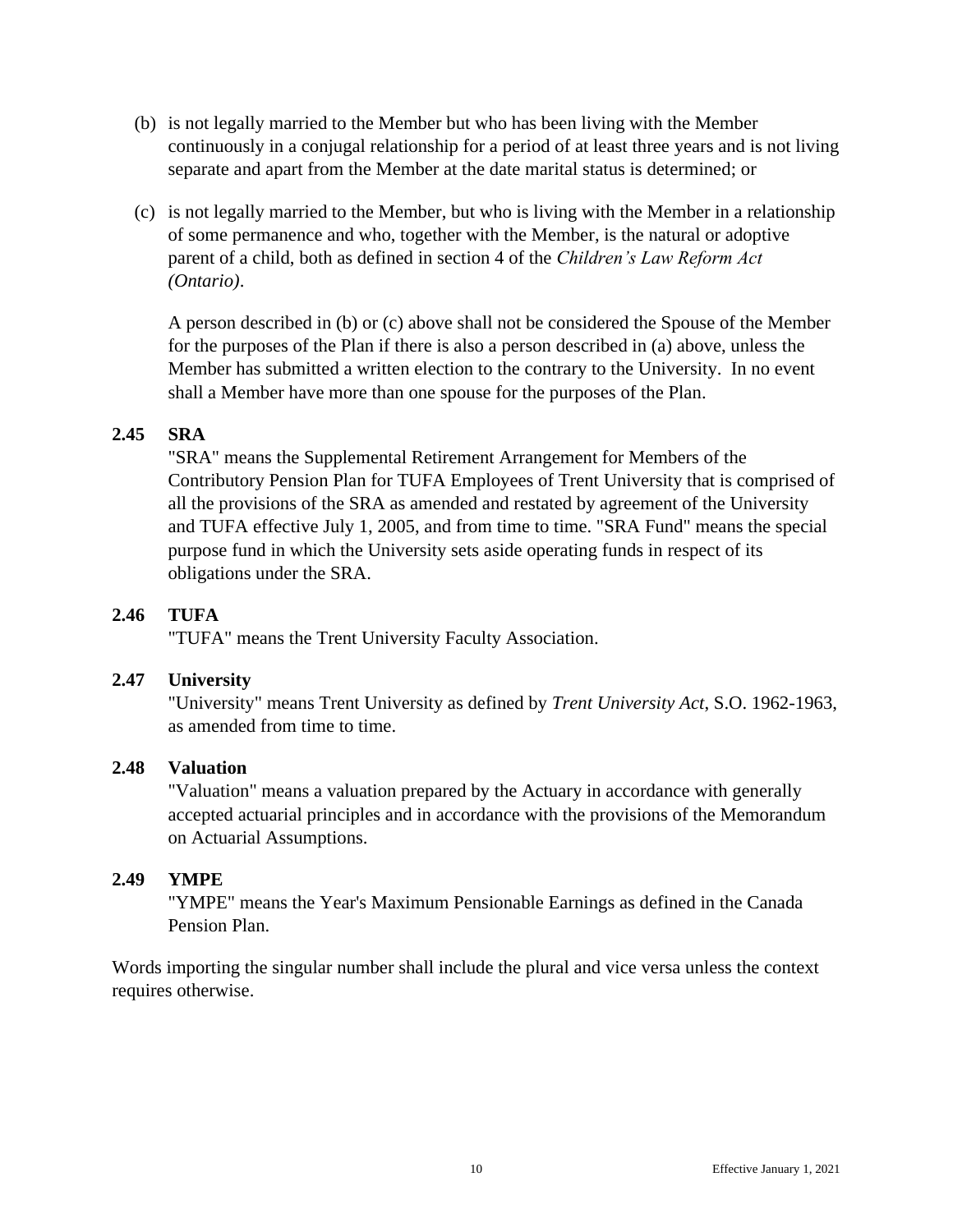# <span id="page-17-0"></span>**Section 3. Eligibility and Participation**

### <span id="page-17-1"></span>**3.01 Employees Who Were Members of the Prior Plan**

Each Employee on the Effective Date who was a member of the Prior Plan on June 30, 1998 shall be a Member of this Plan as of the Effective Date.

### <span id="page-17-2"></span>**3.02 Former Employees Who Were Members of the Prior Plan**

Each Former Employee on the Effective Date who was a member of the Prior Plan on June 30, 1998 and who was entitled to benefits thereunder shall be a Member of this Plan as of the Effective Date and shall continue to be entitled to benefits hereunder,

#### <span id="page-17-3"></span>**3.03 Full-Time Employees**

Each Full-Time Employee, other than an Employee described in Sections 3.01 or 3.02 above, shall become a Member upon becoming a Full-Time Employee.

### <span id="page-17-4"></span>**3.04 Limited-Term Employees**

Each Limited-Term Employee, other than an Employee described in Sections 3.01 or 3.02 above, shall be eligible to become a Member on the earliest date at which the Employee commences employment with the University pursuant to an appointment for a limited term, the duration of which, when added to the terms of previous limited term appointments, if any, exceeds two years.

#### <span id="page-17-5"></span>**3.05 Part-Time Employees**

Each Part-Time Employee, other than an Employee described in Sections 3.01 or 3.02 above, shall become a Member upon the completion of three months of Continuous Service, provided that no Member shall suffer any interruption of Continuous Service upon changing from Full-Time to Part-Time employment under the terms of the Collective Agreement

#### <span id="page-17-6"></span>**3.06 Enrollment Form**

Each Full-Time Employee and each Part-Time Employee who, pursuant to Section 3.03 or Section 3.05 above, is required to become a Member, shall complete an enrollment form prescribed by the University and shall file such form with the University. Each Limited-Term Employee who, pursuant to Section 3.04 above, desires to become a Member, shall complete an enrollment form prescribed by the University and shall file such form with the University.

# <span id="page-17-7"></span>**3.07 No Opt Out**

A Member shall not be permitted to opt out of the Plan.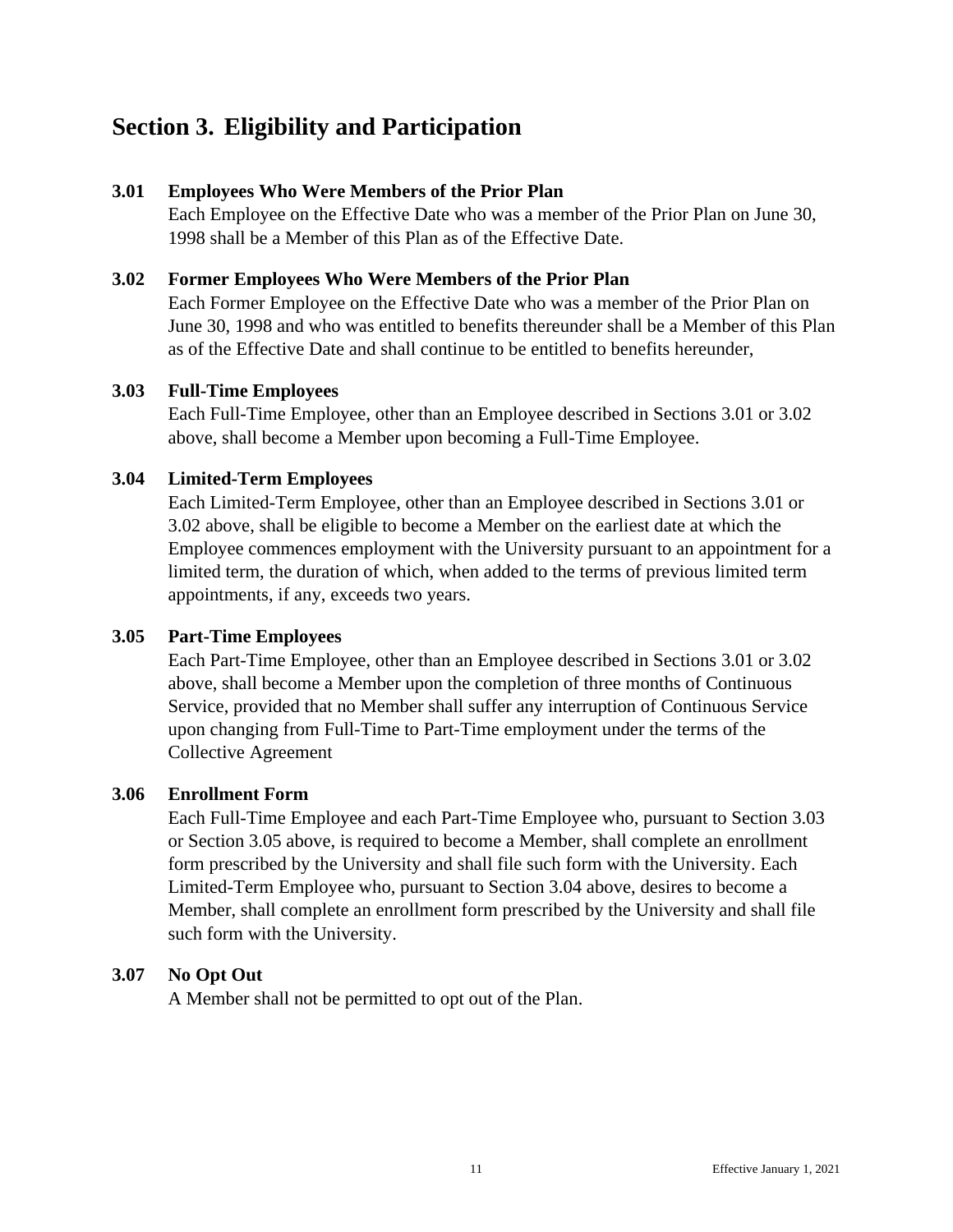#### <span id="page-18-0"></span>**3.08 Participation in Other Registered Pension Plans**

Notwithstanding the above, and for greater certainty, an Employee will not be eligible to become a Member if the Employee is an active participant of the Ontario Teachers' Pension Plan pursuant to Section 8(1) or (2) of Schedule 1 of the Teachers' Pension Act.

### **3.09 Re-Employment**

If a Member of the Plan who has retired and is in receipt of a pension is re-employed by the University prior to the end of the calendar year in which the Employee attains age 71, the Employee shall immediately cease to receive the pension and shall re-join the Plan. Upon the Member's subsequent retirement, the annual pension shall be recalculated based upon the Member's Final Average Earnings and Pensionable Service and Required Contributions made to the Member's subsequent Retirement date. The Commuted Value of the annual pension shall be reduced by the Commuted Value of the amount of the annual pension received by the Member after their initial Retirement date and prior to their re-employment date. For greater certainty, a Member shall not be permitted to receive a pension under the Plan while accruing pension benefits under the Plan.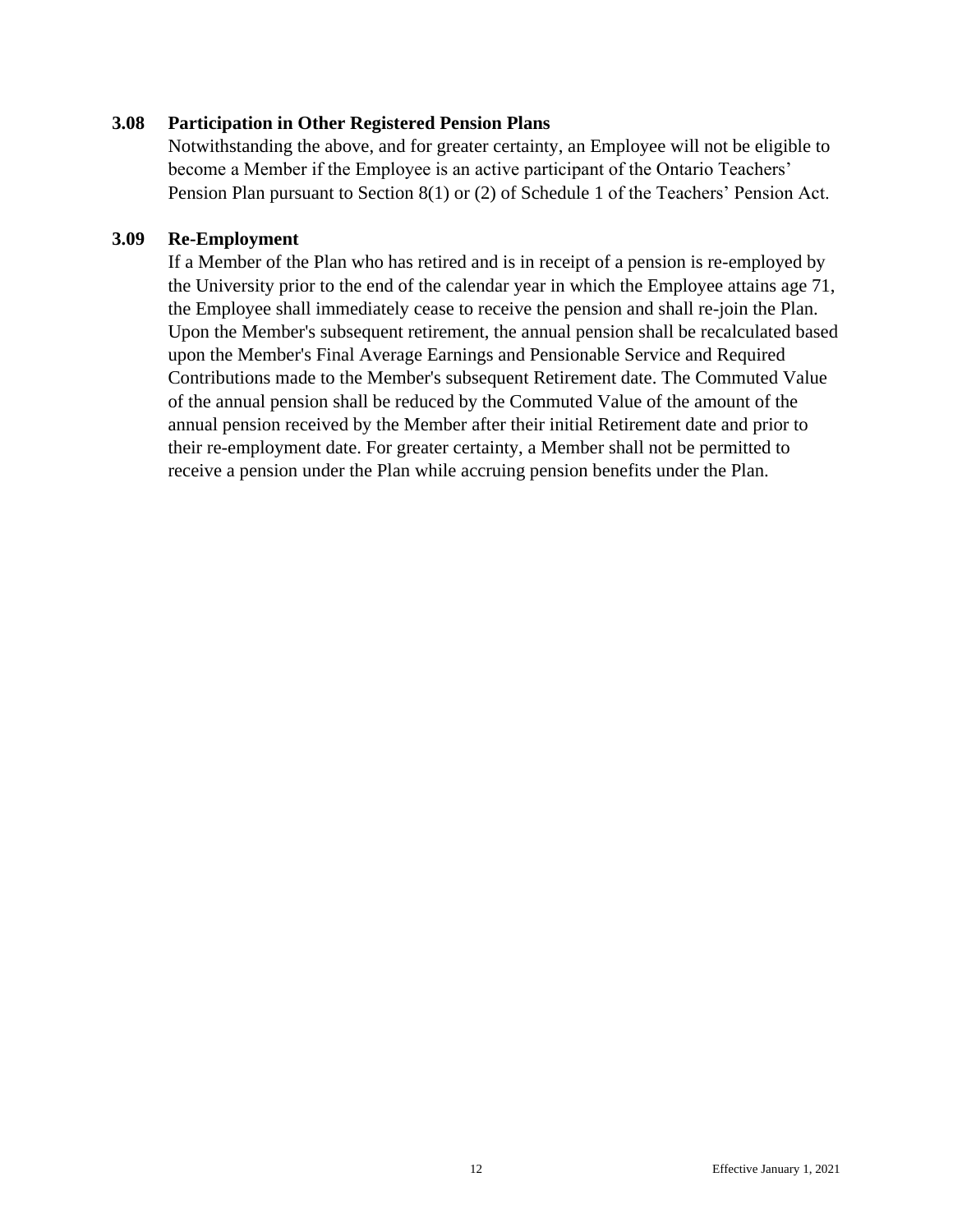# <span id="page-19-0"></span>**Section 4. Contributions**

### <span id="page-19-1"></span>**4.01 Members' Required Contributions**

(a) Each Member shall pay Required Contributions to the Plan during each Plan Year at the rate of 9.2% of the Member's Nominal Earnings up to the YMPE plus 11.5% of Nominal Earnings in excess of the YMPE.

> Notwithstanding the above, for a Member employed on a less than full-time basis, such Member shall pay Required Contributions equal to 9.2% of the Member's Nominal Earnings up to the YMPE plus 11.5% of Nominal Earnings in excess of the YMPE multiplied by the Member's Percentage of Appointment.

#### (b) **Manner of Payment**

The manner of payment of a Member's Required Contributions shall be either:

- (i) payment directly by the Member through payroll deduction; and/or
- (ii) payment on behalf of the Member, in whole or in part, by the University, pursuant to Sections 10.01, 10.02, 10.03, 10.04 (respectively, Disability, Approved Leave, Reduced-Time Appointment, and Partially-Retired Appointment) herein.

# (c) **Contribution Holiday**

The University and TUFA may agree in writing, from time to time, to a contribution holiday, in whole or in part, for Members in respect of a Plan Year. In such event, this Section 4.01 shall be amended to document in the terms of such contribution holiday.

# <span id="page-19-2"></span>**4.02 Members' Special Past Service Contributions**

# (a) **Pre-1990 Past Service**

A Member may make Special Past Service Contributions to the Plan for the purchase of benefits in respect of periods of employment recognized by the University prior to 1990 for which the Member did not accrue Pensionable Service under the terms of the Prior Plan. The maximum amount of such contributions shall be:

(i) \$3,500 for each year of Continuous Service during which the Member did not contribute to any registered pension plan, provided that contributions paid under this paragraph shall not exceed the amount permitted under subsection 147.2(4)(b) of the *Income Tax Act*; and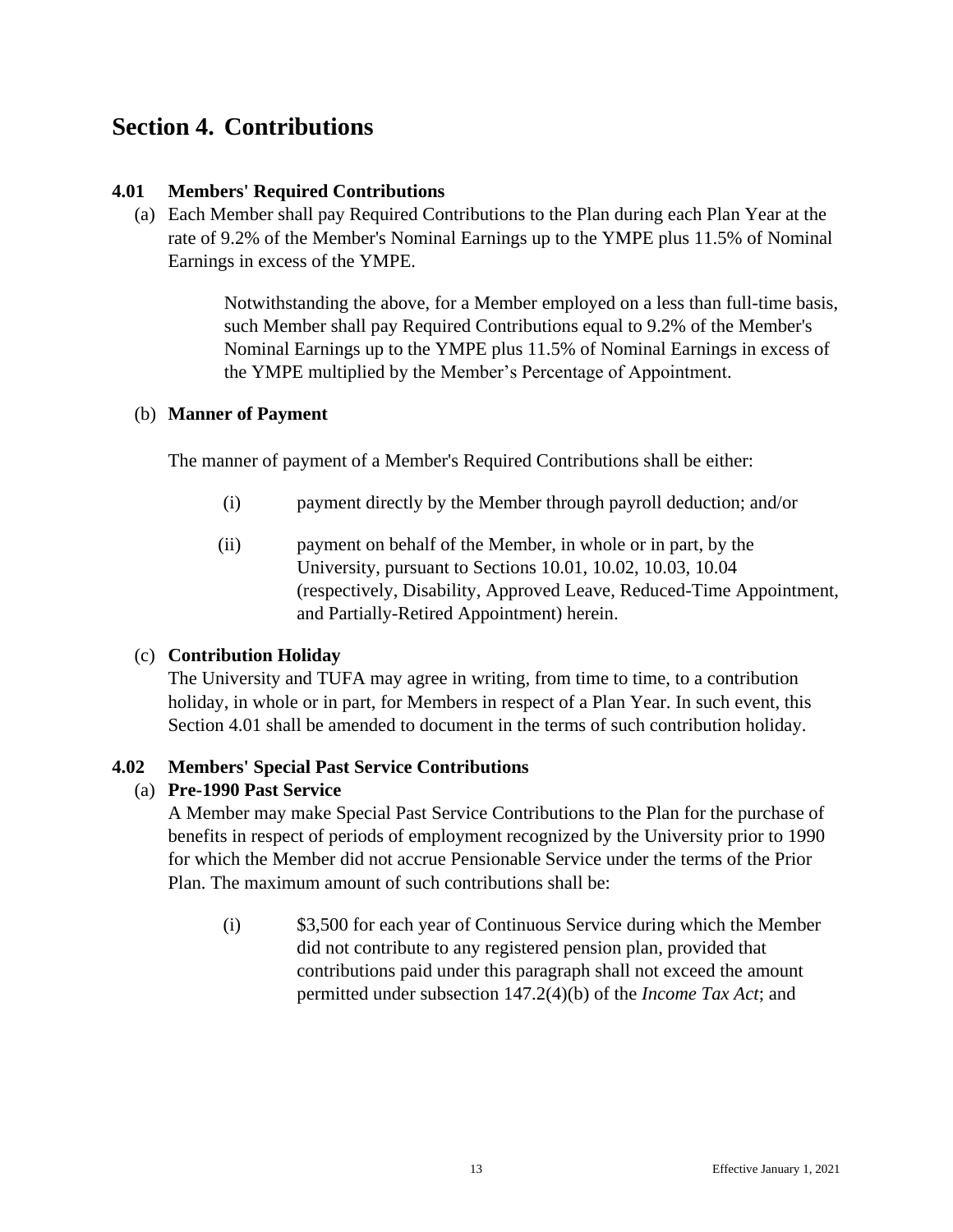(ii) \$3,500 for each year of Continuous Service during which the Member contributed to any registered pension plan minus the amounts contributed to such registered pension plan in each such year, provided that contributions paid under this paragraph shall not exceed the amount permitted under subsection 147.2(4)(c) of the *Income Tax Act*.

### (b) **Post-1989 Past Service**

A Member may make Special Past Service Contributions to the Plan for the purchase of benefits in respect of periods of employment recognized by the University after 1989 for which the Member did not accrue Pensionable Service under the terms of the Plan or Prior Plan, provided that the period of employment is eligible service as defined under Regulation 8503(3)(a) of the *Income Tax Act* and that the contributions do not exceed the amount reasonably necessary to fund the past service benefits, pursuant to subsection 147.2(4)(a) of the *Income Tax Act* and Regulation 8503(4)(a) of the *Income Tax Act* or whatever other maximum may be permitted or required from time to time under the *Income Tax Act*.

### (c) **Method of Contribution**

Contributions made pursuant to this Section 4.02 shall be remitted by the contributing Member directly to the University, or shall be deducted from the Member's pay by specific arrangement in writing between the Member and the University.

#### <span id="page-20-0"></span>**4.03 Maximum Members' Contributions**

Notwithstanding any other provision, in no event shall a Member's contributions to the Plan paid pursuant to Section 4.01 above in respect of a calendar year exceed \$1,000 plus 70% of the Member's "pension credits" for such calendar year in respect of the University, provided that during a period in which the Member is Disabled or during an "eligible period of reduced pay" a Member, or the University on behalf of a Member as provided in Section 10 hereof, may contribute to the Plan what is reasonably necessary to fund the benefits earned by the Member for such periods.

The term "pension credit" and "eligible period of reduced pay" shall have the meanings as defined under the *Income Tax Act*.

#### <span id="page-20-1"></span>**4.04 Pension Commencement Date**

A Member shall not be permitted to contribute to the Plan on and after the Member's Pension Commencement Date.

#### <span id="page-20-2"></span>**4.05 University Contributions**

#### (a) **Contributions**

In each Plan Year, the University shall pay by deposits into the Plan on a monthly basis the following amounts which together constitute the Full Amount of the University Contribution: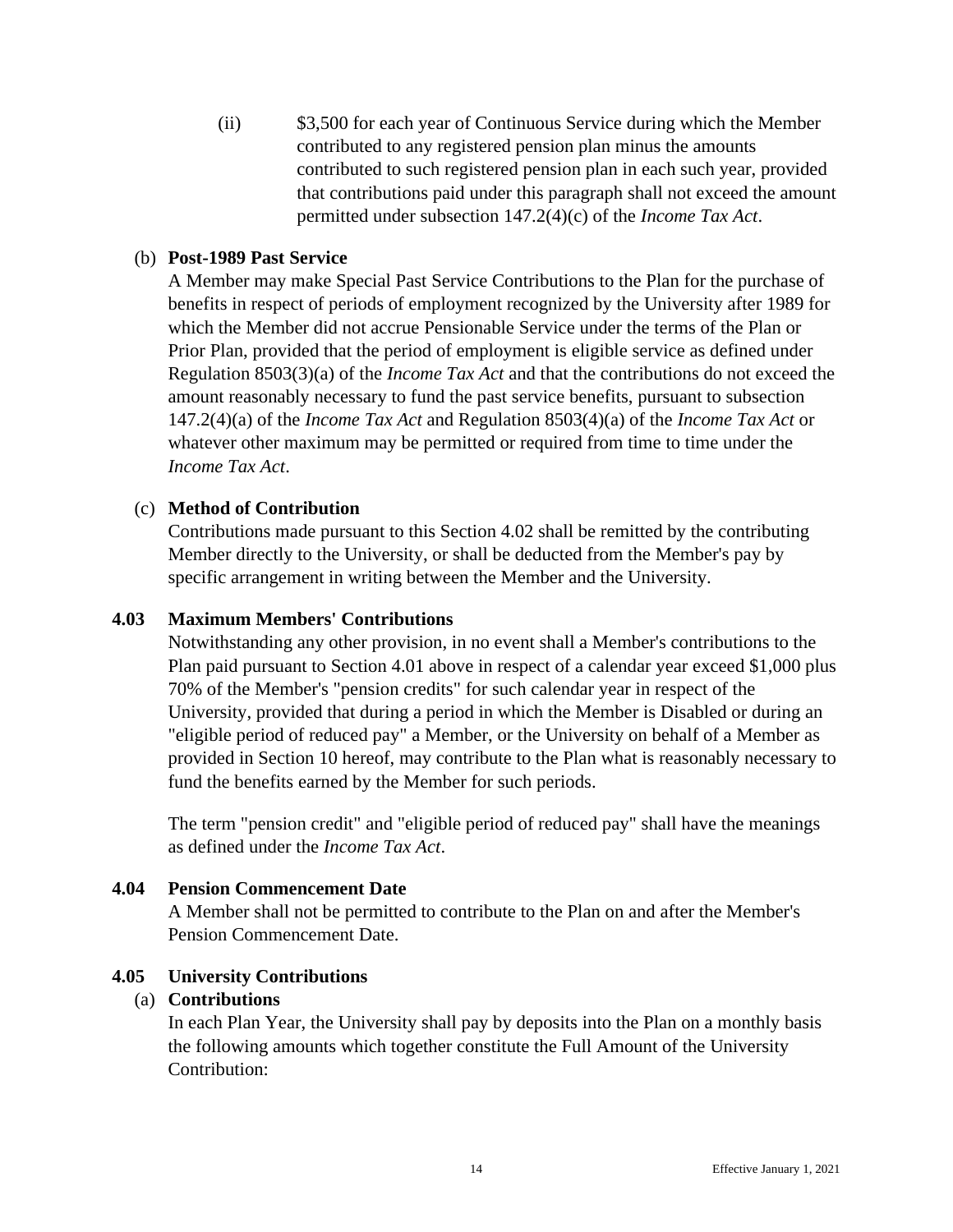- (i) the amount necessary for the proper amortization of all going concern unfunded liabilities and solvency deficiencies (if any); and
- (ii) the amount equal to the University's current service cost, defined as the balance of the cost of benefits earned in that Plan Year after allowing for Member's Required Contributions paid pursuant to Section 4.01 (Member's Required Contributions) above. For clarity, Member's Required Contributions include the amounts paid in accordance with the manner of payment described in paragraphs (a) and (b) of Section 4.01 (Member's Required Contributions).

For greater certainty, upon submission to the applicable regulatory authorities of an actuarial valuation report with an effective date on or after December 31, 2017, the University is obligated to make contributions in respect of the provision for adverse deviations in respect of the normal cost, any amendment that increases going concern liabilities and any reduced solvency deficiency under the Plan.

# (b) **Further Provisions Respecting University Contributions**

- (i) The actuarial calculation of University Contributions in paragraph (a) above shall be based on the latest Valuation prepared pursuant to Section 14.02 (Actuarial Valuation) and filed with the Canada Revenue Agency and the Financial Services Regulatory Authority;
- (ii) The actuarial calculation of the portion of the Full Amount of University Contribution defined in paragraph (a)(ii) above any actuarial recommendations respecting paragraph (a)(ii) above shall be prepared without any regard to Plan Surplus, if any,
- (iii) The University shall not be entitled to apply Plan Surplus as a credit against the University contributions otherwise required to be paid by the University to the Plan under paragraph (a) above except as provided, and only to the extent and in the form and manner provided, in this paragraph (b)(iii) of this Section 4.05. If any Valuation should disclose Plan Surplus, then,
	- 1) in any Plan Year in which unfunded liability exists in the Plan, the University shall apply Plan Surplus to eliminate the unfunded liability to the extent possible; and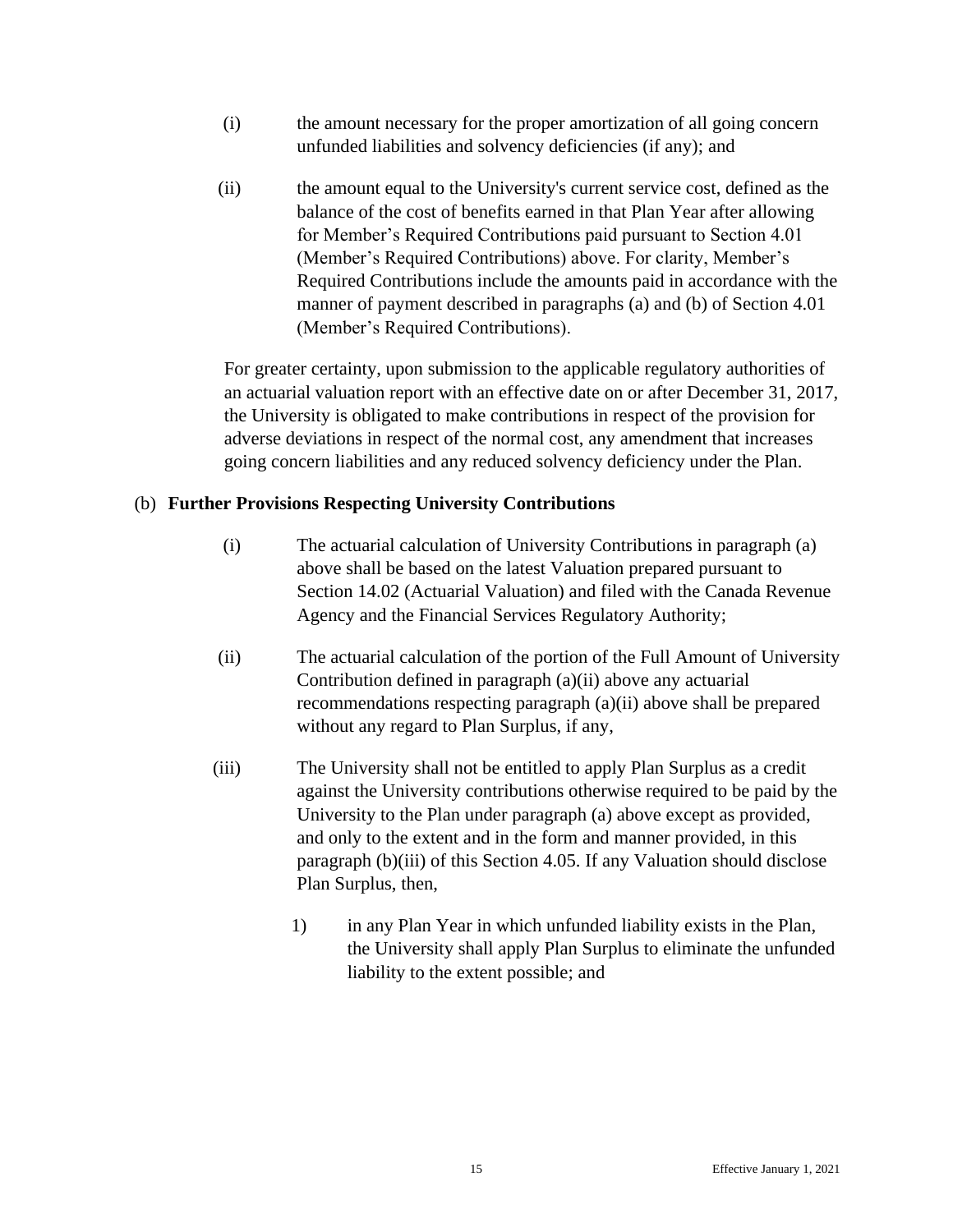- 2) in any Plan Year in which there is no unfunded liability in the Plan, the University is permitted to apply Plan Surplus as a credit against the University contributions otherwise required to be paid by the University to the Plan under paragraph (a)(ii) above only in accordance with and as prescribed under the terms of Article VIII.4.2 of the Collective Agreement as amended April 28, 2006 (including the documents and agreements referred to therein), and only provided that such application of Plan Surplus as a credit against the University contributions does not create or increase a solvency deficiency in that Plan Year.
- (iv) Any Plan Surplus remaining in the Plan in a Plan Year after the University funding obligations under paragraphs  $(b)(iii)(1)$  and (b)(iii)(2) above, as applicable, have been satisfied shall be used only in accordance with and as prescribed under the terms of Article VIII.4.2 of the Collective Agreement as amended April 28, 2006 (including the documents and agreements referred to therein), and such use of Plan Surplus may include, as applicable,
	- 1) leaving Plan Surplus in Pension Fund as a contingency reserve, and
	- 2) using Plan Surplus to improve Members' benefits under the Plan by amendment of the Plan.
- (v) Notwithstanding any other provisions in Section 4.05 (University Contributions), University contributions paid to the Plan in a Plan Year shall not exceed the maximum amounts permissible in accordance with subsection 147.2(2) of the *Income Tax Act*, subject to the provisions of Regulation 8516(8) or any other provision under the *Income Tax Act* permitting the University in the event of solvency deficiency to continue contributions to the extent required by the *Pension Benefits Act* It is further provided, however, that in the event that the University is precluded by subsection 147.2(2) of the *Income Tax Act* from depositing any or all of the payments to be paid by the University under Section 4 (Contributions) hereof into the Plan in a Plan Year and the University and TUFA have not agreed to provide additional pension benefit improvements under the Plan which would permit the University to make such payments to the Plan, then the amount equal to the payments that the University is so precluded from making to the Plan shall be, as applicable, allocated by the University to the SRA Fund or retained in a separate account, as required under the terms of Article VIII.4.2 of the Collective Agreement as amended April 28, 2006 (including the documents and agreements referred to therein).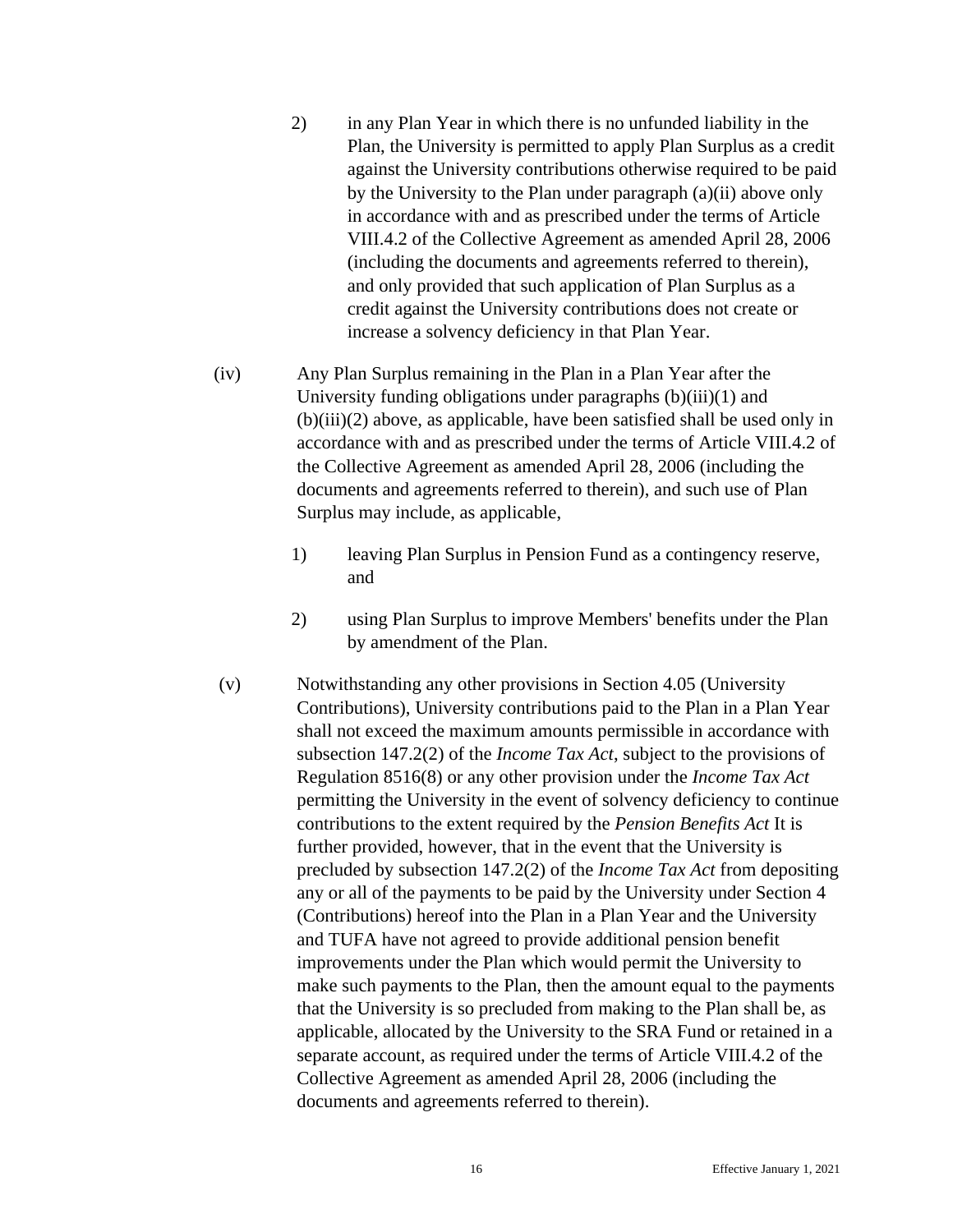### (c) **Refunds**

In the event the University makes an overpayment to the Pension Fund or makes a payment that should have been paid from the Pension Fund, the University may, upon prior notification to TUFA and subject to obtaining the approvals of the appropriate regulatory authorities, direct the Financial Carrier to refund the amount of such payment to the University, but only to the extent that such refund is necessary to avoid revocation of the registration of the Plan, subject to the *Pension Benefits Act* and the *Income Tax Act*.

#### <span id="page-23-0"></span>**4.06 Remittance to Pension Fund**

The University shall deposit into the Pension Fund any sums received from a Member or deducted from a Member's pay or payable by the University on behalf of a Member as the Member's Required Contributions to the Plan pursuant to Section 4.01 (Members' Required Contributions) above or as the Member's Special Past Service Contributions to the Plan pursuant to Section 4.02 (Members' Special Past Service Contributions) above within the calendar month following the month the sum was received or deducted or deemed payable. The University shall deposit into the Pension Fund the sums it is required to contribute in accordance with Section 4.05 (University Contributions) within the calendar month following the month such contributions are due.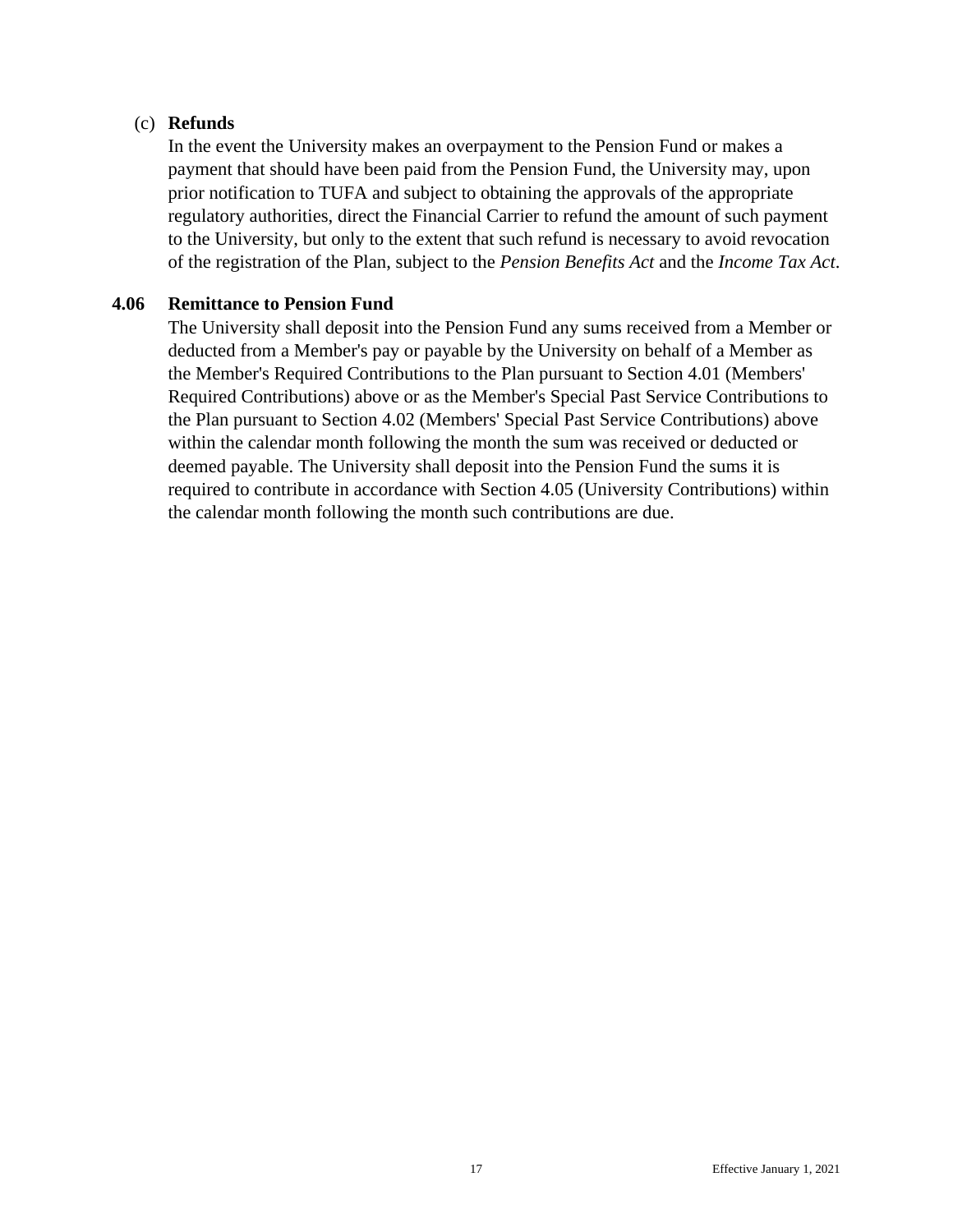# <span id="page-24-0"></span>**Section 5. Retirement Dates**

#### <span id="page-24-1"></span>**5.01 Normal Retirement**

The Normal Retirement Date of a Member for purposes of the Plan shall be the July 1 coincident with or next following the date the Member attains age 65. Except as otherwise provided herein, a Member shall Retire upon the Normal Retirement Date and shall thereupon be entitled to receive a normal retirement pension under the Plan, determined and payable in accordance with Section 6.01 (Normal Retirement Pension).

#### <span id="page-24-2"></span>**5.02 Early Retirement**

A Member may elect to Retire from the employ of the University on an Early Retirement Date, which shall be on the first day of any month within the 10 years immediately preceding the Member's Normal Retirement Date. Upon the Early Retirement Date, the Member shall be entitled to receive an early retirement pension under the Plan, determined and payable in accordance with Section 6.02 (Early Retirement Pension).

# <span id="page-24-3"></span>**5.03 Postponed Retirement**

A Member who continues as an Employee beyond the Normal Retirement Date (which shall require University consent up to July 2, 2006) shall continue to contribute to the Plan pursuant to Section 4.01 (Members' Required Contributions) and Section 4.02 (Members' Special Past Service Contributions) and to accrue pension benefits hereunder up to the Postponed Retirement Date, which shall be the Member's Pension Commencement Date, and which shall occur on the first day of any month following the Member's Normal Retirement Date, provided that a Member's Postponed Retirement Date for purposes of the Plan shall not occur later than the December 1 of the year in which the Member's 71<sup>st</sup> birthday occurs. Upon the Postponed Retirement Date, the Member shall be entitled and required to receive a postponed retirement pension under the Plan, determined and payable in accordance with Section 6.03 (Postponed Retirement Pension). A Member whose Normal Retirement Date is July 1, 2007 or thereafter, and who continues to be an Employee beyond December 1 of the year in which the Member's 71st birthday occurs, will be deemed to Retire solely for the purposes of the Plan on the Postponed Retirement Date. The University and TUFA agree that, whenever the *Income Tax Act* is amended to permit members of registered pension plans to postpone the commencement of their pensions to a date later than December 1 in the year in which the Member's  $71<sup>st</sup>$  birthday occurs, this Section 5.03 (Postponed Retirement) shall be deemed to be amended to replace the reference to Postponed Retirement Date occurring no later than December 1 of the year in which the Member's  $71<sup>st</sup>$  birthday occurs with a requirement that the Postponed Retirement Date must occur no later than such later date which may be permitted under the *Income Tax Act.*

#### <span id="page-24-4"></span>**5.04 Application for Commencement of Benefits**

Each Member who Retires shall complete a retirement option form prescribed by the University and shall file such form with the University at least 60 days prior to the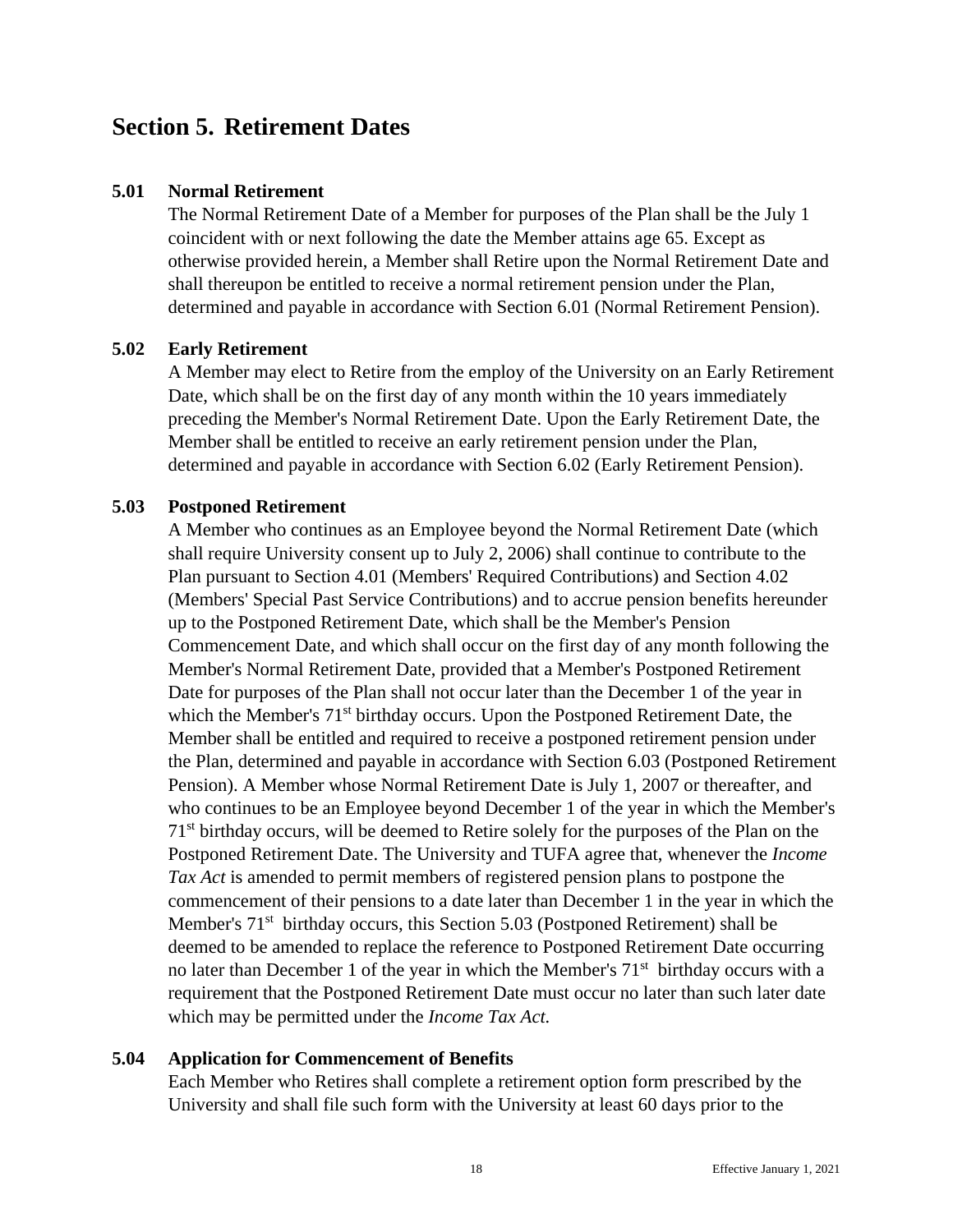Member's Normal Retirement Date or Early Retirement Date or Postponed Retirement Date, as applicable.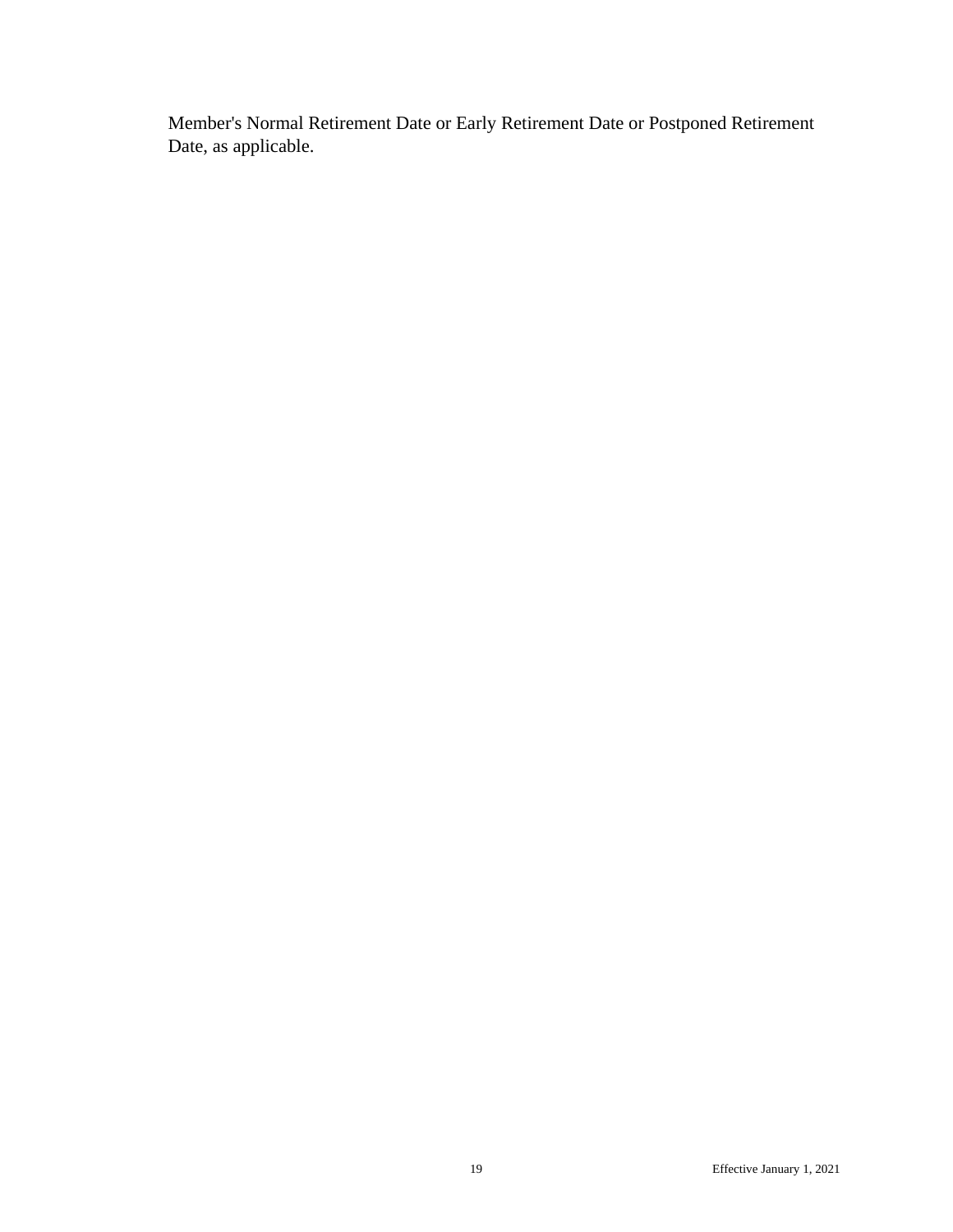# <span id="page-26-0"></span>**Section 6. Retirement Benefits**

#### <span id="page-26-1"></span>**6.01 Normal Retirement Pension**

Each Member who retires on the Normal Retirement Date pursuant to Section 5.01 (Normal Retirement) shall be entitled to receive an annual pension payable in equal monthly installments commencing on the Member's Normal Retirement Date and continuing on the first day of each month thereafter, equal to 2% of the Member's Final Average Earnings multiplied by the Member's Pensionable Service, subject to paragraph (a) of Section 6.05 below.

### <span id="page-26-2"></span>**6.02 Early Retirement Pension**

### (a) **Regular Early Retirement**

Each Member who elects to Retire on an Early Retirement Daye pursuant to Section 5.02 (Early Retirement) shall be entitled to receive an annual pension payable immediately or may elect to have payment of the pension deferred to commence at a later date, but no later than the Member's Normal Retirement Date. The pension shall be paid in equal monthly installments commencing on the date the Member Retires or on such later date as the Member may elect and continuing on the first day of each month thereafter. The pension shall be the pension accrued by the Member up to the Member's Early Retirement Date, computed pursuant to Section 6.01 above, based upon the Member's Final Average Earnings and Pensionable Service up to the Member's Early Retirement Date, but reduced by 0.5% for each complete month by which the Member's Pension Commencement Date precedes the Member's Normal Retirement Date. However, the reduction for early commencement will not be more than the reduction determined on an actuarially equivalent basis.

# (b) **Voluntary Early Full Retirement**

#### (i) **Eligibility**

A Member who has completed at least 10 years of Pensionable Service and whose Normal Retirement Date is not later than July 1, 2005 may apply to Retire under this paragraph (b). The Member must have notified their Dean (or the University Librarian, as applicable) in writing no later than September 1, 1997 and the Member's proposed Pension Commencement Date must be on any July 1 within the five-year period immediately preceding the Member's Normal Retirement Date. Upon written acknowledgement by the Dean (or University Librarian, as applicable), the arrangements are final and binding upon the Member and the University. The University shall send a copy of each such notification and acknowledgement to TUFA.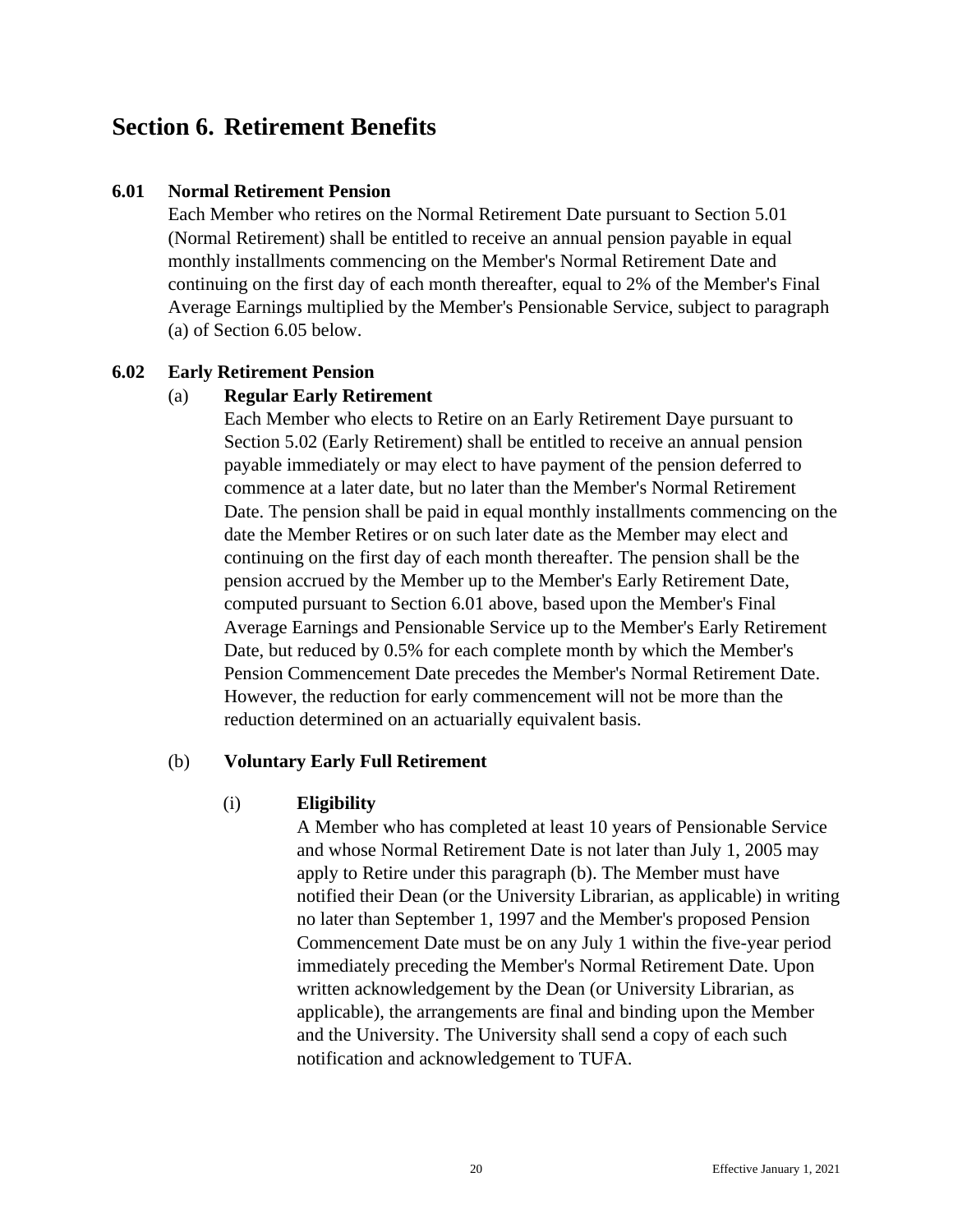# (ii) **Benefit**

Each Member described in paragraph (i) above shall receive an annual pension payable in equal monthly installments commencing on the Member's Pension Commencement Date referred to in paragraph (i) above and continuing on the first day of each month thereafter, equal to the pension calculated pursuant to paragraph (a) above, but without any reduction on account of Retirement prior to the Member's Normal Retirement Date.

### (iii) **Reemployment**

A Member who Retires under this paragraph (b) (Voluntary Early Full Retirement) shall not be entitled to return to full-time or part-time employment with the University as a member of the TUFA bargaining unit.

# (iv) **Pre-July 1,1998 Retirements**

Each Member who Retired under a voluntary early retirement program prior to July 1, 1998 and who, as of July 1, 1998, had not attained his or her Normal Retirement Date, shall be entitled to a pension payable in the normal form applicable to the Member under the terms of the Plan as of July 1,1998, provided that the increase, if any, applied to a Member's future pension payments shall be considered an additional lifetime retirement benefit

# <span id="page-27-0"></span>**6.03 Postponed Retirement Pension**

Each Member who retires on a Postponed Retirement Date pursuant to Section 5.03 (Postponed Retirement) shall be entitled to receive an annual pension payable in equal monthly installments commencing on the Member's Postponed Retirement Date and continuing on the first day of each month thereafter, equal to the pension accrued by the Member up to the Member's Postponed Retirement Date, computed pursuant to Section 6.01 above, based upon the Member's Final Average Earnings and Pensionable Service up to the Member's Postponed Retirement Date.

# <span id="page-27-1"></span>**6.04 Refund of Excess Contributions on Retirement**

A Member who Retires on a Normal, Early or Postponed Retirement Date pursuant to Section 5 (Retirement Dates) and who is entitled to Excess Contributions shall be paid such Excess Contributions in a single lump sum cash payment, or at the Member's election, he or she shall be permitted to transfer such amount to his or her registered retirement savings plan or registered retirement income fund on his or her Pension Commencement Date.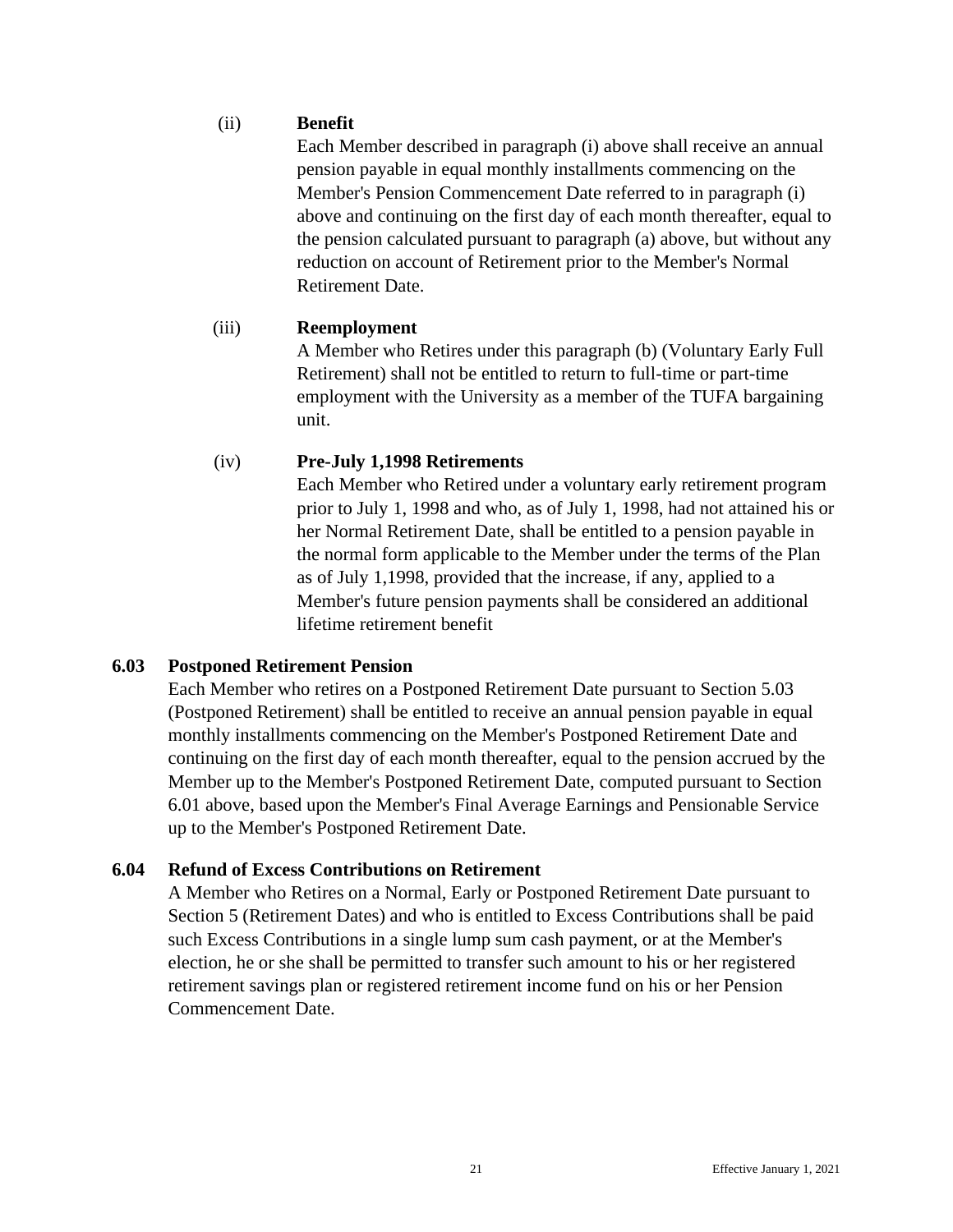# <span id="page-28-0"></span>**6.05 Maximum Retirement Pension Limits Under the** *Income Tax Act*

# (a) **Maximum Retirement Pension**

Notwithstanding any other provision of this Plan, the annual pension payable to a Member under the Plan on the date of the Member's Retirement or termination of employment, or upon termination of the Plan, including any benefits paid to a Spouse of the Member pursuant to Section 16.02 (Division of Pension Benefits on Marriage Breakdown), shall not exceed the maximum amount permitted from time to time by the *Income Tax Act*, currently, on July 1, 2005, the lesser of:

- (i) 2% of the Member's "highest average compensation", indexed to the year of pension commencement in the manner described in the *Income Tax Act* (Regulation 8504(2)), multiplied by the Member's years (and fractions of a year) of "pensionable service" with the University; and
- (ii) the "defined benefit limit" on such date (currently, on July 1, 2005, \$2000.00) multiplied by the Member's years (and fractions of a year) of "pensionable service" with the University.

For purposes of this Section 6.05, a Member's "pensionable service" prior to 1992 shall not exceed 35 years. The terms "defined benefit limit", "highest average compensation" and "pensionable service" shall have the meanings given in the *Income Tax Act* (Regulations 8500(1) and 8504(2)).

# (b) **Maximum Early Retirement Pension**

The annual pension payable to a Member under the Plan upon the Member's Early Retirement Date shall be the lesser of the amount payable under Section 6.02 above and the amount payable under Section 6.01 above reduced by 1/4 of 1% for each month by which the Member's Pension Commencement Date precedes the earliest of:

- (i) the Member's attainment of age 60;
- (ii) the date the Member would have attained 30 years of "early retirement eligibility service" had he or she remained in the Plan; or
- (iii) the date the Member would have attained a combined total of 80 years of age and "early retirement eligibility service".

The term "early retirement eligibility service" shall have the meaning given in the *Income Tax Act* (Regulation 8503(3)(c)).

# (c) **Maximum Pension Adjustment**

In no event shall a Member's "pension adjustment" in respect of the University, or an employer that does not deal at aim's length with the University, for a calendar year exceed the lesser of: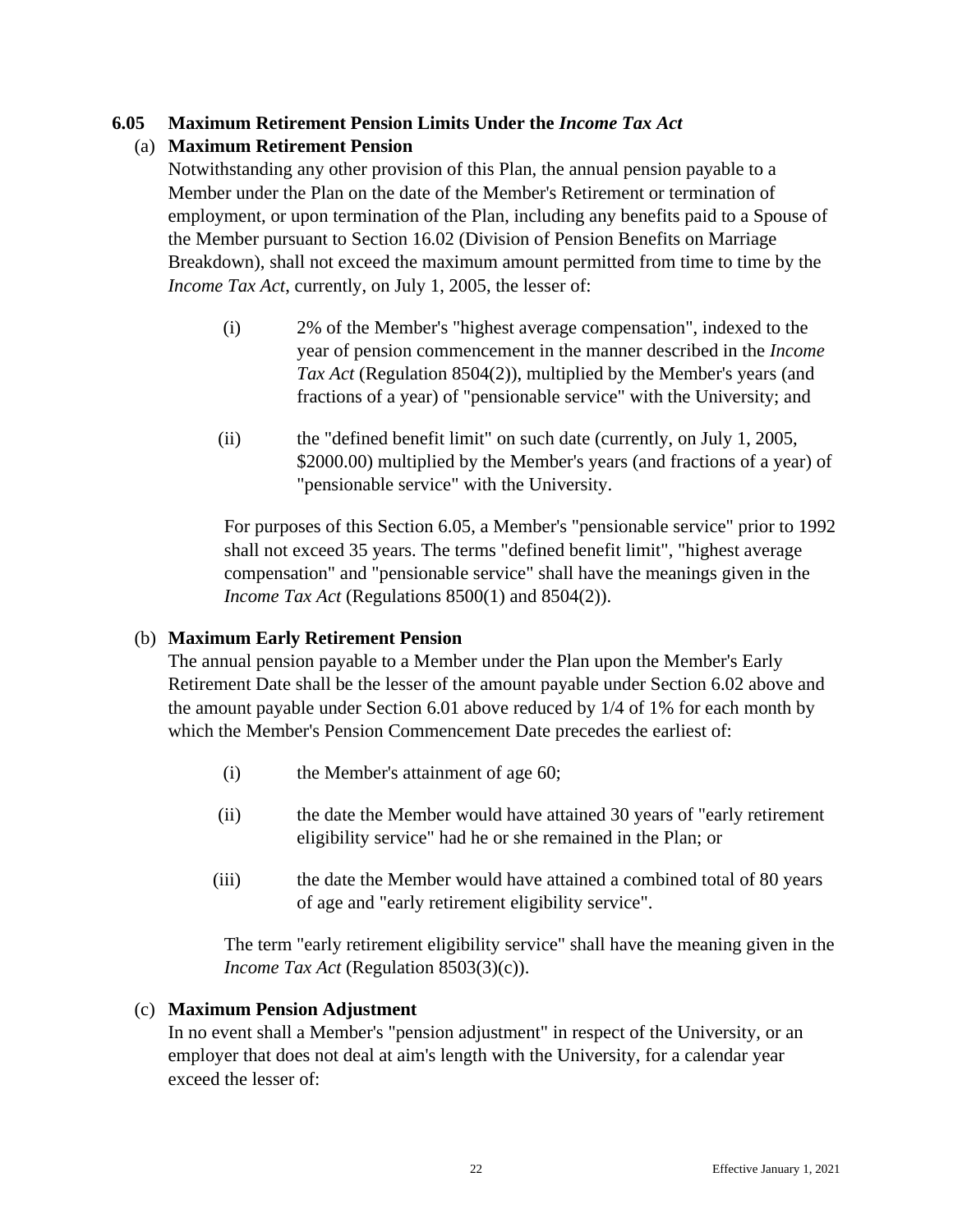- (i) the "money purchase limit" for the calendar year; and
- (ii) 18% of the Member's "compensation" for the calendar year.

The terms "compensation", "money purchase limit" and "pension adjustment" shall have the meanings given in the *Income Tax Act*.

### <span id="page-29-0"></span>**6.06 Retirements on or after January 1, 1992**

Each Member who Retired on or after January 1, 1992 who is in receipt of a pension under the Plan or Prior Plan and whose pension was limited to the previous defined benefit limit of \$1,715.00 shall be paid an additional lifetime retirement benefit equal to the difference between the Member's benefit calculated in accordance with such limit and with the current defined benefit limit of \$1,722.22 on the Effective Date, retroactive to the Member's retirement date. Such additional benefit shall be paid as soon as possible after the Effective Date in a lump sum. From the Effective Date, such Members shall be entitled to a pension benefit calculated in accordance with the current defined benefit limit (\$1,722.22 on the Effective Date).

### <span id="page-29-1"></span>**6.07 Payment of Small Pensions on Retirement**

A Member who Retires on a Normal, Early or Postponed Retirement Date and whose annual pension payable under the Plan upon the Member's Normal Retirement Date is not greater than 4% of the YMPE in the year of Retirement, or the Commuted Value of the pension is less than 20% of the YMPE in the year of Retirement, the University shall pay the Commuted Value of the Member's pension to the Member in a lump-sum cash payment in lieu of the benefits otherwise payable pursuant to the foregoing provisions of this Section 6. Alternatively, at the written election of the Member on a form prescribed by the University, the Member may elect to transfer such amount to his or her registered retirement savings plan or registered retirement income fund in the prescribed manner.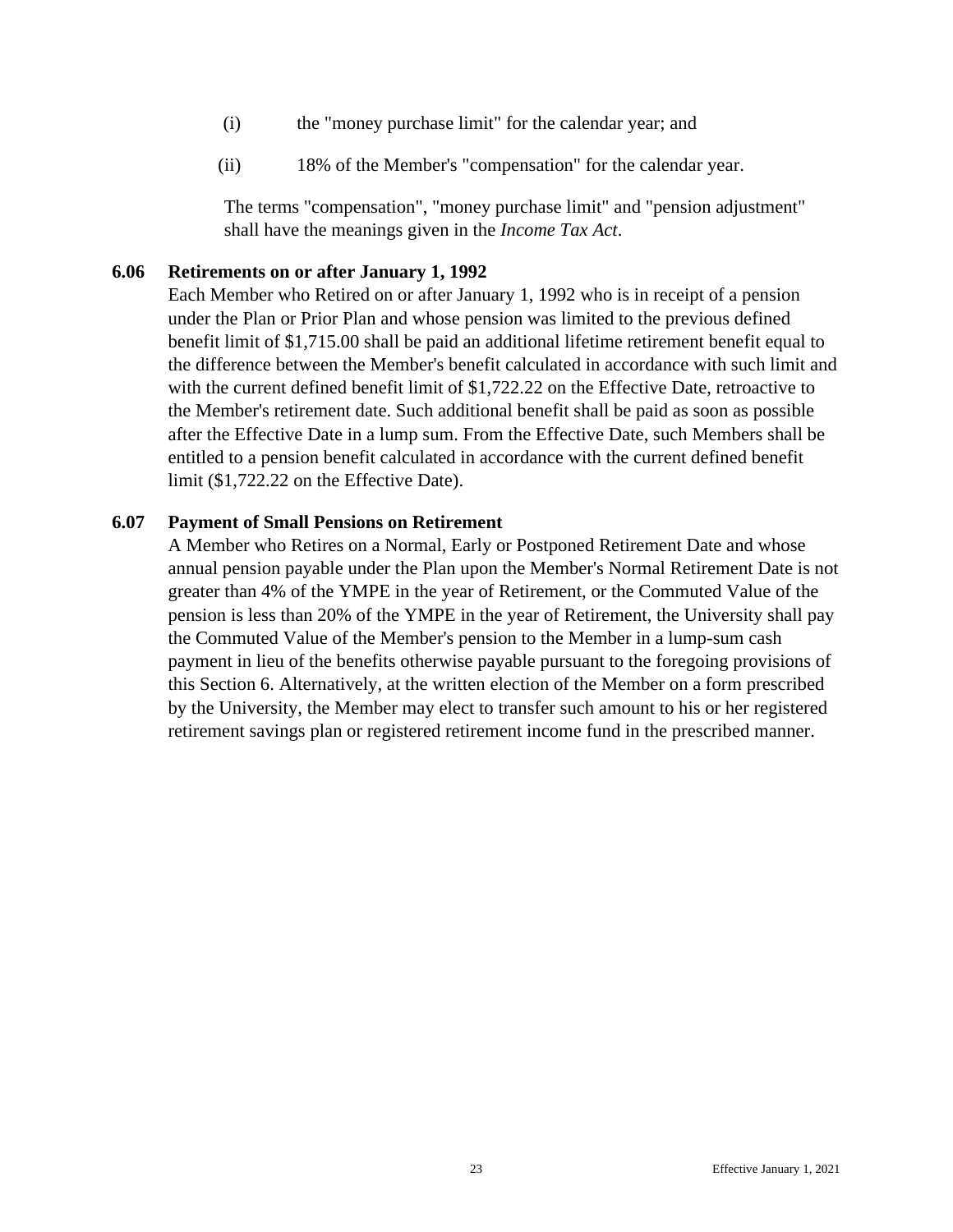# <span id="page-30-0"></span>**Section 7. Indexation**

### <span id="page-30-1"></span>**7.01 Indexation for Retirements and Terminations Prior to July 1, 2006**

Excess Investment Earnings shall be used under Section 7.01 through 7.05 to increase Members' deferred pensions and pensions in payment. In Sections 7.01 through 7.05 below, the term Member shall be deemed to be restricted to those Members who Retired or terminated employment with the University prior to July 1, 2006. The increases applied to such pensions shall be subject to the *Income Tax Act*.

Excess Investment Earnings shall be determined and reported by the Actuary as of each April 1, commencing April 1, 1998, in respect of the indexation on the immediately following July 1, and shall equal the amount by which the average annualized rate of return, net of expenses, over the four-year period ending on the immediately preceding March 31, on the market value of the Pension Fund exceeds 6.00%. In no event, however, shall this amount be less than 0.00%. The first such determination and report on Excess Investment Earnings shall be provided as of April 1, 1998 for the four-year period ending March 31, 1998.

### <span id="page-30-2"></span>**7.02 Amount of Indexation**

Members' deferred pensions and pensions in payment shall be increased each July 1 by the amount of indexing that can be provided by the Excess Investment Earnings determined as of the immediately preceding April 1 pursuant to Section 7.01 above. The amount of the increase applied on a July 1 to Members' pensions in payment shall not exceed the annual percentage increase in the Consumer Price Index determined as of the immediately preceding March 31. The amount of indexing applied on a July 1 to Members' deferred pensions not yet in payment shall not exceed the lesser of the annual percentage increase in the Consumer Price Index and the annual percentage increase in the Average Industrial Wage, both determined as of the immediately preceding March 31.

#### <span id="page-30-3"></span>**7.03 First Indexing Adjustment**

The increase of Members' deferred pensions not yet in payment and pensions in payment, as described in Section 7.02 above, shall be determined and paid on the basis of entire years. However, the first indexing adjustment to be applied in respect of a Member who terminates employment or Retires after July 1 in any Plan Year shall be equal to the increase for the entire Plan Year, but prorated according to the number of days remaining to the following July 1.

#### <span id="page-30-4"></span>**7.04 Insufficient Excess Investment Earnings**

In the event the Plan's Excess Investment Earnings are insufficient to provide indexation in a Plan Year equal to the lesser of the annual percentage increase in the Consumer Price Index and the annual percentage increase in the Average Industrial Wage for such year, as applicable in Section 7.02 above, the Actuary shall report such insufficiency, pursuant to Section 7.01 above, and the University and TUFA may negotiate, on an ad hoc basis,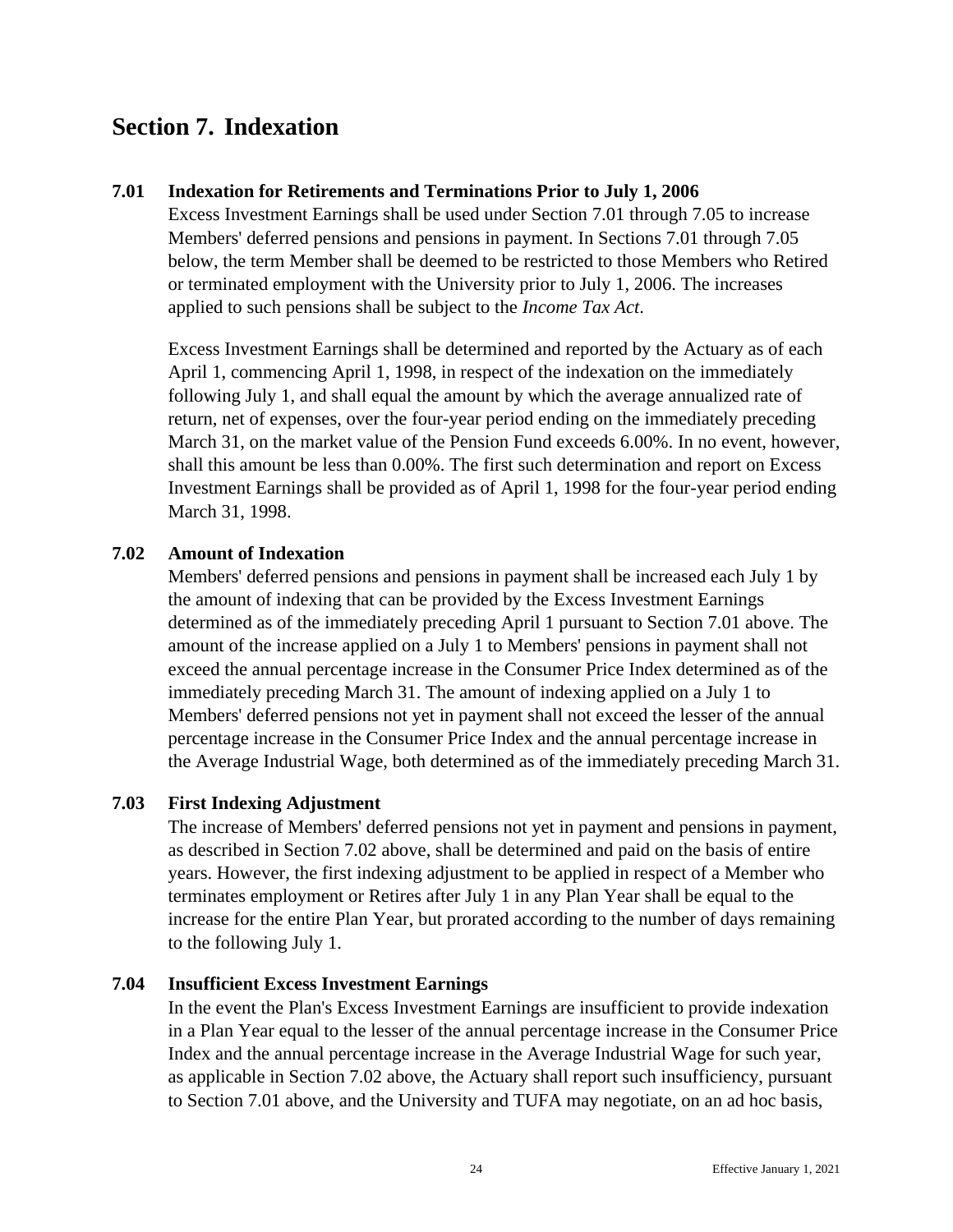additional indexation for deferred pensions and pensions in payment, up to the limits specified in Section 7.02 above, to be funded from Plan Surplus.

#### <span id="page-31-0"></span>**7.05 Additional Excess Investment Earnings**

In the event the Plan's Excess Investment Earnings are more than sufficient to provide indexation in a Plan Year equal to the annual percentage increase in the Consumer Price Index or the annual percentage increase in the Average Industrial Wage for such year, as applicable, such additional Excess Investment Earnings shall be used, to the extent possible, to increase Members' deferred pensions and pensions in payment in respect of prior Plan Years in which the indexation was less than the annual percentage increase in the Consumer Price Index or the annual percentage increase in the Average Industrial Wage for such year, as applicable. The application of the catch-up to previously unindexed or partially indexed years will proceed in reverse chronological order, from the most recent Plan Year backward.

#### <span id="page-31-1"></span>**7.06 Indexation for Retirements and Terminations On and After July 1, 2006**

For Retirements and terminations on and after July 1, 2006, excess-investment-earningsbased indexation on each July 1, starting with July 1, 2007, shall be determined as follows, subject to the provisions of the *Income Tax Act*:

#### (a) **Determination**

Excess Investment Earnings under this Section 7.06 means the percentage value that is the cumulative excess/deficiency of the annualized average rate of return, net of expenses, on the market value of the Pension Fund, above/below 6.50% for the four-year period ending on the immediately preceding March 31, with the starting measurement date for the rate of return and the cumulative excess/deficiency being April 1, 2006. Transitionally, for the four 12-month periods from April 1, 2006 to March 31, 2010, the rate of return shall be the one-year, two-year, three-year and four-year averages respectively. Thereafter, a four-year average rate of return shall be used.

#### (b) **Cumulative Excess**

If there is a cumulative excess as of March 31, the amount of the increase applied on a July 1 to Members' pensions in payment shall not exceed the lesser of the cumulative excess and 50% of the annual percentage increase in the Consumer Price Index determined as of the immediately preceding March 31. The amount of indexing applied on a July 1 to Members' deferred pensions not yet in payment shall not exceed the lesser of the cumulative excess and 50% of the lesser of the annual percentage increase in the Consumer Price Index and the annual percentage increase in the Average Industrial Wage, both determined as of the immediately preceding March 31. The percentage expended on indexation will be deducted from the cumulative excess.

#### (c) **Cumulative Deficiency**

If there is a cumulative deficiency as of March 31, there will be no indexation on the subsequent July 1; however, there will be no reduction in pension benefits.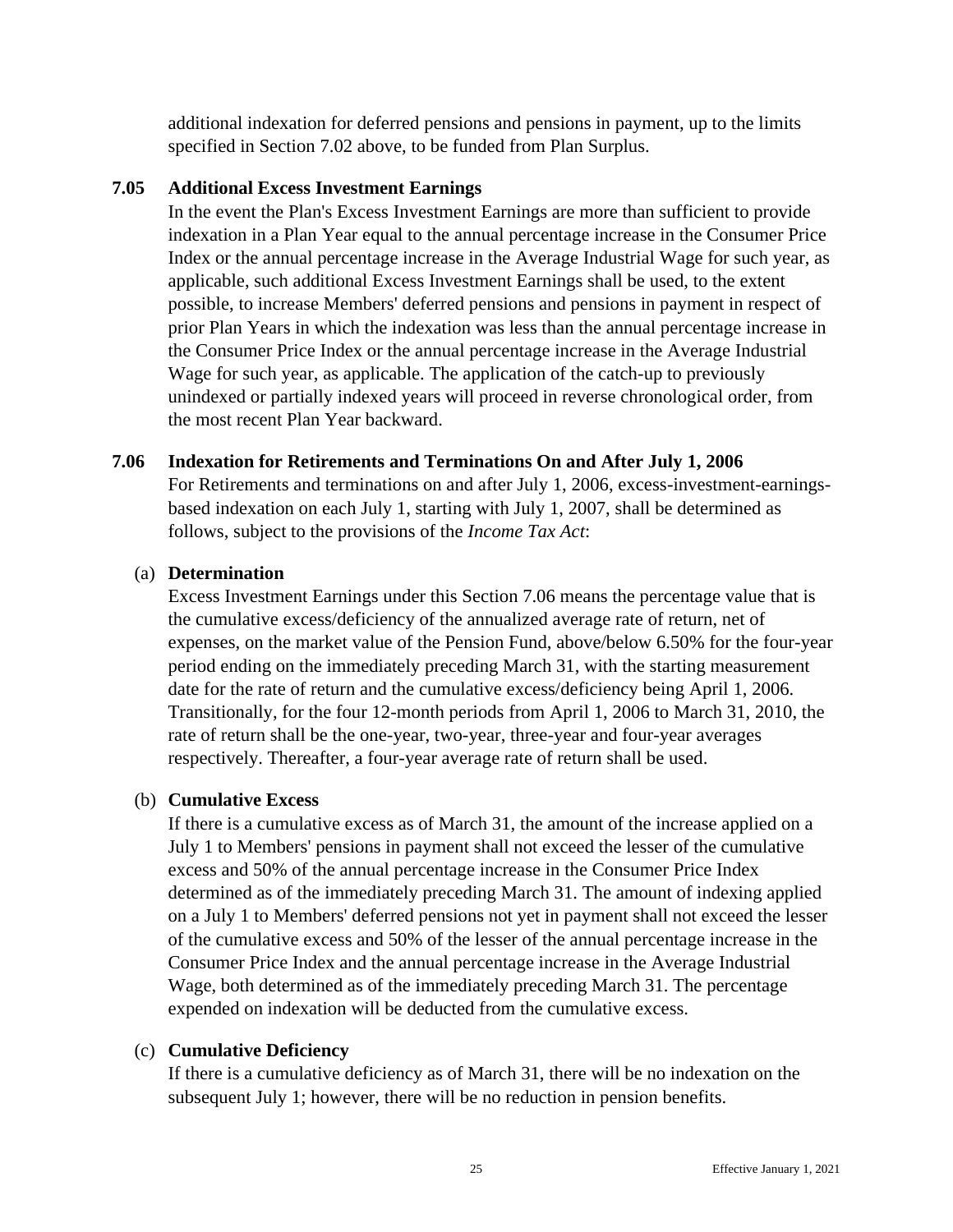### (d) **Catch-up**

- (i) If there is any remaining cumulative excess after the indexation in paragraph (b), 50% of that excess will be used for catch-up in respect of any one or more of the prior five Plan Years when the indexing was less than 50% of the annual percentage increase in the Consumer Price Index or 50% of the annual percentage increase in the Average Industrial Wage, as applicable. The percentage expended on catch-up will be deducted from the cumulative excess. Any cumulative excess not expended will be carried forward.
- (ii) The application of the catch-up to previously unindexed or partially indexed years will proceed in reverse chronological order, from the most recent Plan Year backward.

# (e) **First Indexing Adjustment**

The increase of Members' deferred pensions not yet in payment and pensions in payment, as described in paragraph (b) above, shall be determined and paid on the basis of entire years. However, the first indexing adjustment to be applied in respect of a Member who terminates employment or Retires after July 1 in any Plan Year shall be equal to the increase for the entire Plan Year, but prorated according to the number of days remaining to the following July 1.

(f) In no event shall the commuted value of the accrued pension as of July 1, 2006 calculated taking into account Section 7.06 be less than the commuted value of the accrued pension as of July 1, 2006 taking into account Sections 7.01 and 7.02, such comparison being made at the time of termination or Retirement of a Member.

#### <span id="page-32-0"></span>**7.07 Further Indexation**

For Retirements but not for terminations on and after July 1, 2006, in addition to the excess-investment-earnings-based indexation provisions under Section 7.06 above, the University shall from time to time increase pensions in payment in accordance with and as prescribed under the terms of Article VIII.4.2 of the Collective Agreement as amended April 28, 2006 (including the documents and agreements referred to therein). The increases applied shall be subject to the *Income Tax Act*.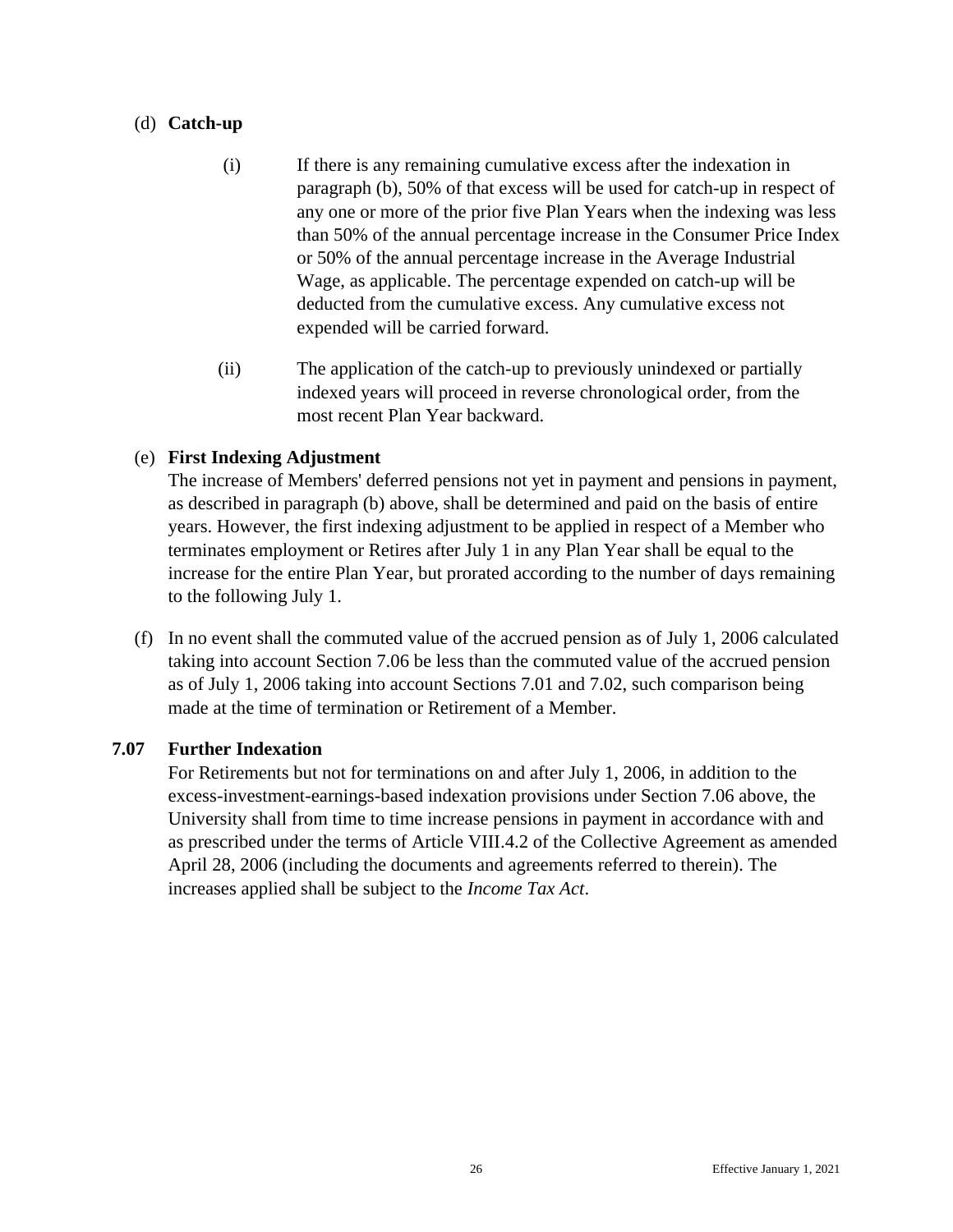# <span id="page-33-0"></span>**Section 8. Manner and Forms of Payment**

### <span id="page-33-1"></span>**8.01 Normal Form of Payment for a Member Without a Spouse**

The normal form of pension payment under the Plan for a Member without a Spouse on the Member's Pension Commencement Date shall be an annual pension payable in equal monthly installments for the remaining lifetime of the retired Member, with the last payment to the Member being made on the first day of the month in which the Member dies. If, however, the Member dies before receiving 120 monthly payments, the Member's Beneficiary or, if none, the Member's estate, shall receive the remaining monthly payments until 120 payments in total have been made; alternatively, the Beneficiary or personal representative of the Member's estate may direct the University in writing, on a form prescribed by the University, to pay the Commuted Value of the remaining payments in a single lump sum cash payment.

#### <span id="page-33-2"></span>**8.02 Normal Form of Payment for a Member With a Spouse**

The normal form of pension payment under the Plan for a Member who has a Spouse on the Member's Pension Commencement Date shall be an annual pension payable in equal monthly installments for the remaining lifetime of the retired Member, with the last payment to the Member being made on the first day of the month in which the Member dies, and with 60% of such monthly pension continuing and payable to such Spouse (if surviving) from the first day of the month following the Member's death until the first day of the month in which the Spouse dies. There shall be no reduction to the Member's pension if the Member's Spouse is no more than five years younger than the Member. If the Spouse is more than five years younger than the Member, however, the monthly pension payable to the Member shall be reduced by 0.5% for each complete year in excess of five by which the Spouse is younger than the Member. However, the reduction will not be more than the reduction determined on an actuarially equivalent basis.

#### <span id="page-33-3"></span>**8.03 Optional Forms of Payment**

(a) Actuarial Equivalent Benefits

The value of the pensions payable in any of the optional forms of payment set out in this Section 8.03 shall be the Actuarial Equivalent of the normal form of pension applicable to the Member and described in Sections 8.01 and 8.02 above. The election of an optional form of pension shall be made on a form prescribed by the University and must be made at least 60 days prior to the Member's Pension Commencement Date.

#### (b) Member Without a Spouse

In lieu of the normal form of pension described in Section 8.01 above, a Member without a Spouse on the Member's Pension Commencement Date may elect to receive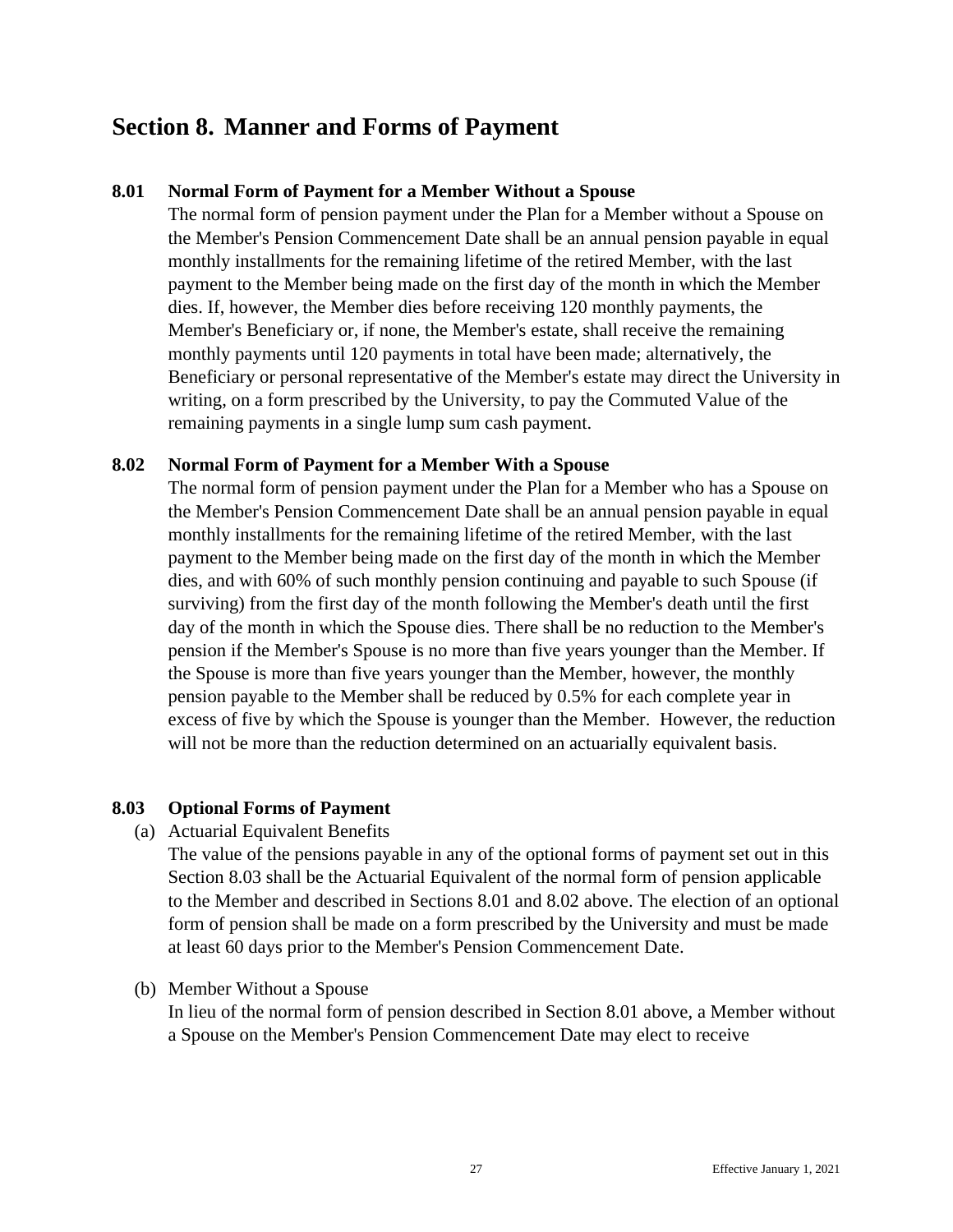- (i) an increased amount of monthly pension payable during the Member's remaining lifetime, with the last payment to the Member being made on the first day of the month in which the Member dies; or
- (ii) an increased amount of monthly pension payable during the Member's remaining lifetime with a guarantee of 60 monthly payments.
- (c) Member With a Spouse

In lieu of the normal form of pension described in Section 8.02 above, a Member with a Spouse on the Member's Pension Commencement Date may elect, subject to paragraph (d) below, to receive

- (i) an amount of monthly pension payable pursuant to Section 8.01 above, which shall not be greater than the amount of monthly pension otherwise payable to the Member pursuant to Section 8.02; or
- (ii) a reduced amount of monthly pension payable during the Member's remaining lifetime with greater than 60% but no more than 100% of such monthly pension continued after the Member's death for the remaining lifetime of such Spouse, if the Spouse survives the Member.
- (d) Waiver for a Member With a Spouse
	- In order for a Member who has a Spouse on the Member's Pension Commencement Date to elect a monthly pension payable pursuant to Section 8.01 or paragraph (c) of this Section 8.03 above, the Member and the Member's Spouse must jointly waive the normal form of payment described in Section 8.02 above by signing and filing a prescribed waiver form with the University within one year prior to the Member's Pension Commencement Date. The waiver may be revoked by the Member and the Spouse acting jointly at any time prior to the Pension Commencement Date or within such other time period as may be prescribed by the *Pension Benefits Act*.

#### <span id="page-34-0"></span>**8.04 Revocation or Change of Option**

An election under Section 8.03 above will be revoked or automatically cancelled and the Member will receive the normal form of retirement benefit described in Section 8.01 or 8.02 above if:

- (a) notification of such revocation is received by the University from the Member in accordance with paragraph (d) of Section 8.03 above no later than 60 days prior to the Member's Pension Commencement Date; or
- (b) the Member elected a pension under Section 8.03 (c)(ii) and the Member's Spouse dies prior to the Member's Pension Commencement Date.

In such cases, however, the Member may make another election under the terms of this Section 8.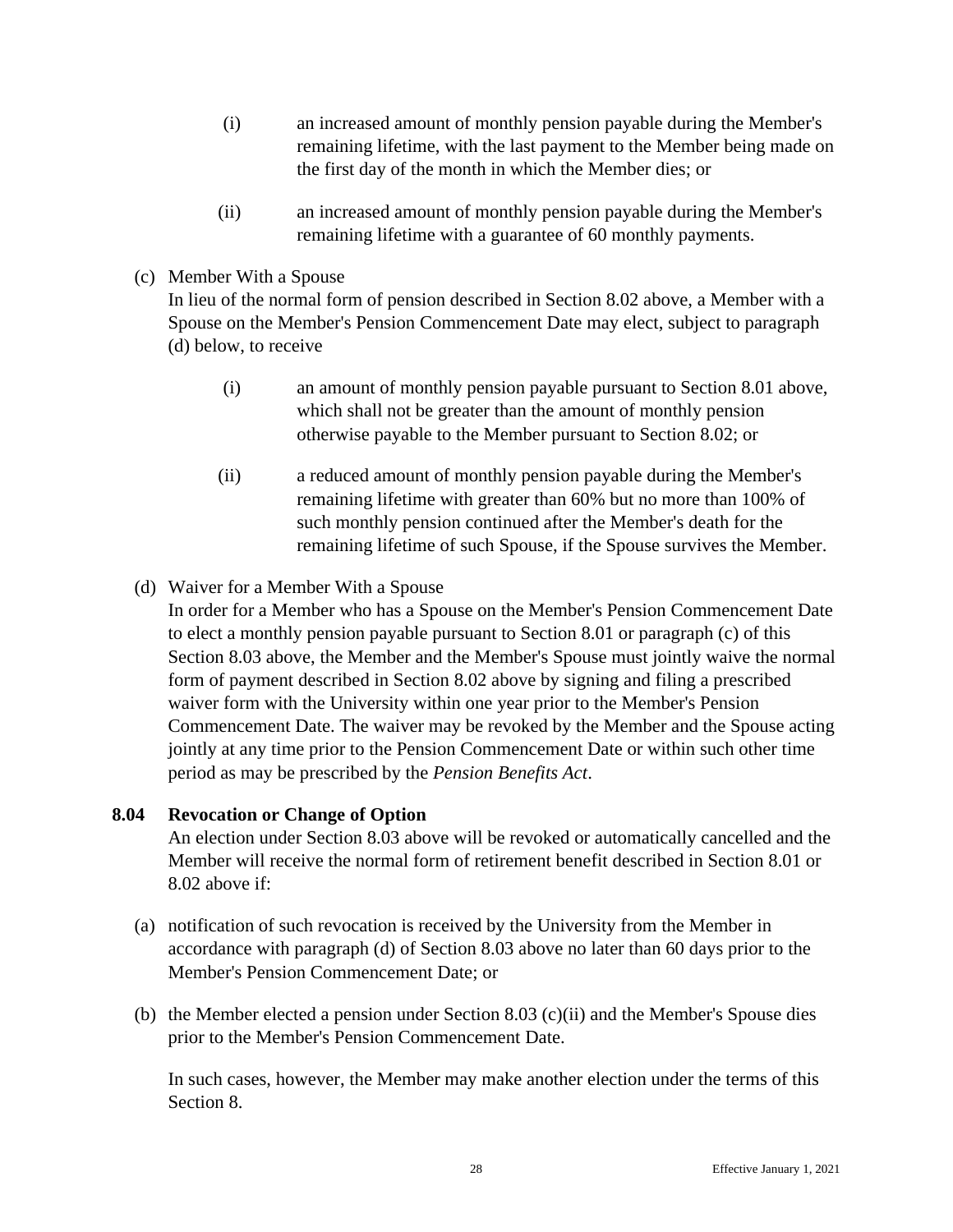# <span id="page-35-0"></span>**8.05 Deferred Pensions Under the Prior Plan**

The terms of Article 8 of the Prior Plan apply to Former Employees as of July 1, 1998 who elected deferred pensions under the Prior Plan.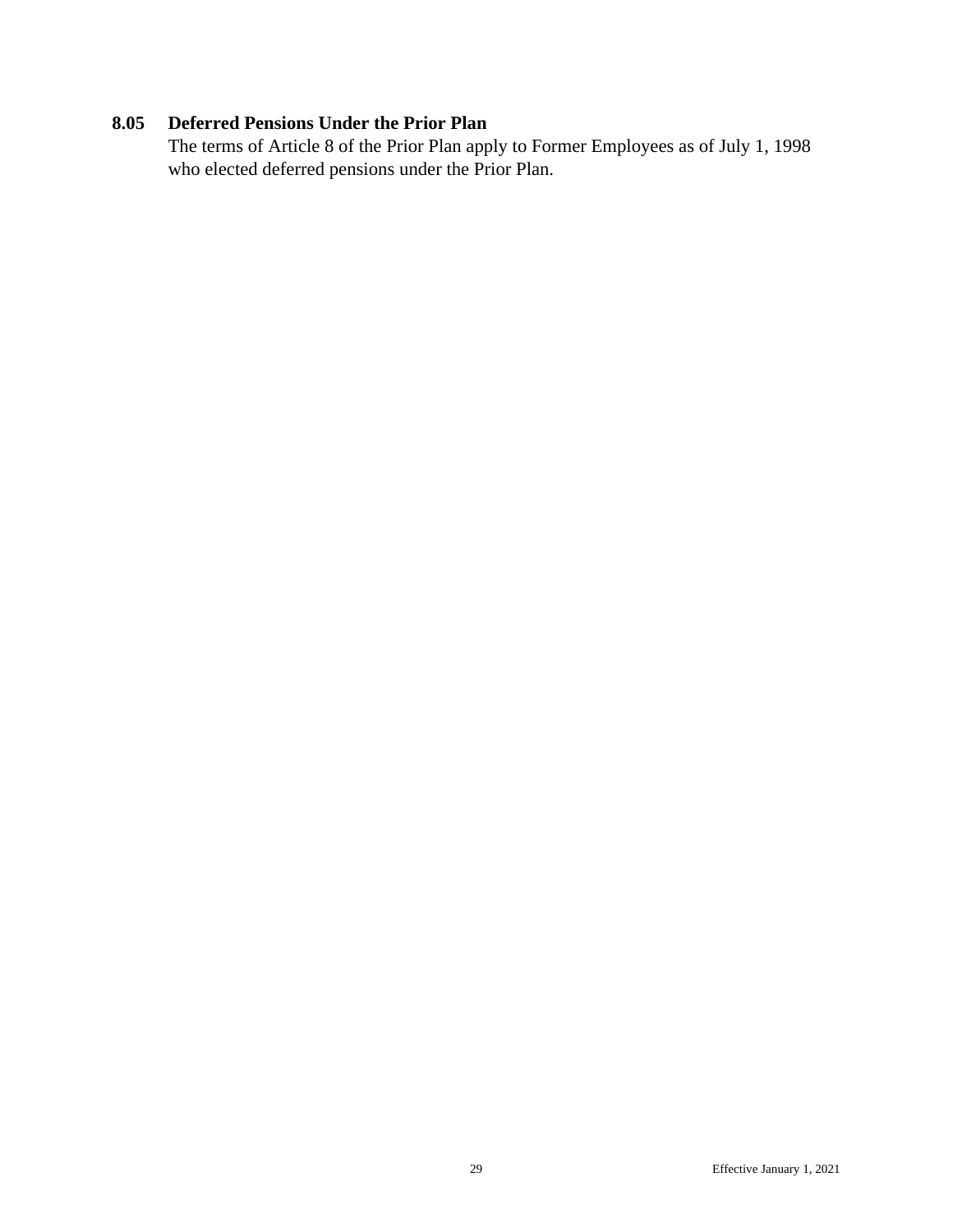# <span id="page-36-0"></span>**Section 9. Benefits on Termination of Employment**

### <span id="page-36-1"></span>**9.01 Deferred Pension**

If a Member's Continuous Service is terminated prior to the Member's Normal or Early Retirement Date for any reason other than death, the Member shall be entitled to receive an annual deferred pension from the Plan. The pension shall be payable in equal monthly installments in accordance with the appropriate form of pension payment in Section 8 (Manner and Forms of Payment), commencing on the Member's Normal or Early Retirement Date. The pension shall be equal to the amount of the pension accrued by the Member up to the date of the Member's termination of employment, computed pursuant to Section 6 (Retirement Benefits). However, if the Member elects to have his or her pension commence prior to the Normal Retirement Date, the pension shall not be reduced pursuant to paragraph (a) of Section 6.02 (Early Retirement Pension), but rather shall be the Actuarial Equivalent of the pension that would have been payable upon the Member's Normal Retirement Date, subject to paragraph (b) of Section 6.05 (Maximum Retirement Limits Under the *Income Tax Act*).

### <span id="page-36-2"></span>**9.02 Locked-In Transfer**

In lieu of the deferred pension described in Section 9.01 above, a Member whose Continuous Service is terminated prior to the Member's Normal or Early Retirement Date for any reason other than death may elect in writing, on a form prescribed by the University, within 60 days following termination of employment or within such other period as may be prescribed by the *Pension Benefits Act*, to transfer the greater of:

- (a) the Commuted Value of the deferred pension to which the Member is entitled as described in Section 9.01 above; and
- (b) the sum of:
	- (i) two times the Member's accumulated Required Contributions paid prior to July 1, 2010 pursuant to Section 4.01 (Members' Required Contributions) or paid prior to July 1, 2010 by and/or on behalf of the Member pursuant to Section 10 (Benefits on Disability, Approved Leave, Reduced-Time Appointment, and Partially-Retired Appointment), plus Credited Interest thereon; and
	- (ii) the Commuted Value of the deferred pension to which the Member is entitled as described in Section 9.01 above in respect of Pensionable Service on and after July 1, 2010

to one of the following retirement vehicles:

(i) the pension fund related to another pension plan; provided that the administrator of the other pension plan agrees to accept the payment;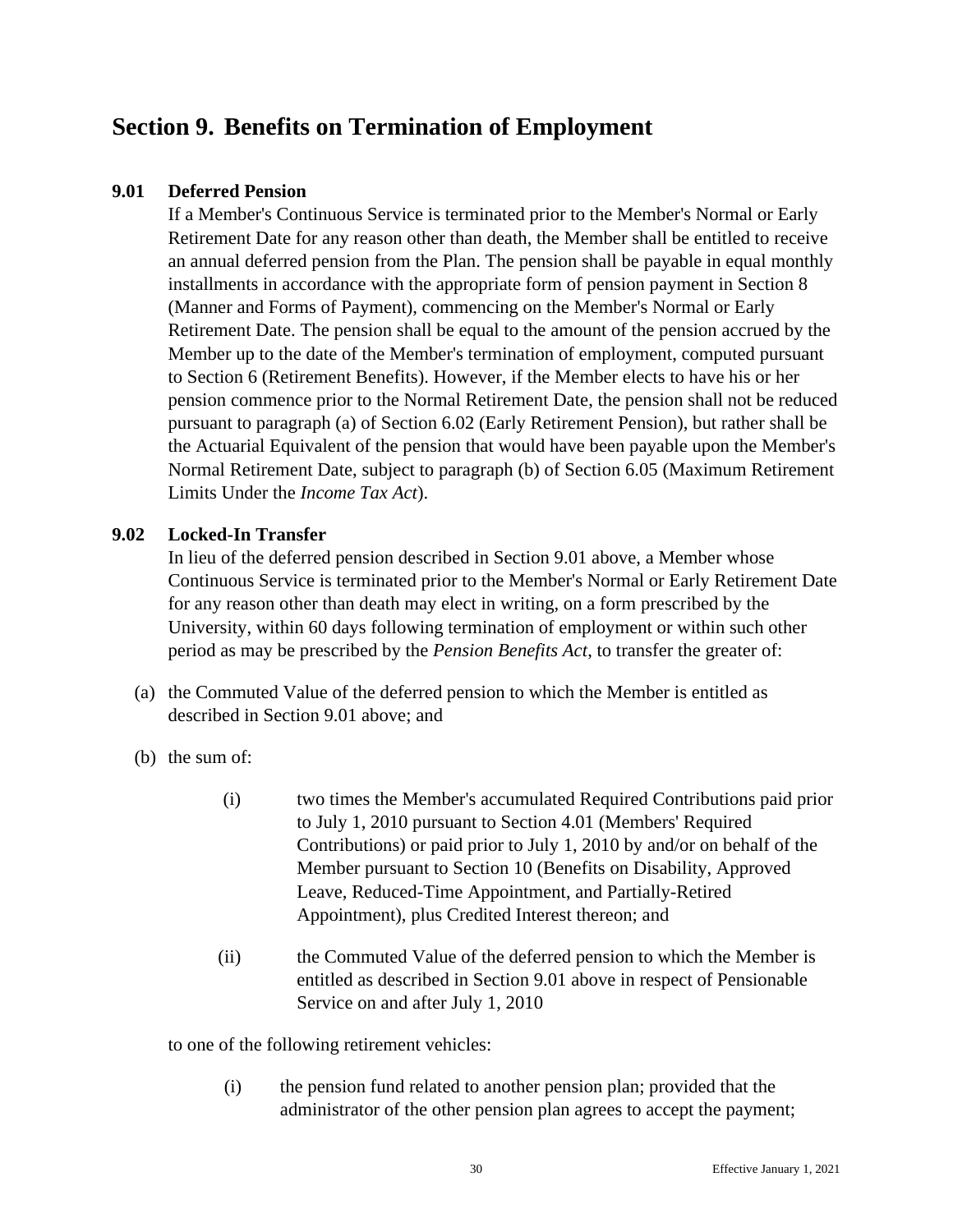- (ii) a life income fund, locked-in retirement account or other retirement savings arrangement as prescribed by the *Pension Benefits Act*; or
- (iii) a life insurance company licensed to transact business in Canada.

Any transfer under this Section 9.02 shall be on a locked-in basis and the transferred amount shall be used to provide a life annuity that will not commence before the earliest date that the Member would have been entitled to receive pension benefits under the Plan, or under another pension plan to which the Member has elected to make a transfer. The amount of the transfer shall be subject to the limits prescribed in the *Income Tax Act* (Regulation 8517).

# <span id="page-37-0"></span>**9.03 Cash Payment of Small Deferred Pensions on Termination of Employment**

If a Member's Continuous Service is terminated prior to the Members Normal or Early Retirement Date for any reason other than death and the amount of annual deferred pension described in Section 9.01 above payable upon the Member's Normal Retirement Date is not greater than 4% of the YMPE in the year of termination of Continuous Service, or the commuted value of the pension is less than 20% of the YMPE in the year of termination of Continuous Service, the University shall pay the commuted value of the former Member's pension to the former Member in a lump-sum cash payment. Alternatively, at the written election of the Member on a form prescribed by the University, the Member may transfer the payment directly to his or her registered retirement savings plan or registered retirement income fund in the prescribed manner.

# <span id="page-37-1"></span>**9.04 Refund of Excess Contributions on Termination of Employment**

A Member whose Continuous Service is terminated for any reason other than Retirement or death and who is entitled to benefits pursuant to one or more of the foregoing provisions of this Section 9 and who has Excess Contributions to his or her credit shall be paid such Excess Contributions in a single lump sum cash payment.

Alternatively, at the written election of the Member on a form prescribed by the University, the Member, except for a Member who has elected to receive a deferred pension, may transfer the refund directly to his or her registered retirement savings plan or registered retirement income fund.

# <span id="page-37-2"></span>**9.05 Grow-in Benefits on Termination of Employment**

Notwithstanding any other provision in the Plan, a Member whose employment is involuntarily terminated, as defined in the *Pension Benefits Act*, on or after July 1, 2012 and whose age plus Service equal at least fifty-five (55), may be entitled to additional early retirement enhancements pursuant to Section 74 of the *Pension Benefits Act*, and such Member's benefits shall be adjusted accordingly.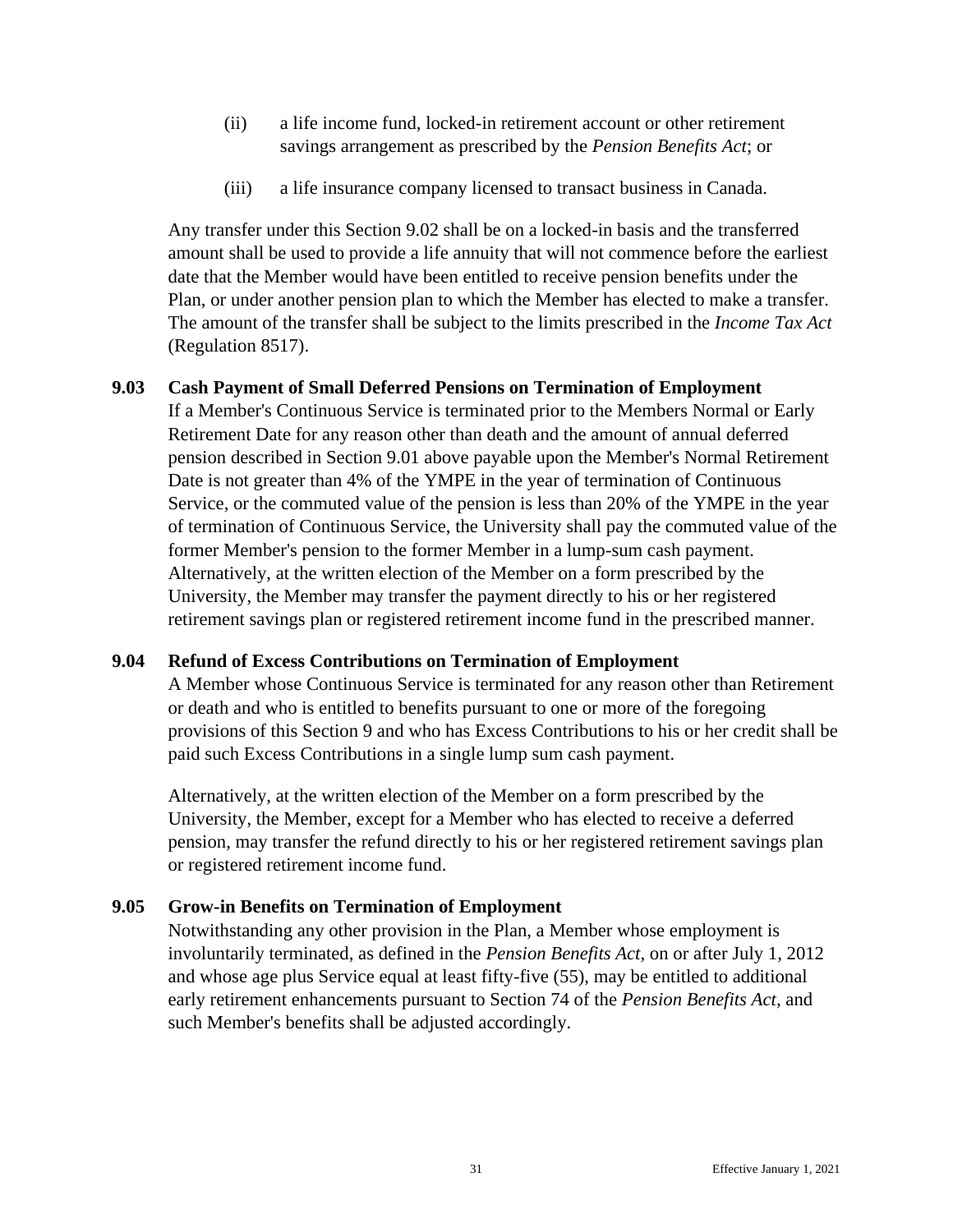# <span id="page-38-0"></span>**Section 10. Benefits on Disability, Approved Leave, Reduced-Time Appointment and Partially-Retired Appointment**

### <span id="page-38-1"></span>**10.01 Disability**

### (a) **Continued Accrual of Benefits**

Subject to paragraph (d) below, a Member who becomes Disabled shall continue to accrue Normal Pensionable Service until the earliest of the Member's date of termination of Continuous Service, Normal Retirement Date and date of death. The Member's Earnings during the period of Disability shall be deemed to be at the annual rate in effect on the date the Member became Disabled but increased on each July 1 after becoming Disabled by the amount by which the Member's Earnings would have increased in the position held by the Member immediately prior to becoming Disabled had the Member remained actively employed in such position. However, the amount of increase applied to the Member's Earnings shall not exceed the rate of indexation that would have been applied under Section 7 (Indexation) to the Member's pension had the Member terminated Continuous Service on the date the Member became Disabled and elected a deferred pension, except that the indexation rate applicable to the earnings of Members who are Disabled on or after July 1, 2006 will be the greater of the rates applicable to Retirements and terminations on and after July 1, 2006 and Retirements and terminations prior to July 1, 2006.

#### (b) **Members' Contributions During Disability**

A Member who is Disabled shall not be permitted to pay contributions directly pursuant to Section 4.01 (Members' Required Contributions) for the duration of the Disability. Such contributions shall be paid on behalf of the Member by the University pursuant to Section 4.01 (Members' Required Contributions). A Member who is Disabled shall be permitted to make special past service contributions pursuant to Section 4.02 (Members' Special Past Service Contributions).

#### (c) **Determination of Benefit**

The pension benefit of a Member who is Disabled shall be determined and paid in accordance with the applicable provisions of the Plan upon the earliest of the Member's date of termination of Continuous Service, Normal Retirement Date and date of death, based upon the Member's Pensionable Service and Final Average Earnings as of such date.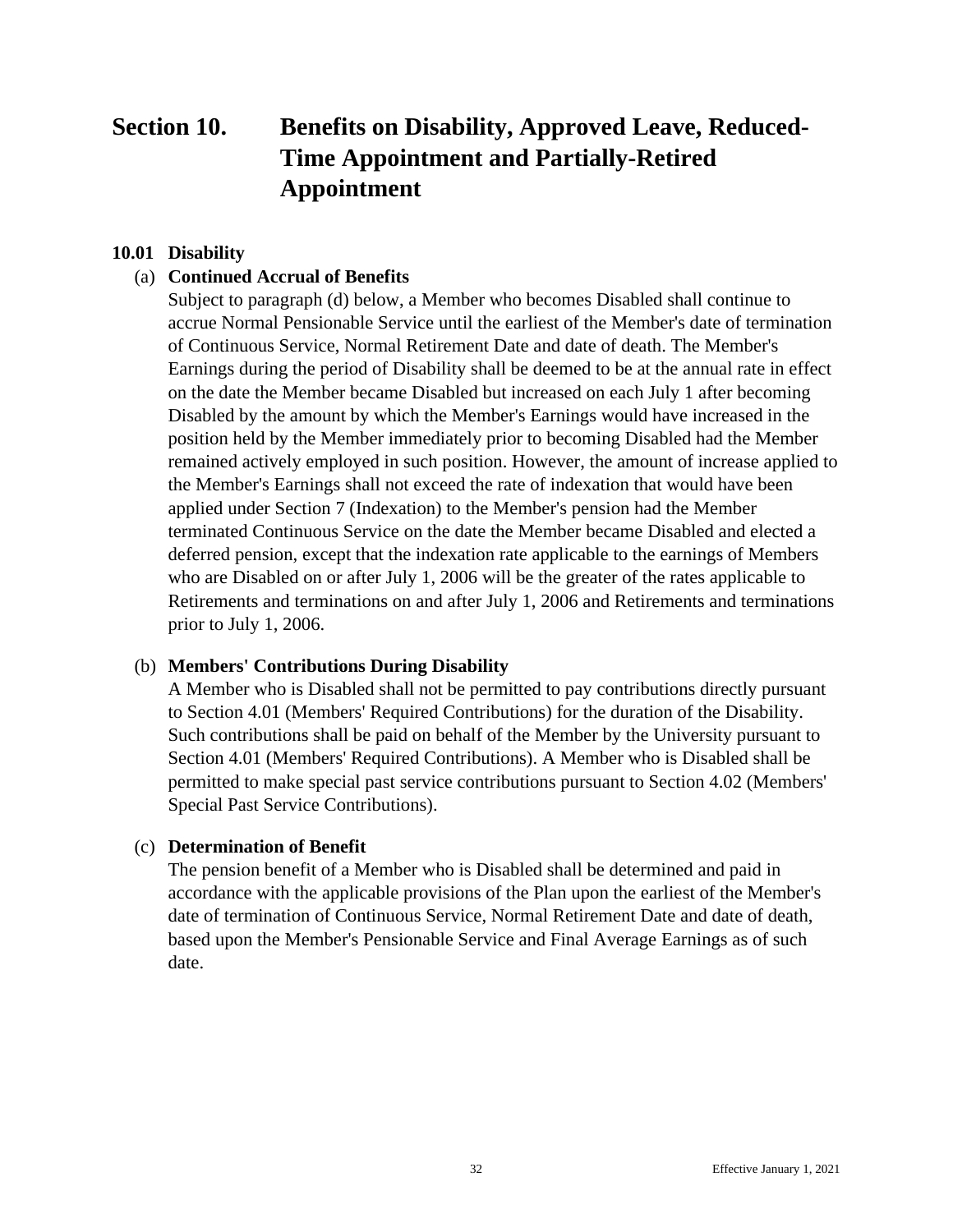#### (d) **Cessation of Disability**

In the event a Disabled Member ceases to be Disabled and returns to part-time or fulltime employment, the Member shall recommence active participation in the Plan and shall contribute directly to the Plan in accordance with Section 4.01 (Members' Required Contributions). If a Disabled Member terminates Continuous Service or Retires, the Member's benefits shall be determined in accordance with the applicable provisions of the Plan.

### <span id="page-39-0"></span>**10.02 Approved Leave**

### (a) **Unreduced Earnings**

A Member who is on an Approved Leave, including pregnancy leave, maternity leave, paternity leave, adoption leave, full sick leave, partial sick leave, court leave, paid leave for political campaign periods, and any period of voluntary retraining, as defined in the Collective Agreement, and who is receiving Earnings from the University at the same rate of Earnings as in effect for the Member immediately prior to the Approved Leave, shall contribute to the Plan directly pursuant to Section 4.01 (Members' Required Contributions) and also pursuant to Section 4.02 (Members' Special Past Service Contributions), if applicable, and shall accrue Pensionable Service hereunder as though not on Approved Leave.

### (b) **Sabbatical Leave**

A Member who is on a sabbatical leave, as defined in the Collective Agreement, shall contribute to the Plan directly pursuant to Section 4.01 (Members' Required Contributions) based upon the Member's Earnings. The Member shall accrue benefits during such leave based upon Normal Pensionable Service and upon Nominal Earnings or, where less, Normal Earnings. Pursuant to Section 4.01 (Members' Required Contributions), the University shall contribute to the Plan on behalf of the Member the difference between the Member's direct contributions based on the Member's Earnings and what would be the Member's contributions based on the Member's Nominal Earnings or, where less, the Member's Normal Earnings.

#### (c) **Unpaid Leave and Parental Leave**

A Member who is on an unpaid leave or a parental leave or a leave without pay for a political campaign period, as defined in the Collective Agreement, shall not contribute to the Plan directly pursuant to Section 4.01 (Members' Required Contributions). The Member's contributions pursuant to Section 4.01 shall be paid on behalf of the Member by the University. The Member shall accrue benefits during such leave based upon Normal Pensionable Service and upon Nominal Earnings or, where less, Normal Earnings. However, when an Approved Leave is an extension pursuant to the terms of the Collective Agreement of a previous unpaid leave which has lasted for two consecutive years, benefits may accrue based upon a lesser amount of Pensionable Service and lesser earnings as provided in the Collective Agreement.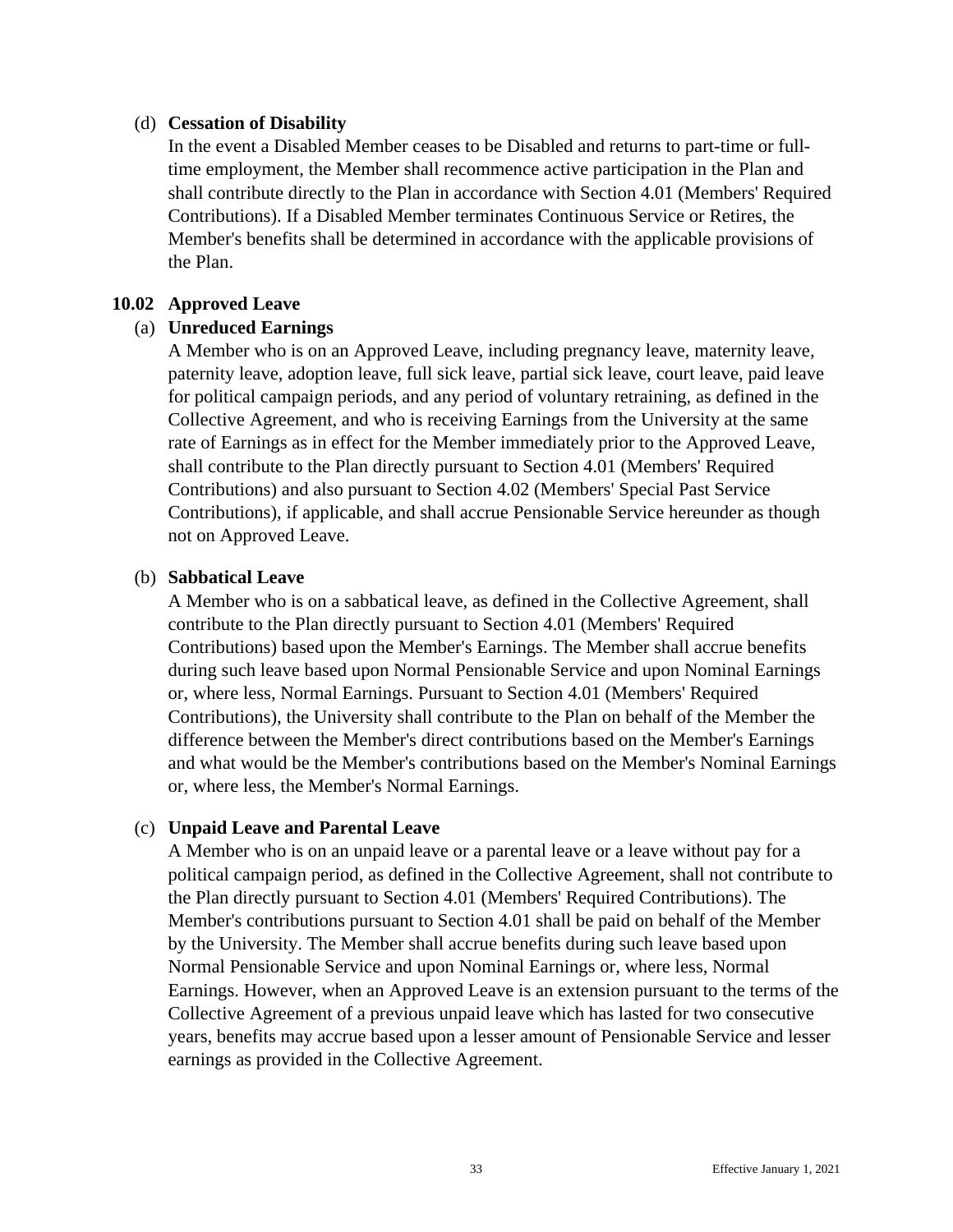#### (d) **Political Leave Longer than One Month**

A Member who is on a political leave longer than one month and who is receiving Earnings from the University shall contribute directly to the Plan pursuant to Section 4.01 (Members' Required Contributions) based upon the Member's Earnings. During the political leave, the Normal Pensionable Service of the Member shall be prorated by the ratio of the Member's Earnings to the Member's Nominal Earnings or, where less, Normal Earnings. Alternatively, the Member may elect in writing on a form prescribed by the University to contribute directly to the Plan based upon an amount higher than the Member's Earnings but not higher than the Member's Nominal. Earnings or, where less, Normal Earnings. In such case the Member's Normal Pensionable Service shall be prorated by the ratio of the amount upon which the Member has elected to contribute to the Member's Nominal Earnings or, where less, Normal Earnings.

A Member who is on a political leave longer than one month and who is not receiving Earnings from the University shall not contribute to the Plan directly pursuant to Section 4.01 (Members' Required Contributions) and shall not accrue Pensionable Service hereunder, unless permitted by the University, in which case the amount of contributions and the Pensionable Service to be credited shall be determined by the University, consistent with the terms of the Plan, on the advice of the Actuary.

### (e) **Eligible Periods of Reduced Pay**

Periods of Approved Leave of a Member, as described in one of the foregoing paragraphs of this Section 10.02 and under which a Member's Earnings are reduced, shall not be recognized as Pensionable Service of the Member unless the period of Approved Leave Qualifies as an eligible period of reduced pay" or "eligible period of temporary absence" as defined in the Regulations to the *Income Tax Act*.

# (f) **Pensionable Service during Periods of Unpaid Approved Leave**

With respect to the accrual of Pensionable Service, periods of unpaid Approved Leave shall be limited to 5 years, plus up to an additional 3 years for "periods of parenting" as defined in the *Income Tax Act* (Regulation 8507(3)(b)), or to such other limit as may be prescribed under the *Income Tax Act*.

#### <span id="page-40-0"></span>**10.03 Reduced-Time Appointment**

A Member who is on a Reduced-Time Appointment shall contribute to the Plan directly pursuant to Section 4.01 (Members' Required Contributions) based upon the Member's Earnings. The Member shall accrue benefits during such Reduced-Time Appointment based upon Normal Pensionable Service and upon the Member's Nominal Earnings or, where less, Normal Earnings. Pursuant to Section 4.01 (Members' Required Contributions), the University shall contribute to the Plan on the Member's behalf the difference between the Member's direct contribution based on the Member's Earnings and what would be the Member's contribution based on the Member's Nominal Earnings or, where less, Normal Earnings. The Pensionable Service of a Member who revises his or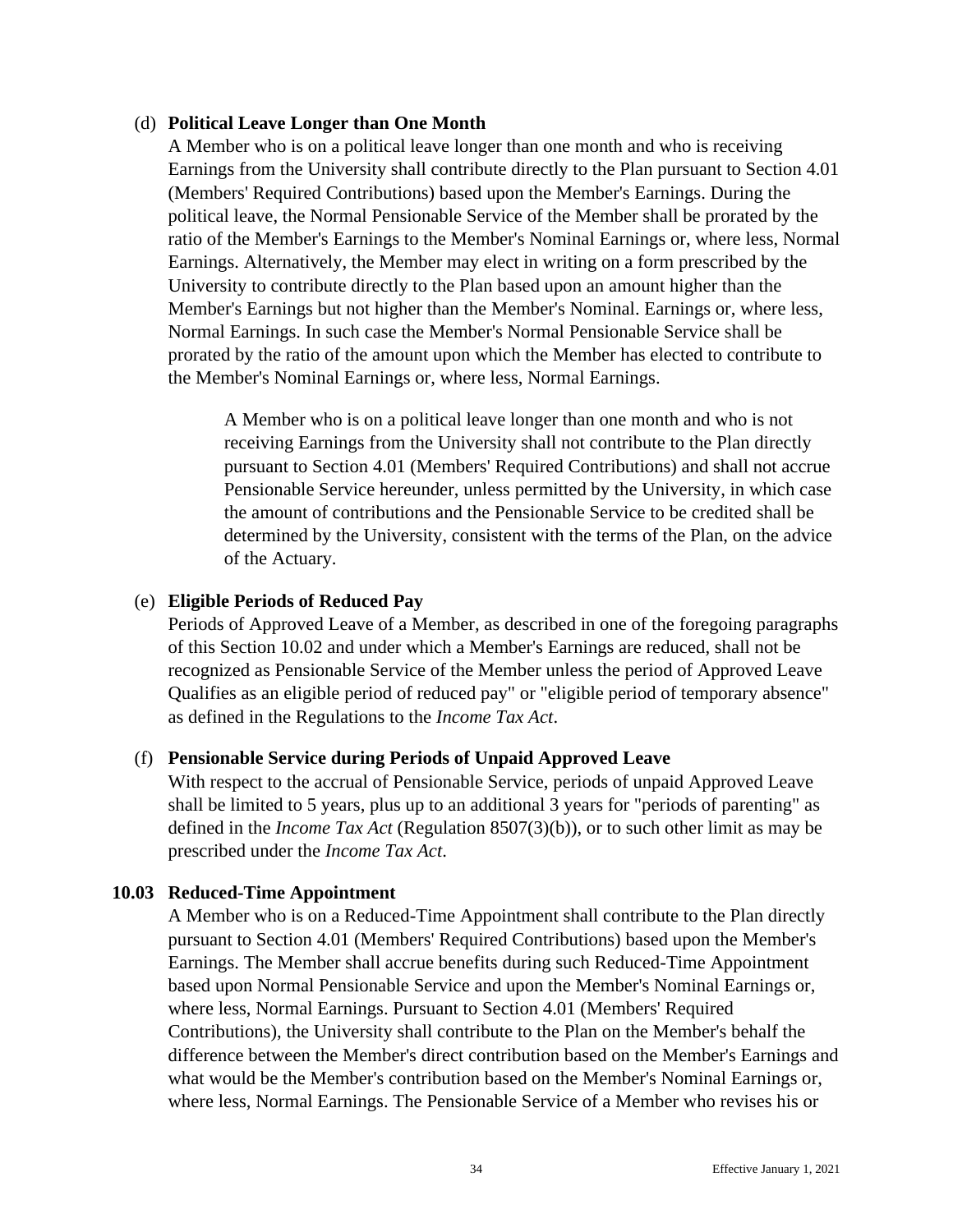her category of appointment from Reduced-Time to that of a Part-Time Employee shall be determined in accordance with Section 2.32 (Pensionable Service and Normal Pensionable Service) hereof as that section applies to Part-Time Employees.

### <span id="page-41-0"></span>**10.04 Partially-Retired Appointment**

# (a) **Eligibility**

A Member who has completed at least 10 years of Pensionable Service and whose Normal Retirement Date is not later than July 1, 2009 may apply under the Voluntary Early Retirement program provided according to the terms of the Collective Agreement to revise his or her category of employment with the University from Full-Time to Partially-Retired or from Part-Time or Reduced- Time to Partially-Retired, provided that the Member's Percentage of Appointment shall not be less than 50%. The Member must have submitted a written application to the Dean of Arts and Science (or the University Librarian, as applicable) not later than September 1, 1997 and the period of the Member's proposed partial retirement shall not extend beyond the Member's Normal Retirement Date. The application is subject to written confirmation by the President of the University or his or her designate. The arrangements are final and binding upon the Member and the University upon written acceptance by the Member of the terms contained in the above written confirmation on or before October 15, 1997, provided that a Member who is Partially-Retired may at any time after becoming eligible for voluntary early full retirement elect to Retire pursuant to paragraph (a) of Section 6.02 (Regular Early Retirement) above or to apply for voluntary early full retirement pursuant to paragraph (b) of Section 6.02 (Voluntary Early Full Retirement) above. The University shall send a copy of each such application, confirmation and acceptance to TUFA.

# (b) **Accrual of Benefits**

Each Member described in paragraph (a) above shall contribute directly to the Plan pursuant to Section 4.01 (Members' Required Contributions), based upon the Member's Earnings. The Member shall continue to accrue benefits during such Partially-Retired appointment based upon Normal Pensionable Service and upon the Member's Nominal Earnings or, where less, Normal Earnings prior to partial retirement, until the earliest of the Member's termination of Continuous Service, Retirement and date of death. Pursuant to Section 4.01 (Members' Required Contributions), the University shall contribute to the Plan on behalf of the Member the difference between the Member's direct contributions based upon the Member's Earnings and what would be the Member's contributions based upon the Member's Nominal Earnings or, where less, Normal Earnings, prior to partial retirement.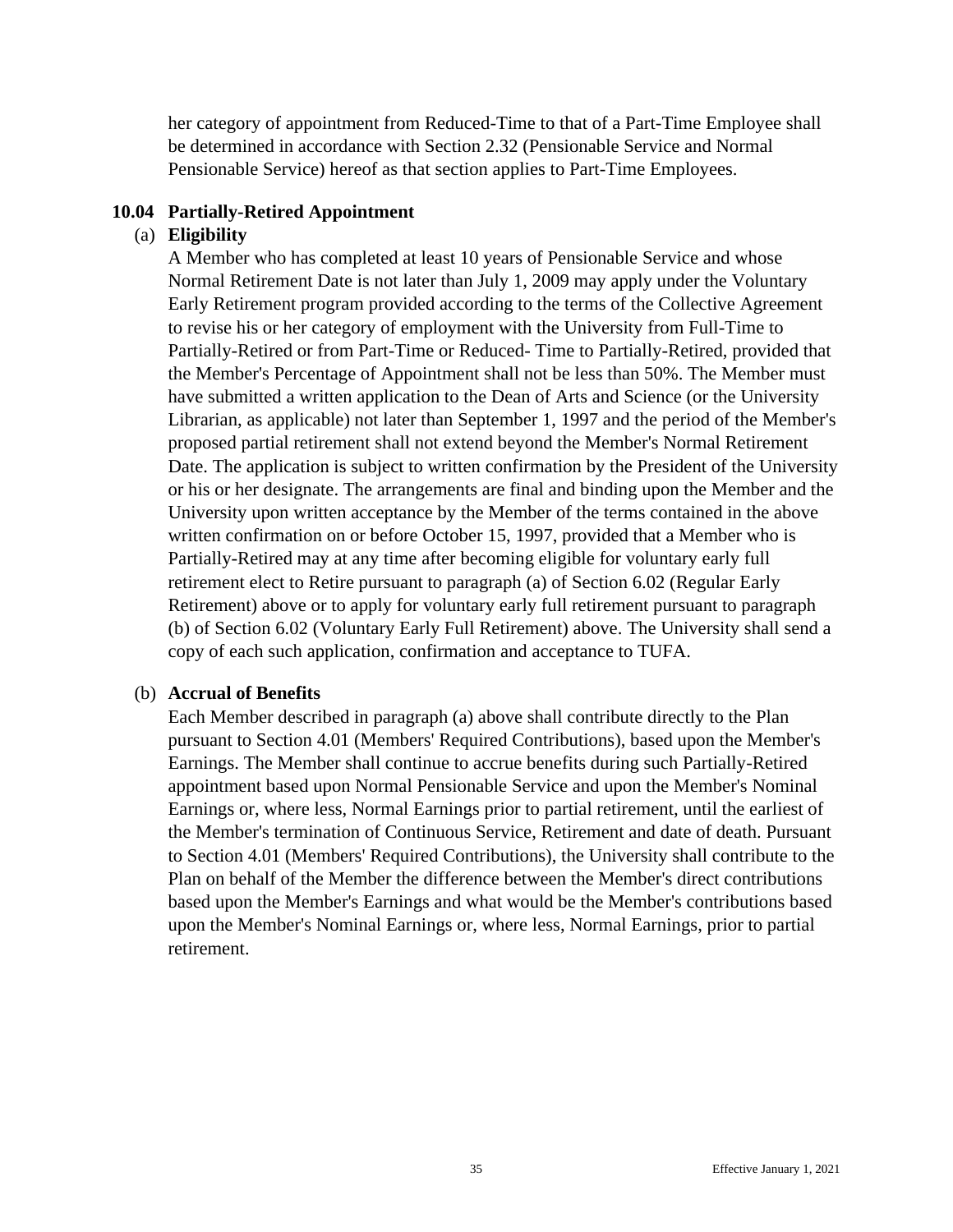# <span id="page-42-0"></span>**Section 11. Benefits on Death**

### <span id="page-42-1"></span>**11.01 Benefits on Death of Member**

If a Member dies while in the employ of the University or after termination of Continuous Service but prior to payment of pension benefits hereunder, the Member's Spouse, the Member's Beneficiary, or the Member's estate shall be entitled to the following benefits in respect of contributions paid directly by the Member or on behalf of the Member by the University:

- (a) A benefit equal to the Commuted Value of the portion of the pension benefit to which the Member would have been entitled under Section 9.01 (Deferred Pension) had the Member terminated Continuous Service immediately prior to death, including any past service benefits.
- (b) A refund of the Member's Excess Contributions.

If the Member is survived by a Spouse, the benefit described in paragraph (a) above shall be paid to the Spouse in the form of an immediate pension payable monthly for the Spouse's lifetime, unless the Spouse elects in writing on a form prescribed by the University to receive the benefit in the form of a deferred pension or as a single lump sum cash payment. Alternatively, at the written election of the Spouse on a form prescribed by the University, the Spouse may transfer the refund directly to his or her registered retirement savings plan or registered retirement income fund.

If the Member is not survived by a Spouse, the benefit described in paragraph (a) above shall be paid to the Member's Beneficiary, or if none to the Member's estate, in a single lump sum cash payment.

The benefit described in paragraph (b) above shall be paid to the Member's Spouse, or if none to the Member's Beneficiary, or if none to the Member's estate, in a single lump sum cash payment. Alternatively, at the written election of the Spouse on a form prescribed by the University, the Spouse may transfer the refund referred to in paragraph (b) above directly to his or her registered retirement savings plan or registered retirement income fund.

# <span id="page-42-2"></span>**11.02 Spousal Waiver of Benefits**

The Spouse of a Member may waive his or her entitlement to the benefits described in Section 11.01 (Benefits on Death of Member) above by completing a form prescribed by the University, in which event the benefit shall be paid to the Member's Beneficiary, or if none, to the Member's estate in a single lump-sum cash payment. Nevertheless, the Spouse may revoke such waiver, in which event the benefit shall be paid as described in Section 11.01 (Benefits on Death of Member) above.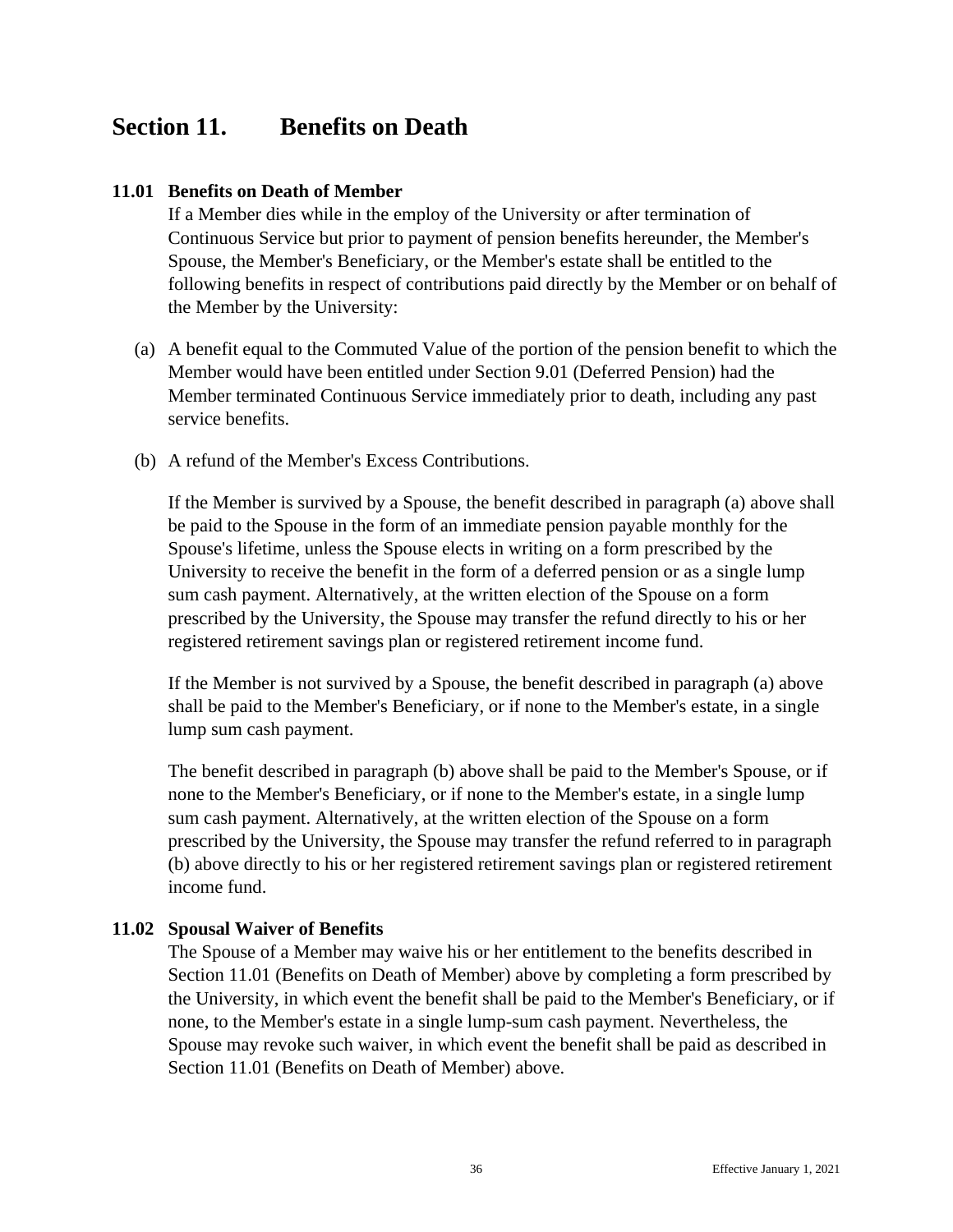#### <span id="page-43-0"></span>**11.03 Death After Normal Retirement Date**

In the event a Member dies while in the employ of the University after his or her Normal Retirement Date but prior to the commencement of pension benefits hereunder, the Member shall be deemed to have retired immediately prior to his or her date of death. The survivor benefits payable from the Plan shall be determined in accordance with the form of payment applicable to the Member pursuant to Section 8 (Manner and Forms of Payment). However, the Commuted Value of the survivor benefits shall be no less than the Commuted Value of the benefits that would otherwise have been payable pursuant to Section 11.01 (Benefits on Death of Member) above.

### <span id="page-43-1"></span>**11.04 Death After Pension Commencement Date**

In the event a Member dies after the commencement of pension benefits hereunder, the remaining benefits, if any, shall be payable in accordance with the form of payment applicable to or elected by the Member under Section 8 (Manner and Forms of Payment). Any changes in the Member's spousal status after commencement of the pension benefits shall not affect the form of payment elected by the Member.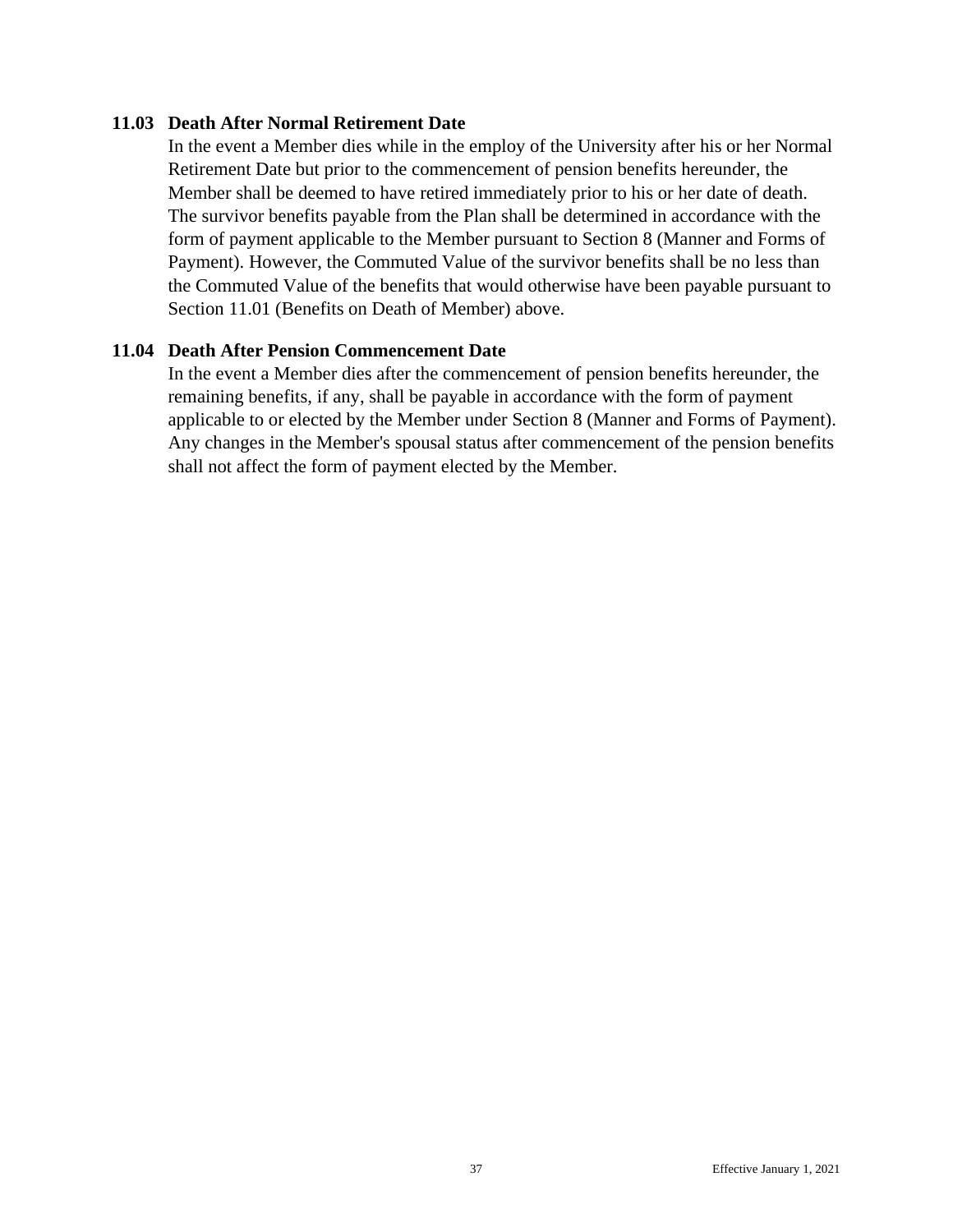# <span id="page-44-0"></span>**Section 12. Transfers In**

### <span id="page-44-1"></span>**12.01 Transfers In**

A Member who was an active member of a registered pension plan of another employer immediately prior to being employed by the University, within six months of starting at Trent University, may request a transfer of funds from the other employer's pension plan to the Plan in respect of the Member's period of service recognized and pension benefits earned under the other employer's pension plan. The transfer is subject to the terms of the other employer's pension plan and the Plan, the approval of the other employer and the University, and any requirements in the *Income Tax Act* and the *Pension Benefits Act*.

The funds transferred to the Plan shall be used to credit additional Pensionable Service under the Plan for the Member, as calculated by the University, on the recommendation of the Actuary, whether the amount is transferred in from a defined benefit provision or a defined contribution provision. The amount of additional Pensionable Service shall not exceed the Member's period of service recognized under the other employer's pension plan.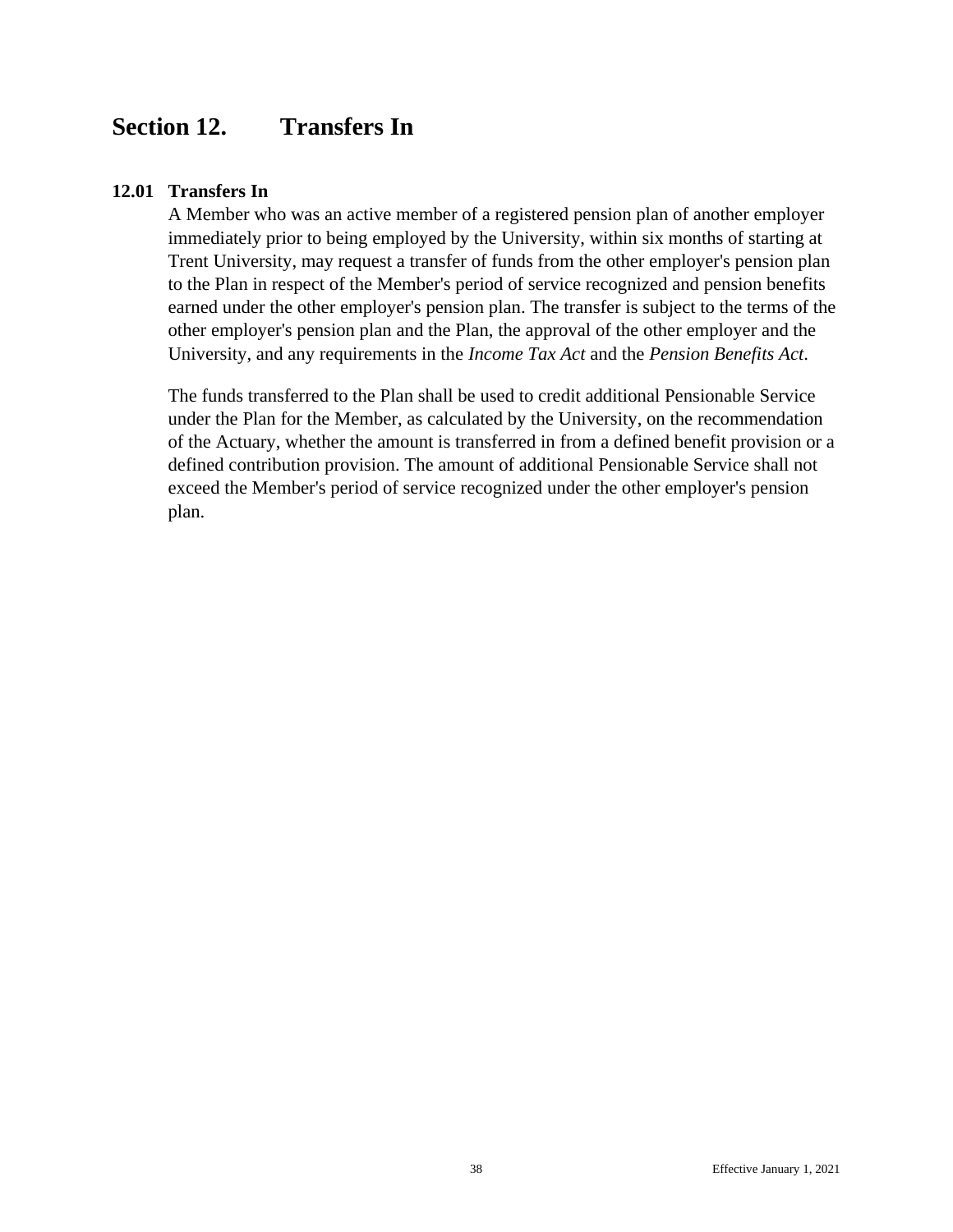# <span id="page-45-0"></span>**Section 13. Designation of Beneficiary**

### <span id="page-45-1"></span>**13.01 Procedure**

A Member may, by written notice communicated to the University, designate a Beneficiary to receive the benefits payable pursuant to Section 8 (Manner and Forms of Payment) or Section 11 (Benefits on Death) in the event of the Member's death. The Member may alter or revoke any such designation from time to time, subject always to the provisions of any annuity, insurance contract or other contract or law governing designation of beneficiaries, from time to time in force, which may apply to the Member.

### <span id="page-45-2"></span>**13.02 Death of Beneficiary Prior to Full Settlement of Benefits**

In the event the Member's Beneficiary is entitled to pension benefits under the Plan as a result of the Member's death, and dies before the end of any applicable guarantee period for the continuation of the pension payments, then the Commuted Value of the remaining pension payments shall be paid in the form of a single lump sum cash payment to the estate of the Beneficiary.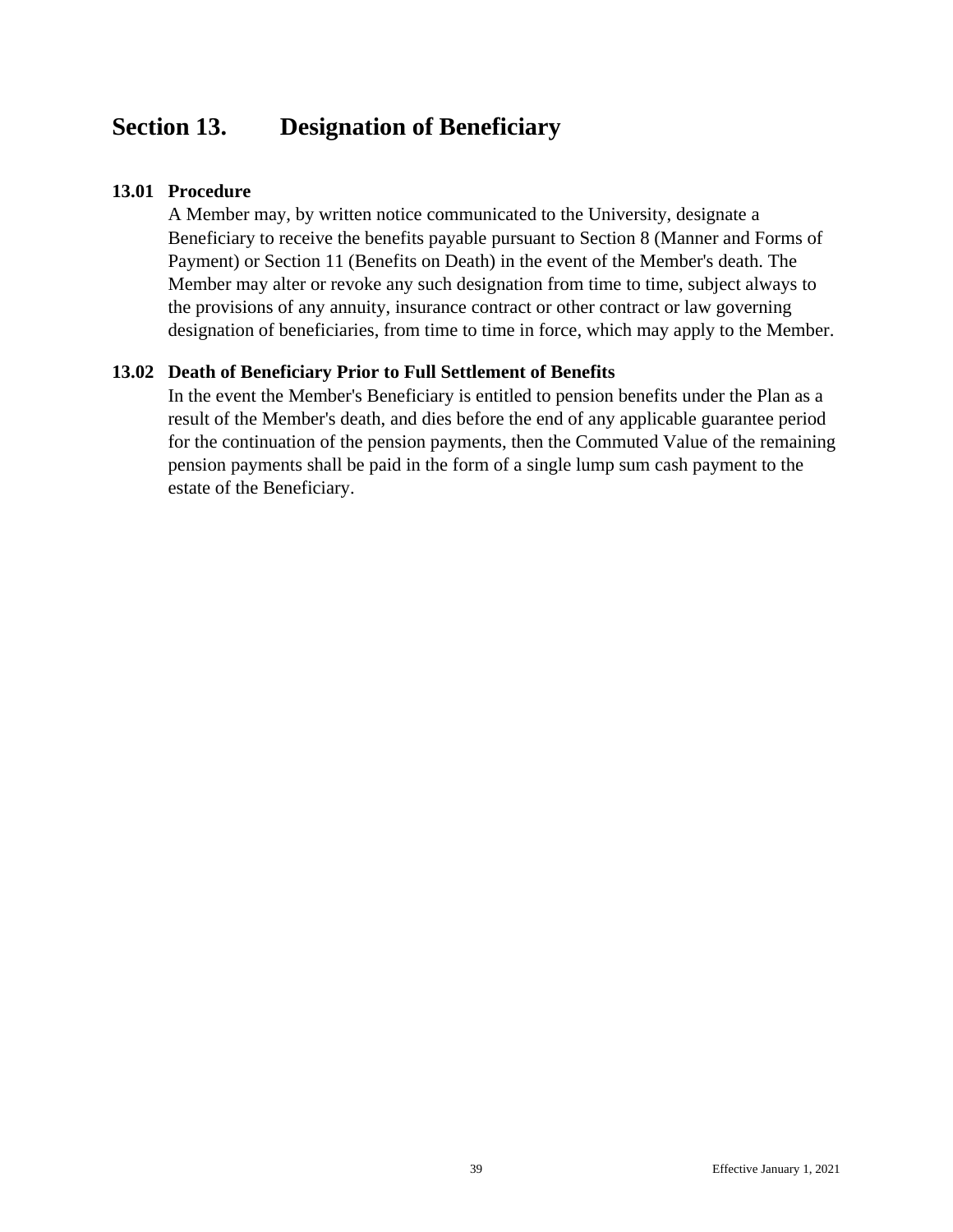# <span id="page-46-0"></span>**Section 14. Pension Fund**

#### <span id="page-46-1"></span>**14.01 General**

The University has established, and will maintain, a Pension Fund for the purposes of receiving the contributions under the Plan, investing the assets of the Plan, and providing the benefits under the Plan. The Pension Fund shall be administered in accordance with the terms of the trust agreement and/or insurance contract with the Financial Carrier, and in compliance with the provisions of the *Pension Benefits Act*, the *Income Tax Act* and any other applicable legislation governing the custody and investment of pension funds.

#### <span id="page-46-2"></span>**14.02 Actuarial Valuation**

#### (a) **Actuarial Assumptions**

The actuarial assumptions and methods in respect of the Plan shall be as set out in the Memorandum on Actuarial Assumptions, and actuarial Valuations shall be in accordance with the Memorandum on Actuarial Assumptions. The actuarial assumptions and methods used in the actuarial Valuations may be changed but only upon the recommendation of the Actuary and only after notification of TUFA and, if requested by TUFA, after consultation by the Actuary with an actuary designated by TUFA.

#### (b) **Annual Actuarial Valuations**

The University shall cause the Actuary to conduct annual actuarial Valuations of the assets and liabilities of the Plan. The University shall file Valuations with the Financial Services Regulatory Authority as required by the *Pension Benefits Act* and with Canada Revenue Agency as required by the *Income Tax Act*.

#### <span id="page-46-3"></span>**14.03 Statement of Investment Policies and Goals**

The University has adopted a written statement of investment policies and goals for the Plan. The University shall confirm or amend the statement annually, shall consult with the Pension Subcommittee before making any amendments, and shall file any amendments with the Financial Services Regulatory Authority, as required by the *Pension Benefits Act*. The Pension Fund shall at all times be invested or loaned in accordance with the *Income Tax Act* and the *Pension Benefits Act*.

#### <span id="page-46-4"></span>**14.04 Provision of Benefits**

#### (a) **Use of the Pension Fund**

All benefits under this Plan, and expenses associated with this Plan at the discretion of the University, shall be paid from the Pension Fund, provided that no part of the Pension Fund shall be used for or diverted to purposes other than for the exclusive benefit of Members or their Spouses, Beneficiaries or estates prior to the satisfaction of all liabilities with respect to such persons, and no person shall have any interest in or right to any part of the earnings or the assets of the Pension Fund except as and to the extent expressly provided in the Plan.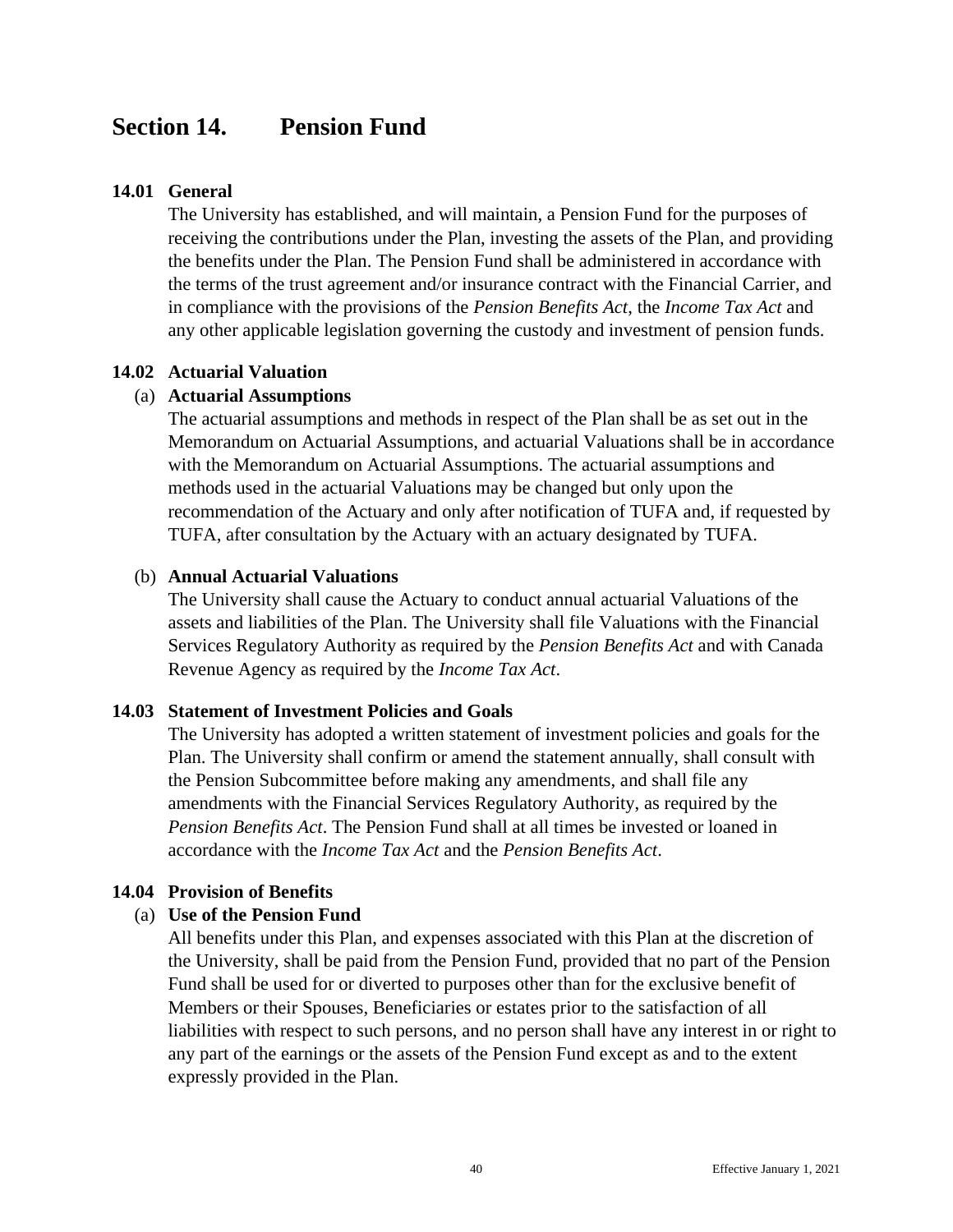#### (b) **Benefits Through a Life Insurance Company**

Except where contrary to the terms of the trust agreement or insurance contract described in Section 2.20, or where such action would result in the Plan ceasing to be approved or registered for purposes of the *Pension Benefits Act* or the *Income Tax Act*, if the University finds that the benefits and the conditions of payment prescribed in this Plan can be provided with equal or better security to the Members or their Spouses, Beneficiaries, or estates through the purchase of immediate and deferred annuities from any insurance company or companies registered in Ontario, the University is authorized and empowered to provide for the payment of such benefits by purchase of such annuities from such company or companies.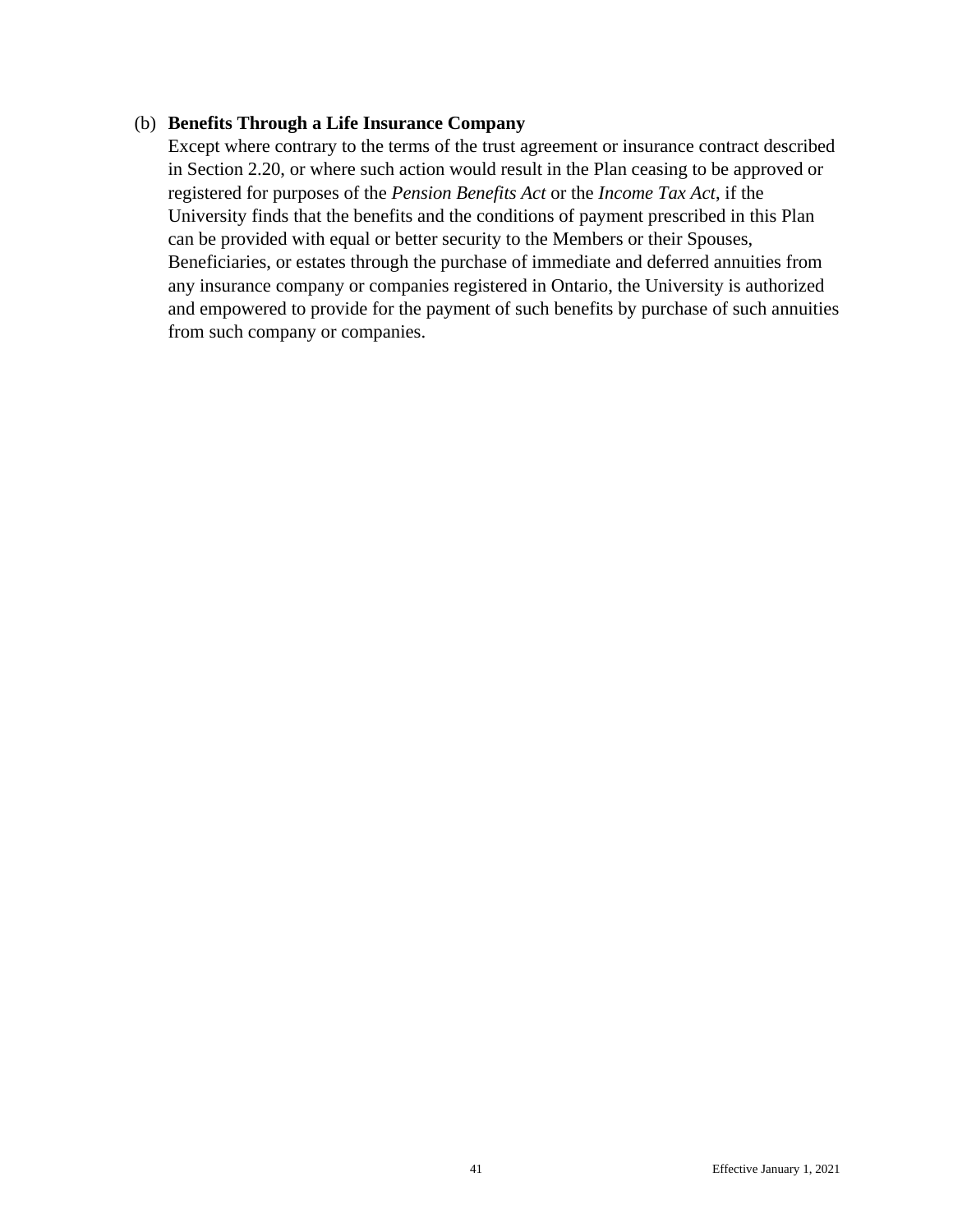# <span id="page-48-0"></span>**Section 15. Administration of the Plan**

### <span id="page-48-1"></span>**15.01 Plan Administration and the Pension Subcommittee**

#### (a) **Plan Administrator and Pension Subcommittee**

The University through its Board of Governors shall be the administrator of the Plan. The Plan administrator shall have all such powers as may be necessary to carry out the provisions hereof, subject in any event to the terms of the Plan and the Collective Agreement, and subject to the powers and obligations provided to the Pension Subcommittee. The Pension Subcommittee, which is described below in paragraph (b), is hereby established jointly by agreement between the Board of Governors and TUFA in order to carry out certain functions with respect to the Plan more particularly described in paragraph (c) below. The Plan administrator may, from time to time, establish rules for the administration of the Plan and the transaction of the Plan's business. The Plan administrator shall exercise its powers and carry out its duties hereunder in good faith and in an even-handed and reasonable manner. In particular, the Plan administrator shall have the obligations required under the *Pension Benefits Act* and the *Income Tax Act* and by virtue of its fiduciary duty at common law.

#### (b) **Status and Composition of the Pension Subcommittee**

The Pension Subcommittee shall be a subcommittee of the Joint Committee on the Administration of the Collective Agreement with six members, not necessarily drawn from among the members of the Joint Committee. The Pension Subcommittee shall be comprised of an equal number of representatives of TUFA chosen by TUFA and representatives of the Board of Governors, but it shall include among the representatives of the Board of Governors the senior administrative official responsible to the Board for the Plan.

#### (c) **Powers and Obligations of the Pension Subcommittee**

The Pension Subcommittee shall:

- (i) establish its own bylaws for the carrying out of its business;
- (ii) receive copies of the audited financial statements, the excess investment earnings report and other reports and Valuations by the Actuary, quarterly reports on the investment performance of the Pension Fund, and any modifications or amendments proposed or made to the Memorandum on Actuarial Assumptions or the Statement of Investment Policies and Goals;
- (iii) recommend to the Board of Governors the appointment of the Actuary;
- (iv) recommend to the Board of Governors the appointment of the Financial Carrier;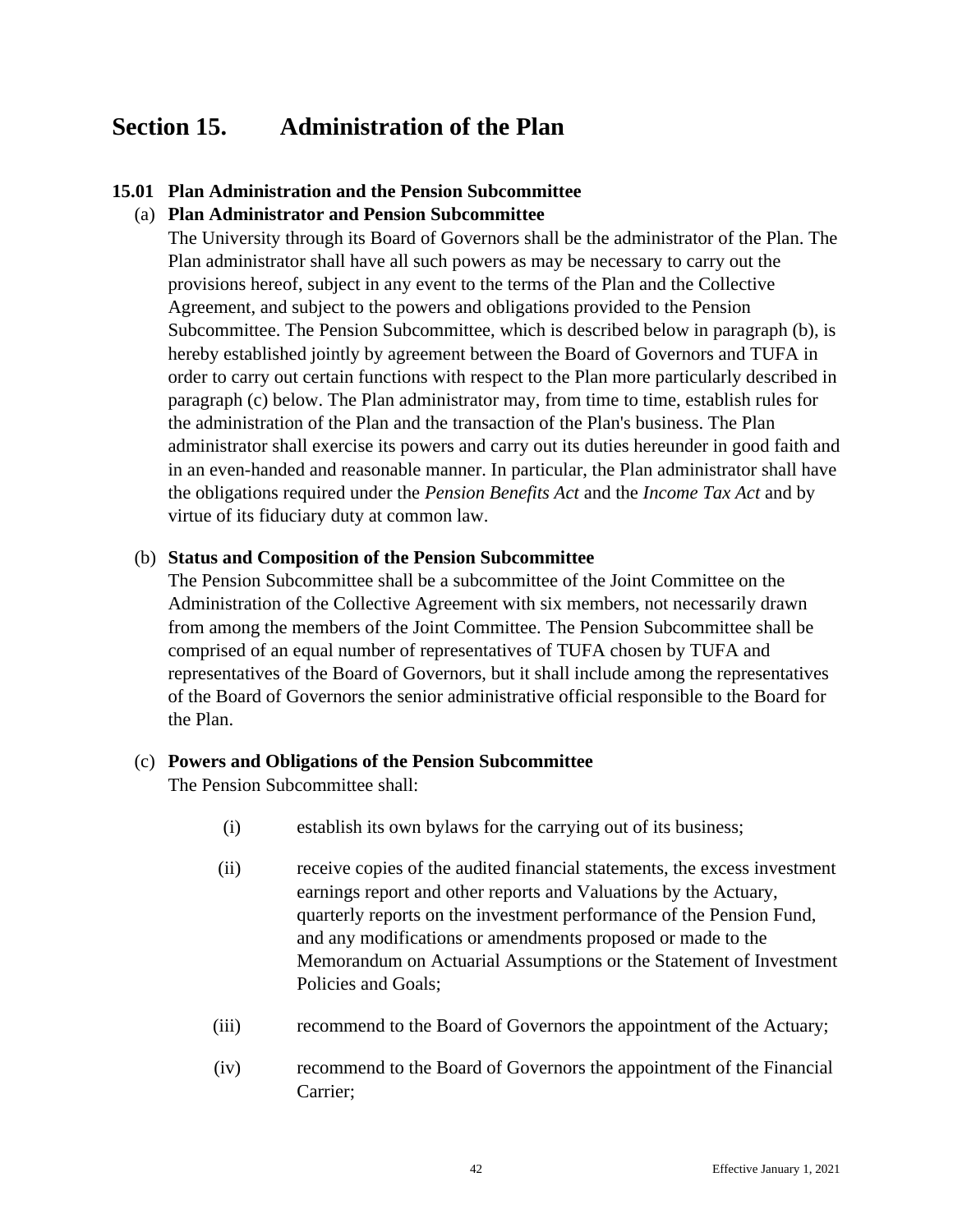- (v) annually report to the Board of Governors and to TUFA;
- (vi) monitor the Plan and consider and recommend to the Board of Governors and to TUFA amendments to the Plan;
- (vii) discuss as required, with the Board of Governors' committee responsible for Plan investments, matters relating to the Plan and the investment portfolio;
- (viii) be consulted before the University amends its statement of investment policies and goals for the Plan; and
- (ix) meet at least once each Plan Year with the Actuary and with the investment managers of the Pension Fund to review their Valuations and reports.

#### <span id="page-49-0"></span>**15.02 Findings of Fact**

The Plan administrator shall determine the Earnings, Nominal Earnings, Normal Earnings, Final Average. Earnings, Continuous Service and Pensionable Service of each Member and make any findings of fact necessary for the determination of any benefit payable hereunder, in accordance with the terms of the Plan and the Collective Agreement and subject to the Pension Subcommittee's duty to monitor the Plan. Such determination shall be presumed conclusive unless shown to be in error or inconsistent with the terms of the Collective Agreement.

#### <span id="page-49-1"></span>**15.03 Records**

The Plan administrator shall maintain adequate records for accounting and actuarial Valuation purposes and for the proper exercise of its administrative duties hereunder.

#### <span id="page-49-2"></span>**15.04 Proof of Age and Spousal Status**

Each Member shall be required to file with the University satisfactory proof of age and spousal status and the age of his or her Spouse, if applicable, and pension benefits shall not commence to be paid until such proof of age and spousal status has been received by the University. The records of the University shall be presumed conclusive unless shown to be in error. In the event that payment of pension benefits is delayed pending receipt of satisfactory proof of age and spousal status, retroactive adjustments will be made once satisfactory proof of age and spousal status has been received.

#### <span id="page-49-3"></span>**15.05 Payment to Minors and Incompetents**

If the University receives evidence satisfactory to it that a person entitled to receive any payment under the Plan is physically or mentally incompetent to receive such payment and to give valid receipt therefor, or is a minor, that another person or an institution is then maintaining or has custody of the person, and that no guardian, committee or other representative of the person has been duly and legally appointed, the University may then authorize payment of the benefit to be made to such other person or institution and the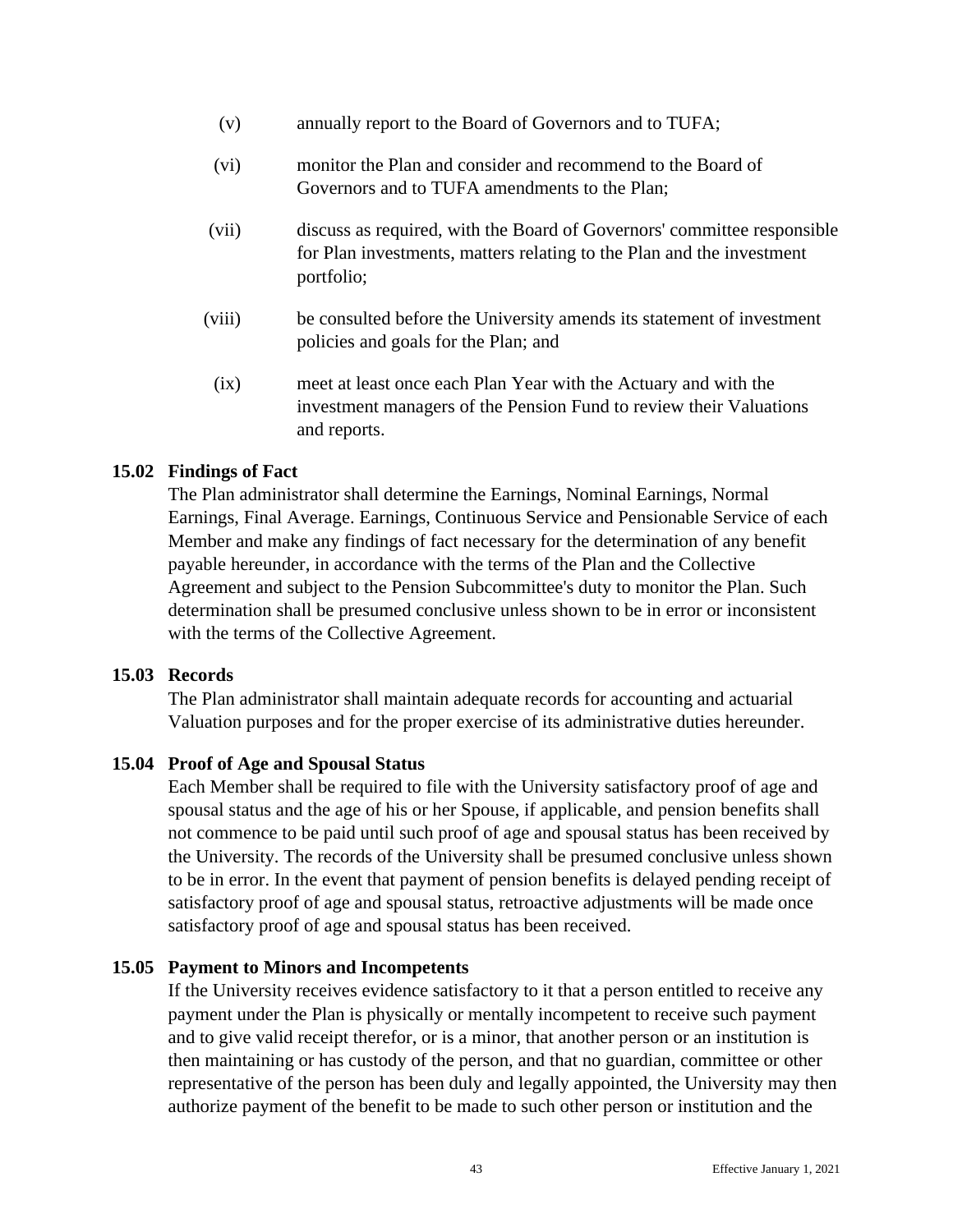release of the other person or institution shall be a valid and complete discharge of the liabilities of the Plan for such payment,

### <span id="page-50-0"></span>**15.06 Communication**

### (a) **Information for Members and Prospective Members**

The University shall provide to each Member and each Employee who is to become a Member a written explanation of the terms and conditions of the Plan and amendments thereto applicable to him or her, together with an explanation of the rights and duties of the Member with reference to the benefits available to him or her under the terms of the Plan and such other information as may be required under the *Pension Benefits Act*. Such explanation shall be provided to each Employee upon joining the University, if the Employee is immediately eligible to join the Plan, otherwise the explanation shall be provided at least 60 days before the Employee is eligible to join the Plan. The University shall also provide to each such Member or Employee, upon request, a copy of the text of the Plan and any amendments to the Plan and a copy of the text of the Statement of Investment Policies and Goals as amended from time to time described in Section 14.03 (Statement of Investment Policies and Goals). The written explanation described above shall advise such Members and Employees of their entitlement to request such copies.

#### (b) **Information about Amendments**

Subject to the *Pension Benefits Act*, the University shall provide each Member affected by an amendment to the Plan with a written explanation of the amendment, within 60 days after the University receives notice from the Financial Services Commission of Ontario that the amendment has been registered; alternatively, the University may provide such explanation in the annual benefit statement provided to Members pursuant to paragraph (c) below, if permissible under the *Pension Benefits Act*.

#### (c) **Statements**

The University shall provide each Member with an annual benefit statement and shall provide a statement of benefits and options available to the Member, the Member's Spouse, or other person as appropriate in the circumstances upon a Member's termination of Continuous Service, Retirement or death, in accordance with the terms and time limits and any other requirements prescribed under the *Pension Benefits Act*.

#### (d) **Inquiries by Members**

A Member, a Member's Spouse or the agent of a Member or a Member's Spouse shall be entitled to attend at the Member's place of employment, or such other place as may be agreed upon by the Member and the University, to examine those documents constituting and supporting the Plan as are stipulated in the *Pension Benefits Act*, once each Plan Year. The Member or other person shall make a request to review such documents in writing to the University.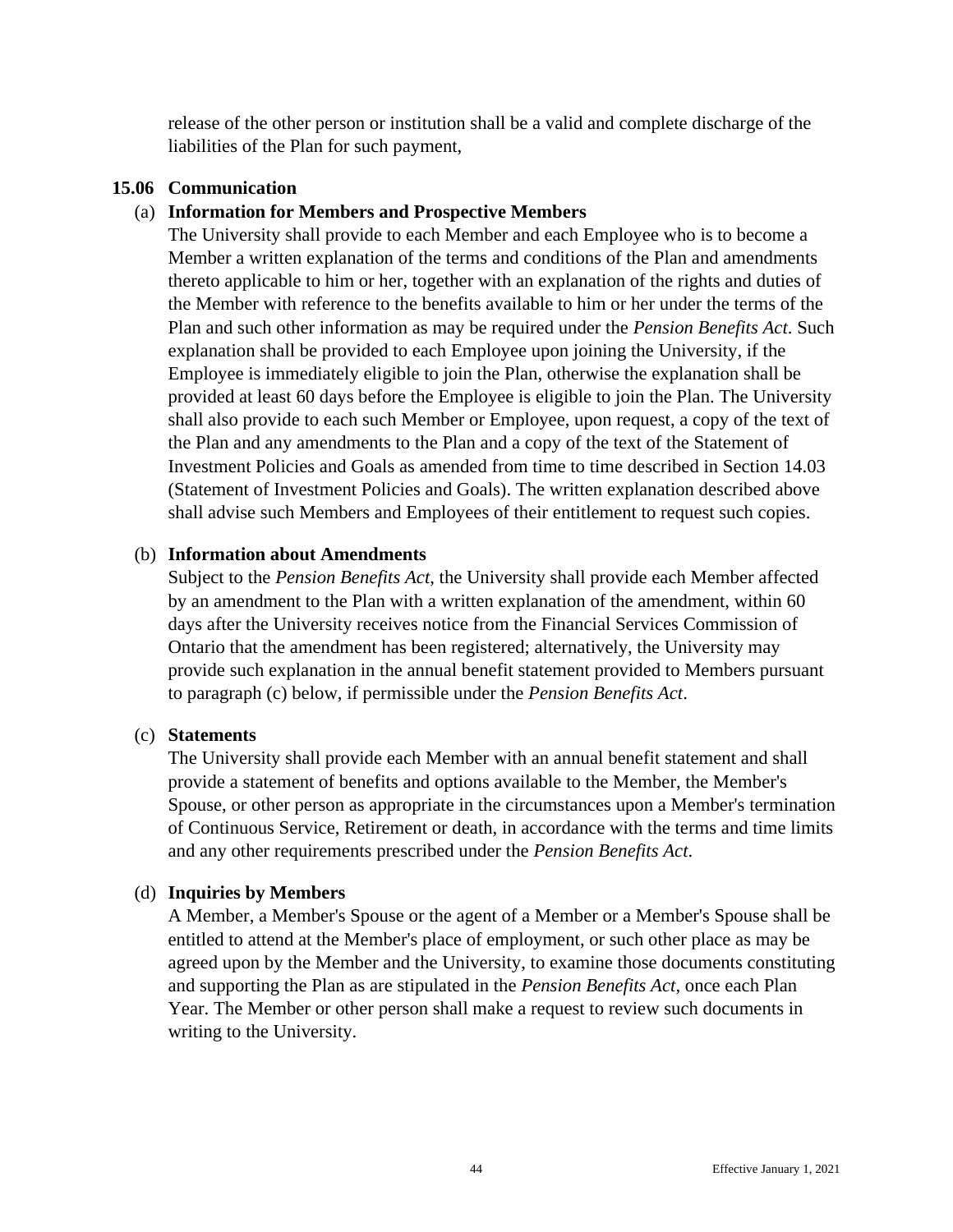#### (e) **Information for TUFA**

The University shall provide to TUFA in a timely fashion in each Plan Year, in both hard copy and where possible electronically readable form, information and documentation related to the Plan, specifically including a copy of all materials provided to the Pension Subcommittee pursuant to subparagraph (c)(ii) of Section 15.01 above, plus, in accordance with Section 4.06 (Remittance to Pension Fund), a list of the aggregate monthly payroll deductions directly from Members and deposits paid into the Pension Fund therefrom as well as a list of aggregate deposits paid into the Pension Fund by the University on behalf of Members, pursuant to both subparagraphs (i) and (ii) of paragraph (b) of Section 4.01 (Members' Required Contributions), and such other information as may be required under the Collective Agreement.

### <span id="page-51-0"></span>**15.07 Collective Bargaining**

Unless the University and TUFA agree otherwise, expenses incurred in the course of collective bargaining shall not be paid from the Pension Fund.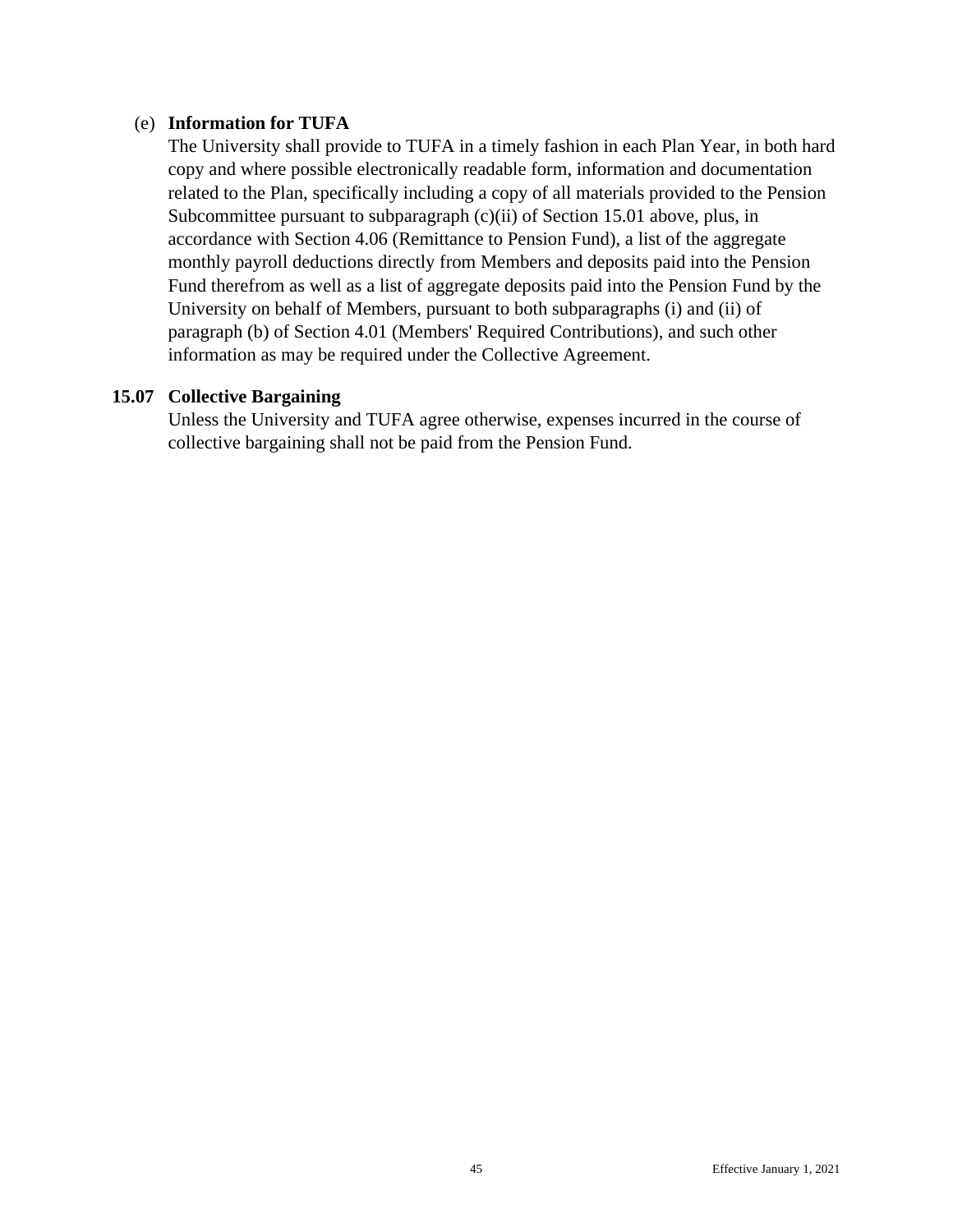# <span id="page-52-0"></span>**Section 16. General Provisions**

### <span id="page-52-1"></span>**16.01 Non-Assignability and Non-Commutability of Benefits**

Any benefit payable under the terms of this Plan shall be considered to be for the personal use of the person receiving such benefit, and shall not be given as security or be subject to anticipation, alienation, sale, surrender, commutation, transfer, assignment, pledge, encumbrance or charge, or to attachment or legal process for debts of the person receiving such benefits, except in the case of the distribution of an estate by a legal representative, as specifically provided by statute, or in circumstances of marriage breakdown in a manner that complies with the *Pension Benefits Act*, or as provided in Section 16.02 below.

### <span id="page-52-2"></span>**16.02 Access to Pension Benefits on Marriage Breakdown**

The pensions and deferred pensions provided under the terms of this Plan are provided for the Member's own use and benefit and are not subject to execution, seizure or attachment except in satisfaction of an order for support or maintenance enforceable in Ontario to a maximum of 50% of the pension payable to the Member (or such other limitation as may be established by legislation that is in effect at the time the contract is entered into or the court order is made).

#### <span id="page-52-3"></span>**16.03 Notices and Elections**

Any notice or election to be given, made or communicated pursuant to or for any purpose of the Plan shall be given, made or communicated as the case may be, in such manner as the University shall determine from time to time, provided that the notice or election shall be given, made or communicated so as to afford reasonable time and opportunity for any response. No right or contingent right of any person or authorised agent shall be nullified by failure of such person or authorised agent to respond to such notice or election. Without limiting the generality of the foregoing, any person entitled to any benefit under this Plan shall be responsible to notify the University in writing of his or her mailing address and subsequent changes of mailing address.

#### <span id="page-52-4"></span>**16.04 No Duplication of Benefits**

There shall be no duplication of the benefits under any one Section of this Plan and the benefits under any other Section of the Plan, nor of the benefits under this Plan and the benefits under the retirement plan of any other associated organization with respect to the same period of service.

#### <span id="page-52-5"></span>**16.05 Construction**

The Plan, and all rights thereunder, shall be governed in accordance with the laws applicable in the Province of Ontario.

#### <span id="page-52-6"></span>**16.06 Currency**

The benefits payable under the Plan shall be paid in lawful currency of Canada.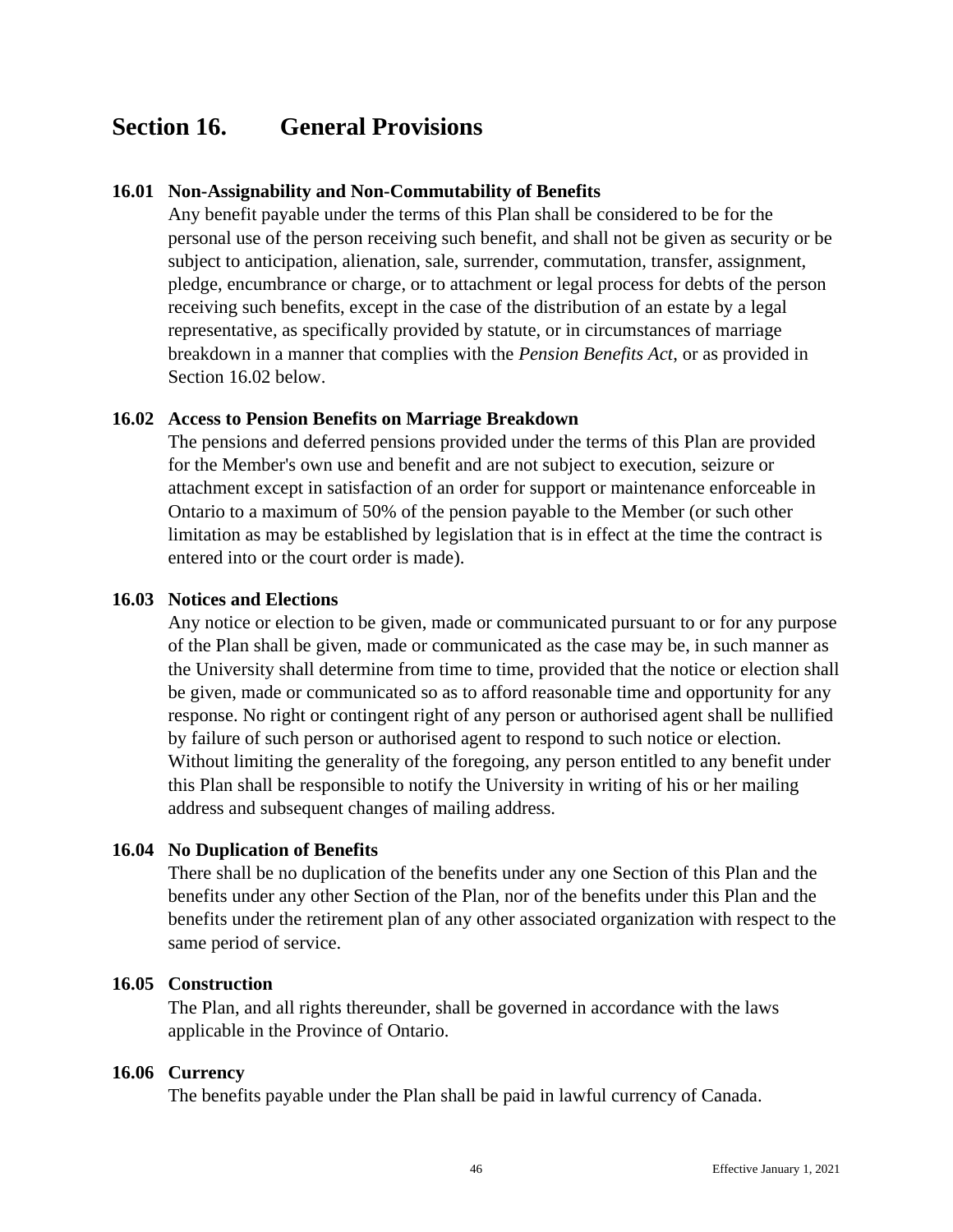# <span id="page-53-0"></span>**16.07 Tax Withholding**

The benefits payable under the Plan shall be paid subject to tax withholding required under the *Income Tax Act* and other applicable tax legislation.

# <span id="page-53-1"></span>**16.08 Successors and Assigns**

This Plan shall be binding on the successors and assigns of the University.

# <span id="page-53-2"></span>**16.09 Collective Agreement**

This Plan forms part of the Collective Agreement.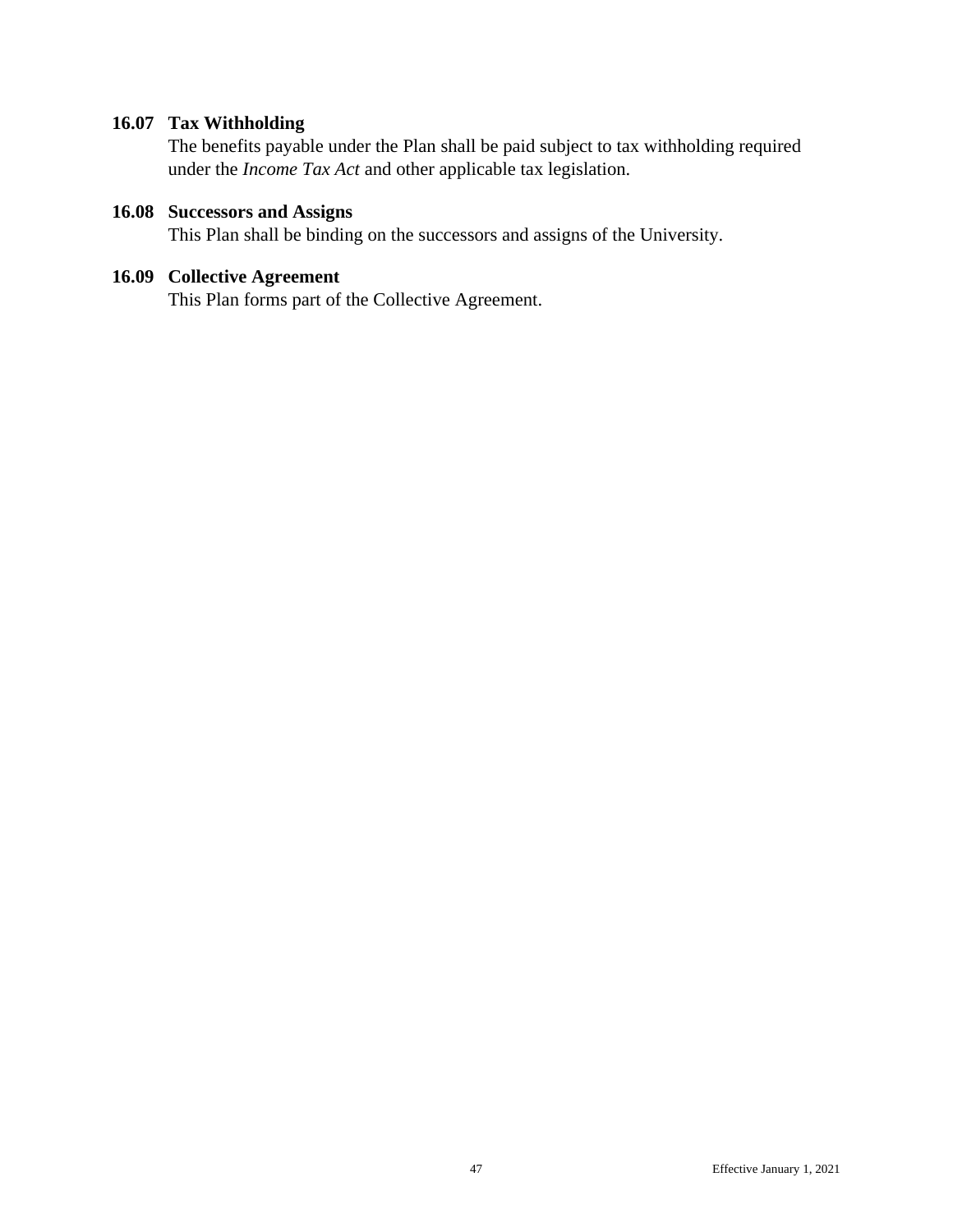# <span id="page-54-0"></span>**Section 17. Future of the Plan**

#### <span id="page-54-1"></span>**17.01 Continuation of the Plan**

The Plan shall remain in force subject to the terms of the Collective Agreement. The Plan shall not be amended or terminated other than by the mutual written consent of the University and TUFA. The University shall be responsible to file any duly agreed amendments with the appropriate regulatory authorities. In no event, however, shall any amendment to the Plan operate to reduce the benefits which have accrued to any Member or other person entitled to benefits under the Plan prior to the date of such amendment.

#### <span id="page-54-2"></span>**17.02 Allocation of the Pension Fund in the Event of Plan Termination**

Should the Plan be terminated at any time, in whole or in part, that portion of the assets held in the Pension Fund pursuant to or for the benefits provided under the Plan in respect of the Members affected by such termination shall be equitably applied to provide benefits as outlined in the Plan for such Members and their respective Spouses, Beneficiaries and estates, in accordance with their respective interests in the Plan, as determined by the University on the advice of the Actuary in a manner permitted by the *Pension Benefits Act*. Such benefits shall be provided, as agreed by the University and TUFA, through the purchase of immediate or deferred annuity contracts from an insurance company licensed to do business in Canada, or by the transfer of the benefits to which the respective Members are entitled to the pension plans of subsequent employers or to registered retirement savings plans or to such other tax-deferred vehicles as may be permitted under applicable legislation, or by the continuation of the Pension Fund for the provision of deferred pensions or pensions in payment, or by the payment of cash settlements, subject to the requirements of the *Pension Benefits Act* and the *Income Tax Act* and any necessary approval of the appropriate regulatory authorities.

In the event of the termination of the Plan, the University shall not be obligated to make any further contributions to the Plan after the date of such termination, except as may be specifically required under the Collective Agreement or by the *Pension Benefits Act* or other applicable legislation.

#### <span id="page-54-3"></span>**17.03 Cessation of Operation of the University**

In the event the University ceases operations, the Plan, unless continued by another employer, shall be deemed terminated and the provisions of Section 17.02 above shall apply.

#### <span id="page-54-4"></span>**17.04 Treatment of Plan Surplus in the Event of Plan Termination**

If the Plan is terminated, and if, after all pension benefit liabilities under the Plan have been satisfied, there should remain Plan Surplus in the Pension Fund, one half of such Plan Surplus shall revert to the University and the other half of such Plan Surplus shall be apportioned in an equitable manner to increase Members' pension benefits (or, if applicable, benefits to their respective Spouses or other Beneficiaries or estates) up to but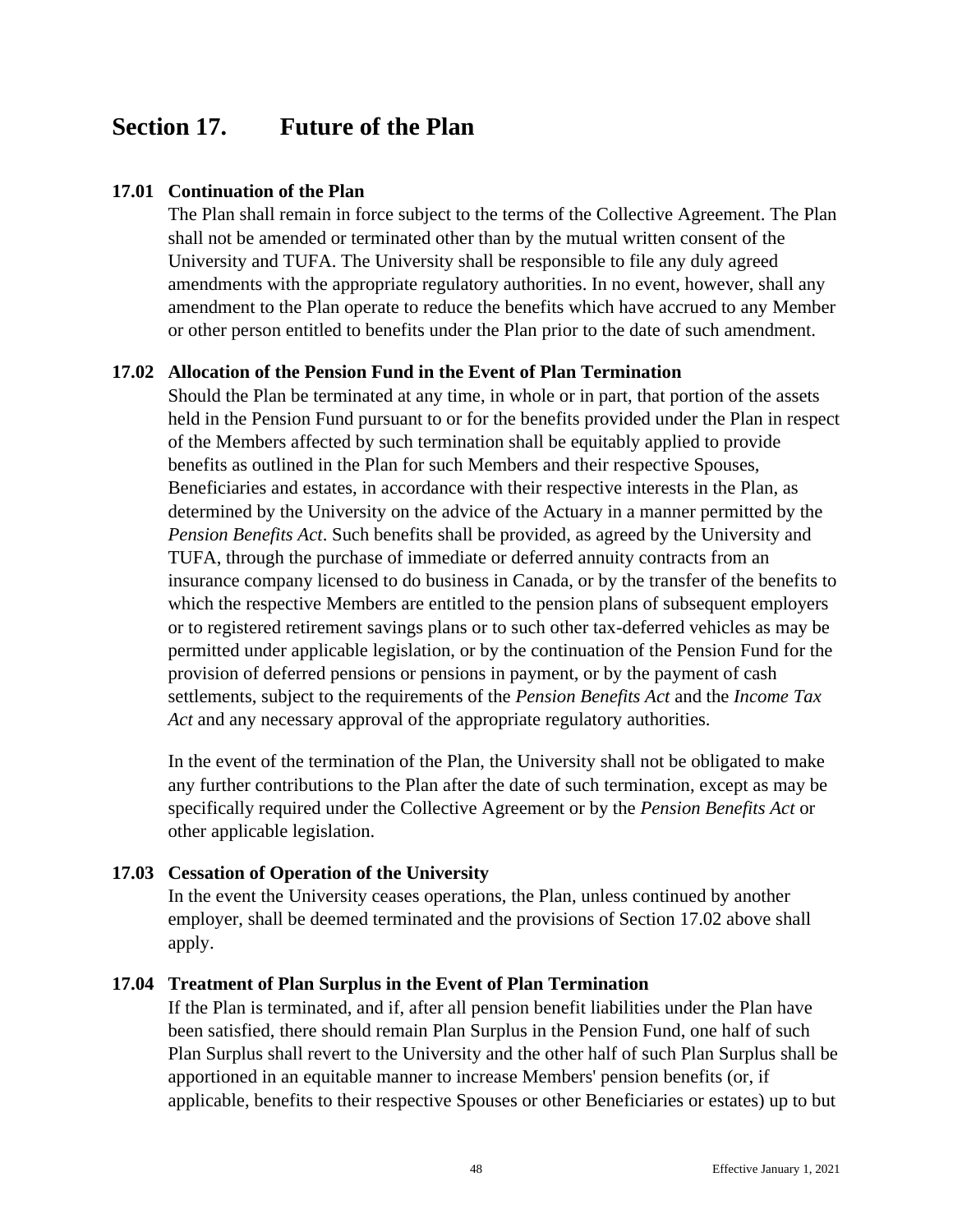not in excess of the maximum limits prescribed under the *Income Tax Act* and referred to in Section 6.05 (Maximum Retirement Pension Limits Under the *Income Tax Act*), with any amount remaining from the Members' half of the Plan Surplus to be equitably apportioned and paid to such Members (or their respective Spouses or other Beneficiaries or estates) in single lump sum cash settlements. Any such distribution of Plan Surplus shall be subject to the provisions of the Collective Agreement, the *Pension Benefits Act* and the *Income Tax Act* and the prior approval of the appropriate regulatory authorities.